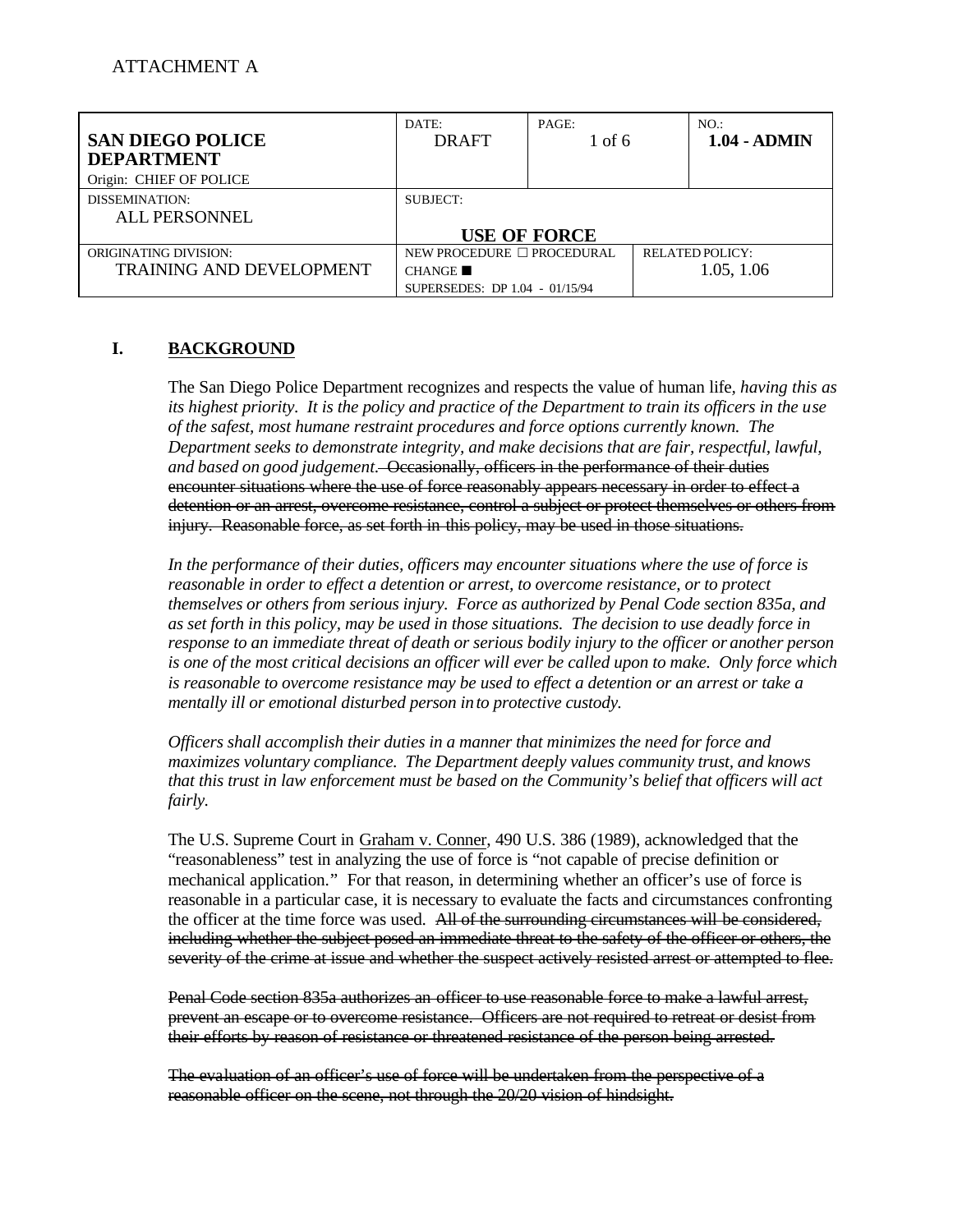The central inquiry in every use of force case is whether the amount of force used by the officer was objectively reasonable in light of the particular circumstances faced by the officer.

#### II. **DEFINITIONS**

- A. **Compliant Behavior – Behavior that complies with the officer's verbal commands.**
- $B<sub>1</sub>$ **Passive Resistance** – Behavior that consists of a refusal to comply with verbal commands and does not convey a threat to the officer or another person.
- $C_{\cdot}$ **Active Resistance** – Behavior that consists of a refusal to comply with verbal commands and conveys a threat to the officer or another person, or consists of physical opposition to attempts of physical control by the officer*.*
- $D<sub>1</sub>$ *D.Assaultive Behavior – is defined as follows:* 
	- $I)$ *1)Behavior that consists of aggressive physical opposition to being physically controlled and conveys a threat of injury to the officer, or*
	- 2) *2)Behavior that consists of a threat of attack conveyed through aggressive physical actions or aggressive physical actions coupled with verbal threats. Verbal threats alone do not constitute assaultive behavior. Assaultive behavior can be directed at the officer or others.*

Assaultive Behavior – Behavior that consists of aggressive physical opposition to being controlled and conveys the threat of injury to the officer. Assaultive behavior can be directed at the officer or others. It may consist of a threat of attack conveyed through aggressive physical actions or aggressive physical actions coupled with verbal threats. Verbal threats alone do not constitute assaultive behavior.

- $E_{\cdot}$ **Life-threatening Behavior** – Behavior likely to cause serious bodily injury or death.
- $F_{\cdot}$ **Force** – Gaining control of a subject or overcoming resistance through the use of physical strength, weaponless defense techniques, pain compliance techniques, defensive weapons or a combination thereof. Any time force is used the officer should apply a level of force that is reasonable for the situation. If a lesser force option would likely lead to control, then the lesser force option should be used. If a lesser force option will not likely lead to control of the subject, then a reasonable greater force may be used.
- G. *G.Verbal Control – Verbal control is used when encountering compliant behavior. Such control consists of the officer's mere presence, requests, explanations and orders.*
- $H<sub>1</sub>$ *H.Lesser Controlling Force – The force needed to control a subject who engages in Passive Resistance. This level of force generally involves use of physical strength, weaponless defense techniques and control holds.*
- $I_{\cdot}$ *I.Greater Controlling Force – The force needed to control a subject who egages in Active Resistance. This level of force may involve the use of techniques such as takedowns, distractions techniques, chemical agents and the carotid restraint.*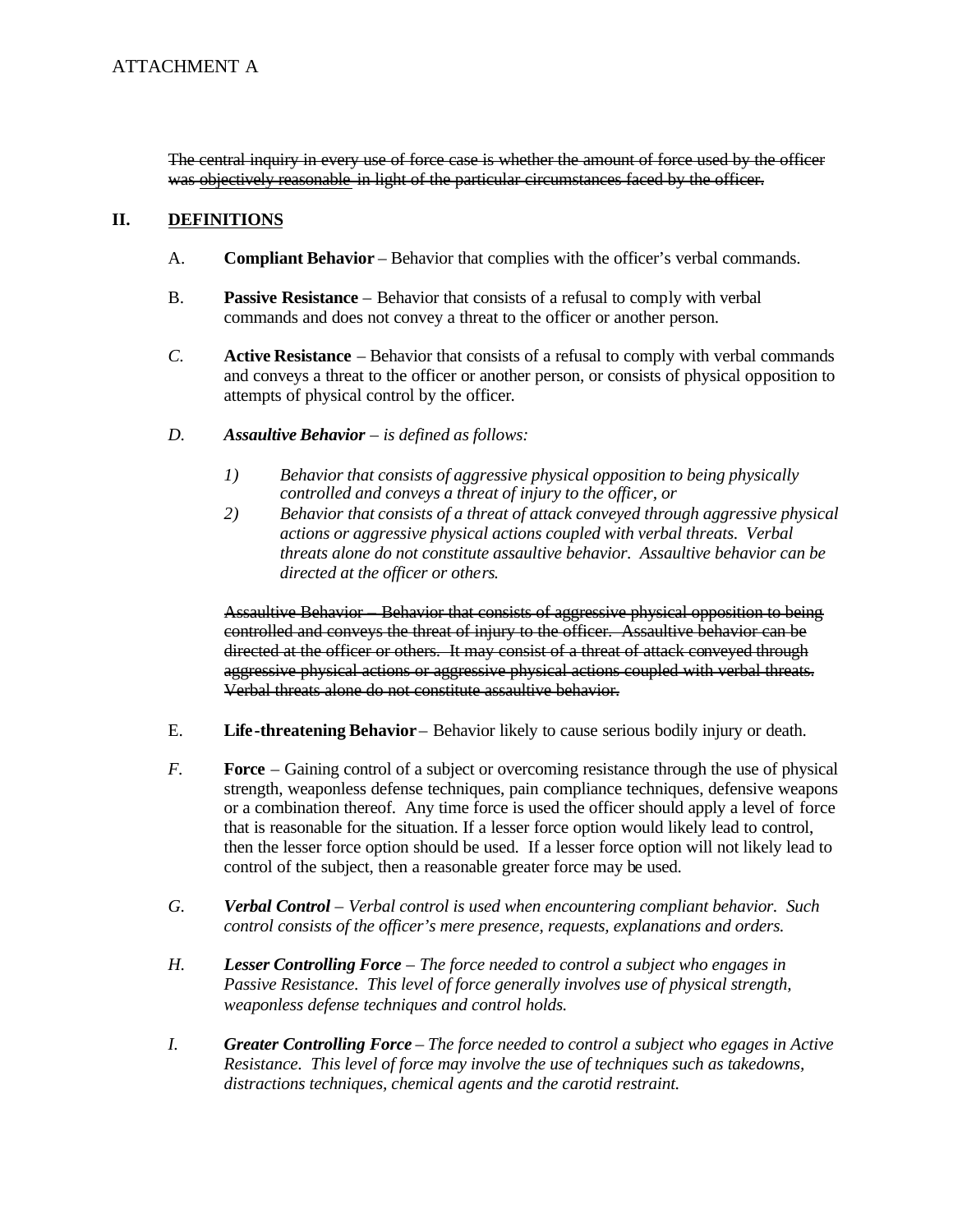*The use of K-9s, extended range impact weapons and standard impact weapon techniques can be used to control an actively resisting subject reasonably believed to possess, or have immediate access to, a deadly weapon.* 

- $J<sub>r</sub>$ J.*Crowd Control and Mobile Field Force Techniques – This level of force may include pushing or light jabbing with an impact weapon as a controlling technique. This controlling technique is designed to redirect or move a subject who fails to follow verbal commands. The amount of force used in delivering the pushing or light jabbing technique is substantially less than the force generally used in countering an assaultive subject. The intent of the technique is to move a subject backwards or to the side while causing a minimal amount or no injury to the subject.*
- $K_{\cdot}$ **Defending Force** – This is the force needed to stop Assaultive Behavior against an officer or another person. This level of force generally involves impact strikes by the officer. Impact strikes can be delivered either by personal body weapons (i.e., hands, feet, knees, etc.) or impact weapons (i.e., baton, nunchakus, flashlight). *Due to the potential for serious injury, intentional strikes with an impact weapon are prohibited from being directed at the head, face or throat of the subject unless the subject's actions and behavior pose an imminent threat of death or serious bodily injury to the officer or others.*

Impact techniques can be used to control an actively resistive subject reasonably believed to possess or have immediate access to a deadly weapon.

Due to the potential for serious injury, intentional strikes with an impact weapon to the head, face, throat and neck are prohibited unless the subject's actions and behavior pose an imminent threat of death or serious bodily injury to the officer or others.

L. L.*Distraction Techniques – Distraction Techniques are not intended to cause serious injury. These techniques may be used to redirect the subject's mental focus away from the resistive behavior in order to assist the officer to gain control. Personal body weapons may be directed at any part of a subject's body using strikes such as with an open hand in the fashion of a push or slap.*Distraction techniques are "low level" strikes utilizing personal body or hard impact weapons.

*Distraction Techniques can also be delivered with hard impact weapons using jabbing or chopping techniques. Distraction techniques using an impact weapon shall not be directed at the head, face, throat or neck unless there is a threat of serious bodily injury or death. Generally, these techniques should be followed by some type of control hold. The officer must evaluate the effectiveness of th e technique as it applies to each situation. If attempts to gain control by distraction techniques fail, the officer should consider using a different force option.* 

Distraction techniques may be used to redirect the subject's mental focus away from the resistive behavior in order to assist the officer to gain control.

Distraction techniques are not intended to cause serious injury. Personal body weapons may be directed at any part of a subject's body. These strikes are generally done with an open hand in the fashion of a push or slap. Distraction techniques with hard impact weapons should consist of jab or chopping techniques. Distraction techniques utilizing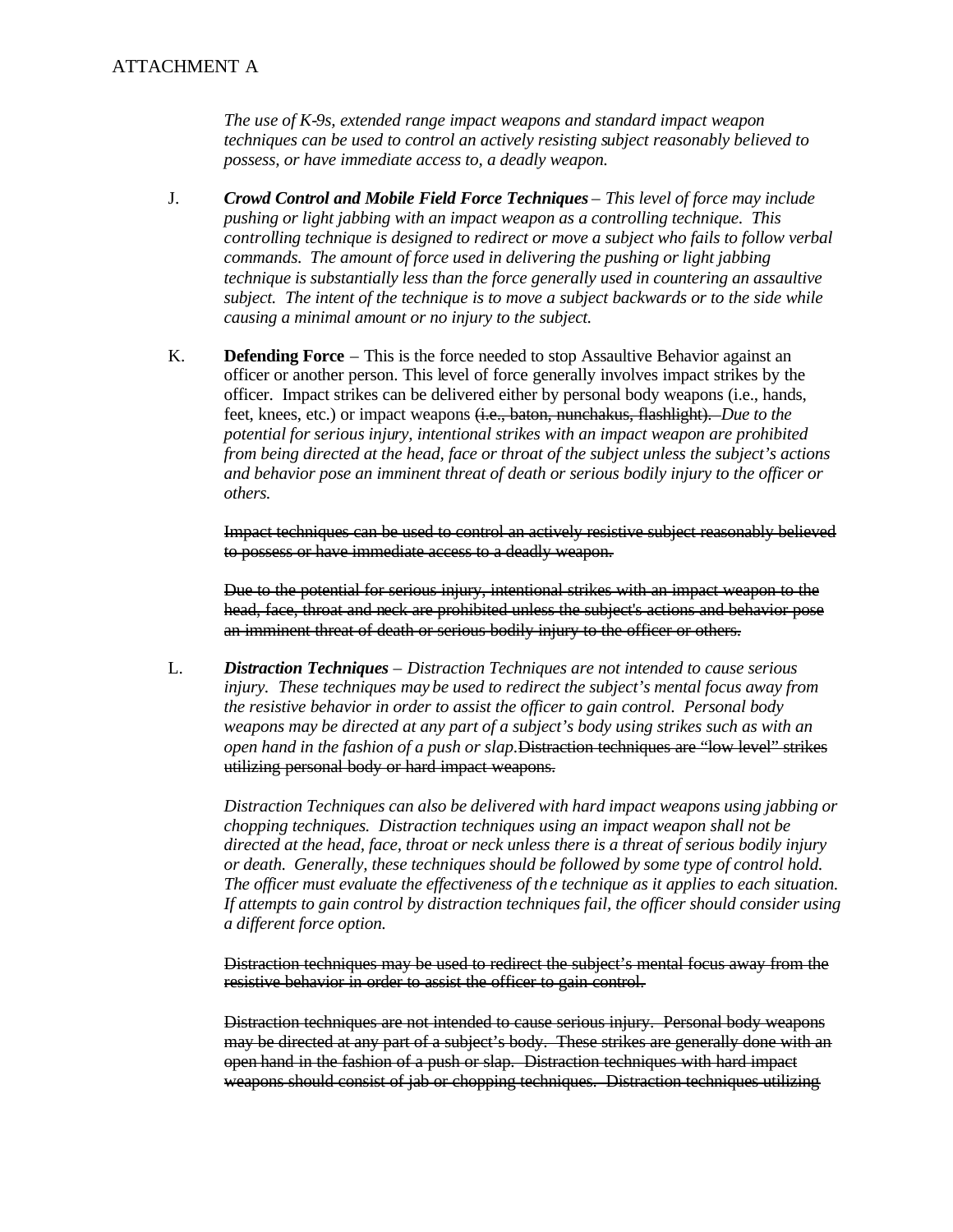an impact weapon shall not be directed at the head, face, throat or neck unless there is a threat of serious bodily injury or death.

Generally, distraction techniques should be followed by some type of control hold. The officer must evaluate the effectiveness of the technique as it applies to each situation. If attempts to gain control by distraction techniques fail, the officer should consider utilizing a different force option.

M. Deadly Force – The force that has a reasonable probability of causing death. This level of force may be used to protect the officer or another person from death or serious bodily injury.

#### III. **III.PROCEDURES**

- $A_{-}$ *Force, as defined above,* Reasonable force may be used to effect a lawful investigative detention or arrest; control a subject who is in lawful custody; prevent an escape; or protect the officer, the subject, or another person from injury or death.
- $B<sub>1</sub>$ B.Officers should maintain control of enforcement situations. Officers who are not readily identifiable as police officers, whether on or off-duty, shall identify themselves as police officers unless identification would jeopardize the safety of the officer or others. Subjects should not be allowed to gain the advantage in a physical confrontation. Officers may need to use a force option which is greater than the subject's force level and which is reasonable under the circumstances.
- $C_{\cdot}$ Force Matrix - The use of force by an officer can be viewed as a matrix of force options that can be used in response to a subject's actions and behavior. The matrix is designed to assist officers in understanding how force can escalate and can assist officers in documenting the force used. The force matrix illustrates the relationship between a subject's actions and the officer's response. As force options move from lesser to greater levels, the risk of injury to the subject and/or officer increases. However, there may be situations and circumstances that do not conform to this matrix. Officers who experience those unusual situations must use only that amount of force that is reasonable based on the subject's actions and behavior.

The force matrix is broken down into the following five levels:

- $1.$ First Level – Officers attempt to gain compliance by talking or otherwise communicating with the subject, explaining what the subject is to do and giving the subject the opportunity to comply with the officer's demands.
- $2.$ Second Level – Officers seek control by using unarmed tactics, such as escort, compression and pain compliance techniques. Controlling force is used when the subject passively fails to respond to verbal direction.
- $3.$ 3.Third Level – Officers seek to control a subject's active resistance by using lesser force options in addition to neck restraint, chemical agents, distraction techniques, and Taser.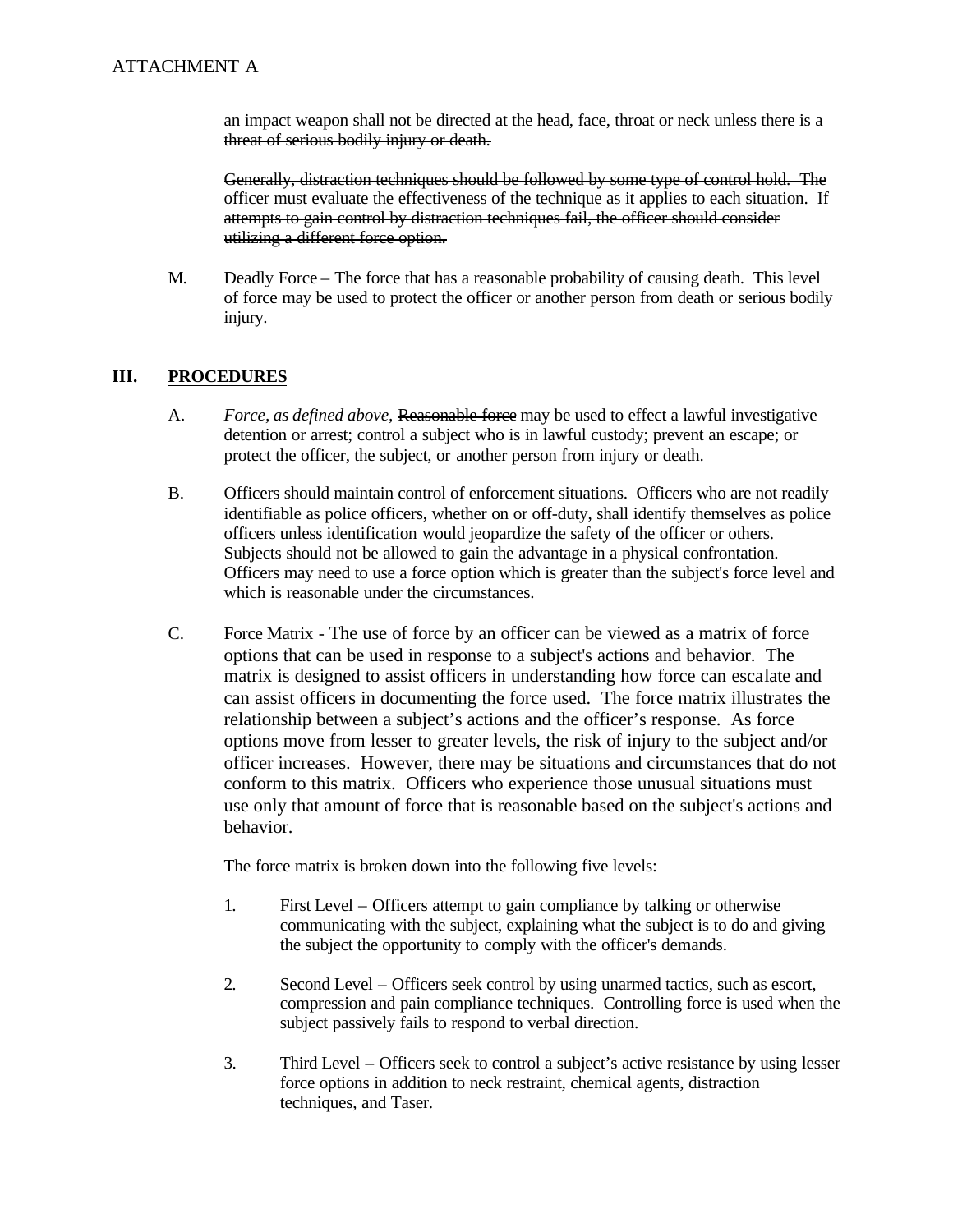### **ATTACHMENT A**

- $\overline{4}$ . Fourth Level – Officers defend themselves or others against a subject's assault or threat of assault with the use of defending force or lesser force options. Defending force includes strikes with hard impact and personal body weapons.
- 5. Fifth Level – Officers defend themselves or others against the subject's lifethreatening behavior with the use of deadly force.

Officers need not attempt to gain control over a subject using a lesser force level in the matrix when circumstances confronting the officers dictate that a greater force level is necessary and reasonable. A combination of force options may be appropriate to gain control of a subject.

For example, an officer would not be expected to use unarmed tactics against a subject who is extremely violent or armed with a weapon. Likewise, if an officer attempts to use a control hold on a subject and it is not effective, the officer may go to a greater force level to gain control or use a combination of different force options from different levels. *Disengagement or de-escalation is a tactic that an officer may employ in an attempt to resolve the situation. If an officer does not have adequate recourses to safely control a situation, or if disengagement or deescalation would assist in resolving a situation with a lower force level, an officer may disengage from the incident or de-escalate the force option. Disengagement or de-escalation may require an officer to move to a tactically sound position and wait for additional resources. Disengagement or deescalation may not be possible.* Factors that will affect an officer's force options **and tactics** include but are not limited to the following, which can pertain to officers and/or subjects:

### AGE

AVAILABILITY OF OTHER OPTIONS *CONFINED SPACES*  GROUND FIGHTING *DISTANCE BETWEEN SUBJECT(S) AND OFFICER(S)*  INFLUENCE OF ALCOHOL OR DRUGS INJURY/DISABILITY LOCATION/TERRAIN/LIGHTING CONDITIONS MULTIPLE SUBJECTS/OFFICERS NATURE OF OFFENSE PROXIMITY TO WEAPONS SIZE **SKILL** SPECIAL KNOWLEDGE/IMMINENT DANGER STRENGTH/ENDURANCE

#### IV. **REPORTING THE USE OF FORCE**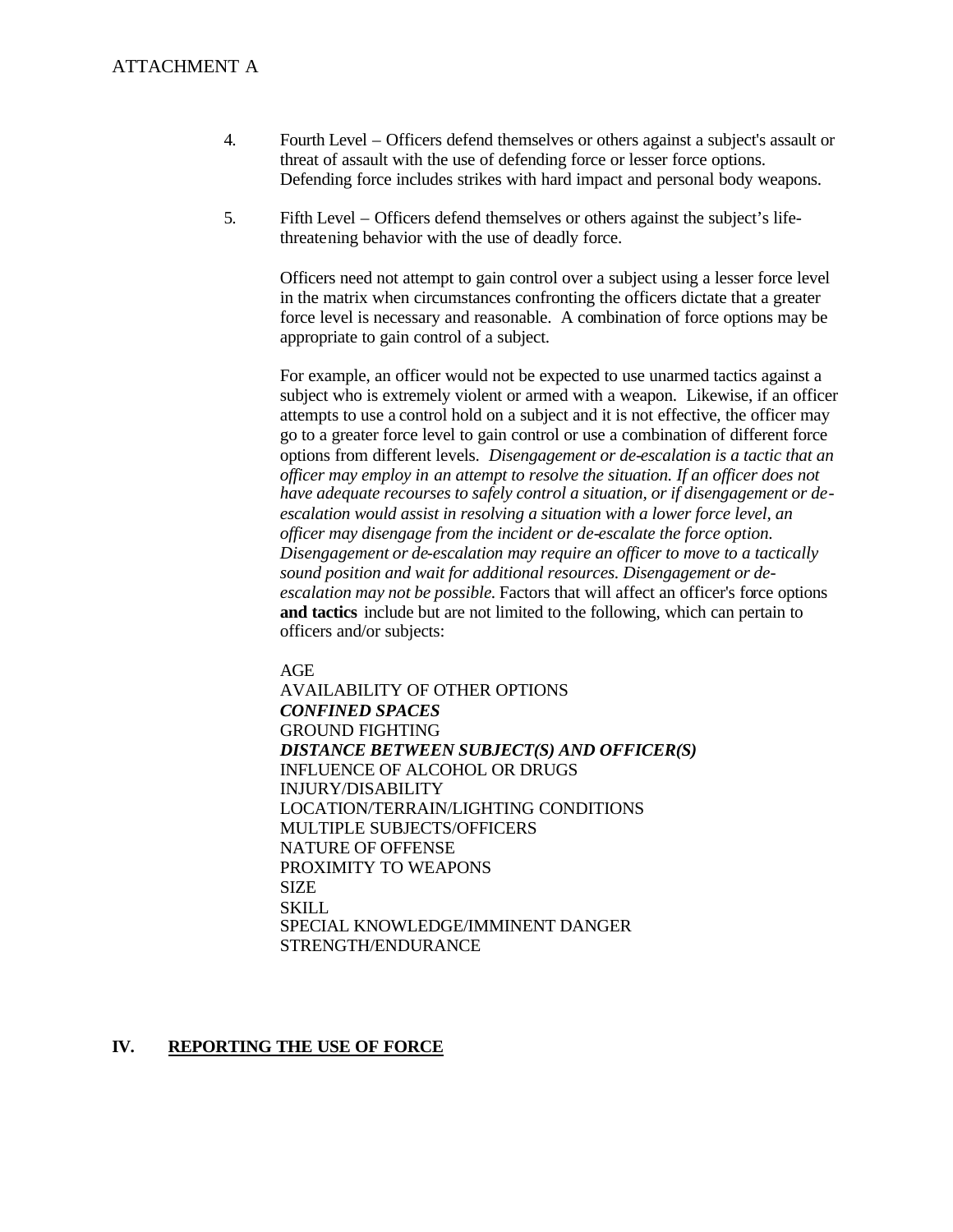### ATTACHMENT A

A. Officers who use force shall prepare detailed, accurate reports (arrest, detention or ARJIS-9) describing the force used and all of the circumstances and facts surrounding the use of that force including, but not limited, to factors listed in III, C.

The basic questions – Who, What, Where, How, and Why – must be answered. Failure to write a detailed, accurate report may create the impression that the force used may have been unreasonable or excessive. This failure may also cause problems in the criminal prosecution of the subject, the defense of civil lawsuits, and result in the filing of citizens' complaints or claims alleging excessive force.

- **B.** B. Reportable Force – For reporting purposes, the following are considered use of force:
	- $1<sub>1</sub>$ Any force option, control hold or weaponless defense technique applied to a person, or any force that causes injury or complaint of injury to either the officer or the subject being restrained.
	- $2.$ Discharge of a firearm in an official police capacity;
	- $3.$ Discharge of a taser;
	- $\overline{4}$ . Use of the baton, police nunchaku (O.P.N.), or other impact weapons where the suspect has been struck;
	- 5. Use of any type of chemical agent (mace, OC, etc.);
	- 6. Use of carotid restraint:
	- 7. Use of Police Service Dog when a bite or other injury occurs;
	- 8. Use of maximum restraint with the cordcuff;
	- 9. Use of the safety control chair as outlined in Department Procedure 6.01 (Handcuffing, Searching and Transporting Procedures);
	- $10.$ Use of restraint car seats as outlined in Department Procedure 6.01 (Handcuffing, Searching and Transporting Procedures);
	- 11. 11.Handcuffing - When *the officer overcomes* overcoming physical resistance to applying the handcuffs; and,
	- $12.$ Use of "specialty munitions" as defined in DP 1.36.
- $C_{\cdot}$ All officers who use a force option shall personally prepare the appropriate report (arrest, detention, ARJIS-9) documenting their use of force. The reporting officer shall obtain separate ARJIS-9 reports from those officers depicting their *individual use of force.*involvement.
- D. In the event San Diego officers are involved in a situation with an outside agency the *involved* arresting San Diego officer must document any use of reportable force by personnel of said agency. The reporting officer *shall request documentation from officers of the outside agency who deployed force options, describing their use of*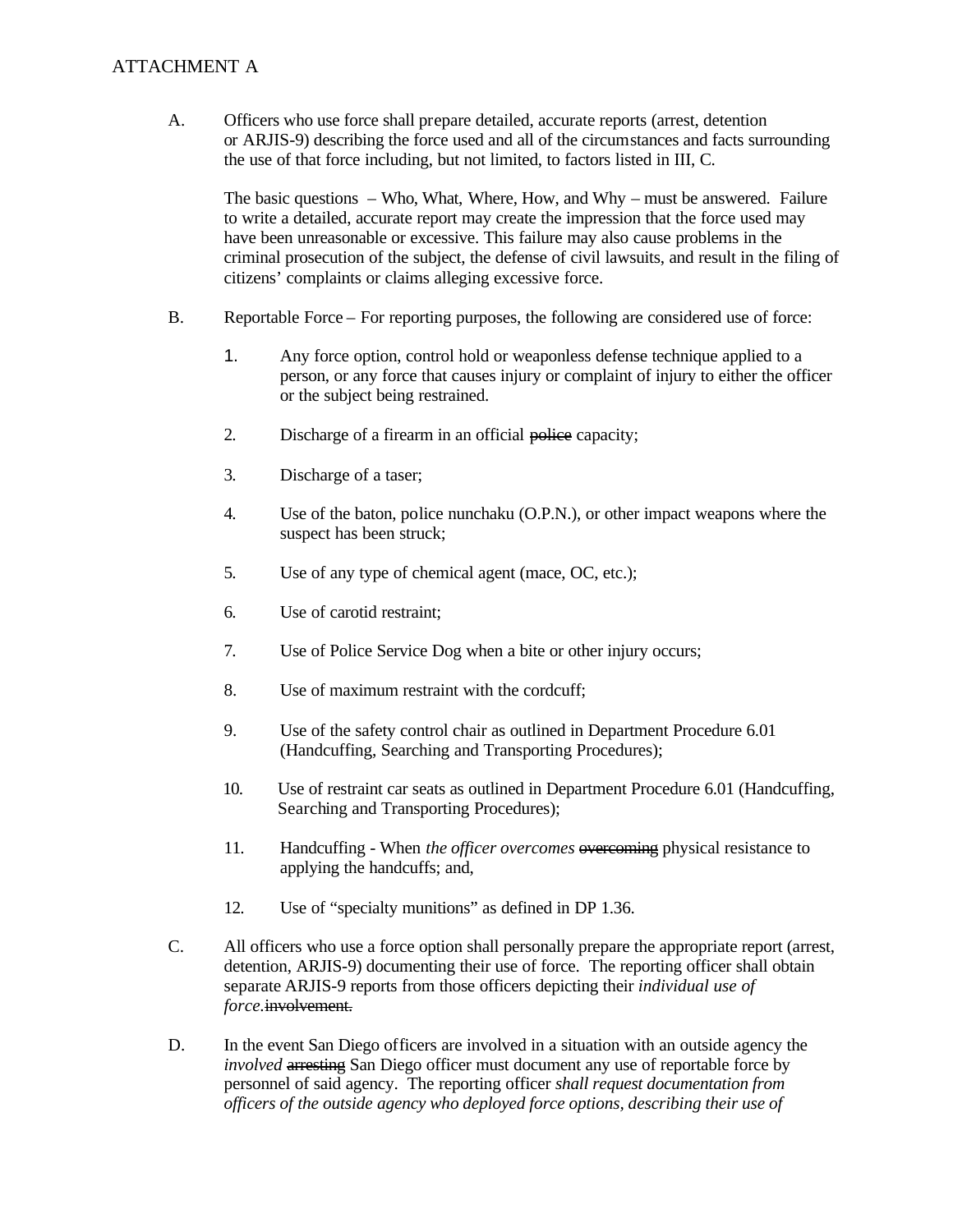### ATTACHMENT A

*force.*should request a written report from each officer documenting his or her use of force.

- E. E.Whenever physical force used by an officer results in an injury that necessitates medical treatment of any person, the officer shall immediately contact a field supervisor. *(See DP 6.01 for medical treatment information).* 
	- $1.$ The field supervisor shall evaluate the circumstances surrounding the incident.
	- 2. When appropriate, the field supervisor shall notify the Watch Commander.
	- $3.$ If the Watch Commander deems the incident to be of significant magnitude, Internal Affairs will be notified and given the opportunity to respond and conduct an on-scene investigation.
	- 4. If Internal Affairs responds to the scene, the Watch Commander shall telephone the Police Officers' Association immediately and report the general nature of the incident.
	- 5. 5.Photographs shall be taken to document the existence or absence of injury to the subject, officers or other persons. Photographs shall also be taken of any damage to the clothing or personal property of the subject, officers or other persons at the scene. The officer taking the photograph shall note the subject's name, DOB, date and time the photograph was taken and the officer's name and ID on the back of the photograph.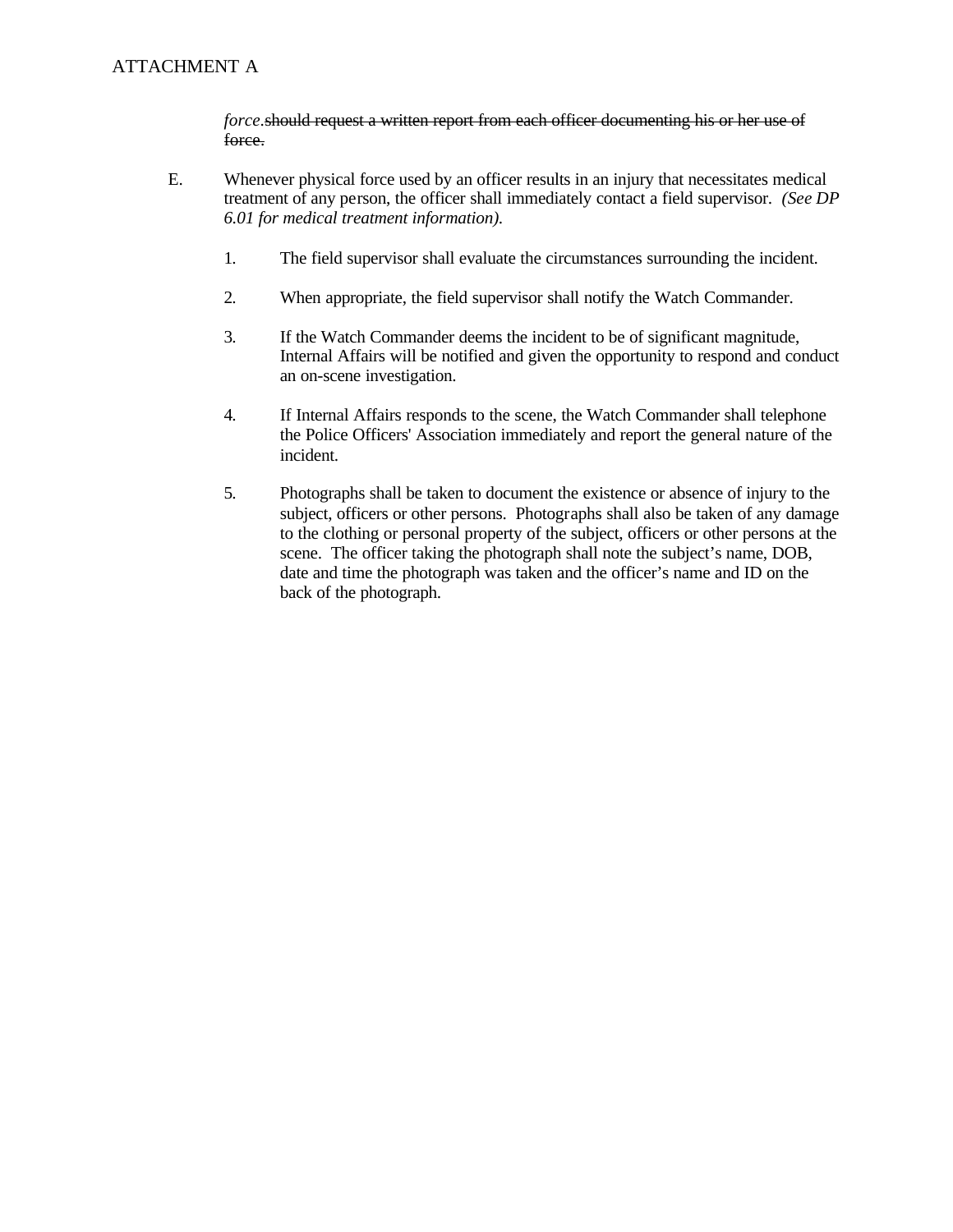|                                                                                    |                                                                                                                                                                                                                                                                                                                                                           | Suspect's<br><b>Behavior</b>                                                                                                                                                                                                                                                                                                                                                                |                                                                                                                                                                                                                                                                                                                                                                                              |                                                                                                                                                                                                                                                                                                                                                                                              |
|------------------------------------------------------------------------------------|-----------------------------------------------------------------------------------------------------------------------------------------------------------------------------------------------------------------------------------------------------------------------------------------------------------------------------------------------------------|---------------------------------------------------------------------------------------------------------------------------------------------------------------------------------------------------------------------------------------------------------------------------------------------------------------------------------------------------------------------------------------------|----------------------------------------------------------------------------------------------------------------------------------------------------------------------------------------------------------------------------------------------------------------------------------------------------------------------------------------------------------------------------------------------|----------------------------------------------------------------------------------------------------------------------------------------------------------------------------------------------------------------------------------------------------------------------------------------------------------------------------------------------------------------------------------------------|
|                                                                                    |                                                                                                                                                                                                                                                                                                                                                           |                                                                                                                                                                                                                                                                                                                                                                                             |                                                                                                                                                                                                                                                                                                                                                                                              |                                                                                                                                                                                                                                                                                                                                                                                              |
| Compliant<br><b>Behavior</b>                                                       | <b>Passive Resistance</b><br>Behavior                                                                                                                                                                                                                                                                                                                     | <b>Active Resistance</b><br>Behavior                                                                                                                                                                                                                                                                                                                                                        | Assualtive<br>Behavior                                                                                                                                                                                                                                                                                                                                                                       | <b>Life Threatening</b><br>Behavior                                                                                                                                                                                                                                                                                                                                                          |
|                                                                                    |                                                                                                                                                                                                                                                                                                                                                           |                                                                                                                                                                                                                                                                                                                                                                                             |                                                                                                                                                                                                                                                                                                                                                                                              | Firearms<br>Hard Impact Weapons<br>(Blows to the head, face, neck<br>and throat are prohibited unless<br>defending against life-threatening<br>behavior as defined in this<br>procedure.                                                                                                                                                                                                     |
|                                                                                    |                                                                                                                                                                                                                                                                                                                                                           |                                                                                                                                                                                                                                                                                                                                                                                             | Hard Impact Weapons<br>(PR-24,OPN, ASP, Flashlight)<br>Personal Body Weapons<br>(Head, Hands, Elbows, Knees<br>and Feet)                                                                                                                                                                                                                                                                     | Hard Impact Weapons<br>(PR-24,OPN, ASP, Flashlight)<br>Personal Body Weapons<br>(Head, Hands, Elbows, Knees<br>and Feet)                                                                                                                                                                                                                                                                     |
|                                                                                    |                                                                                                                                                                                                                                                                                                                                                           | Taser, Carotid Neck<br>Restraint, Takedown<br>Techniques, Distraction<br>Techniques (as outlined in<br>DP 1.04, II, D)<br>Chemical Agents (OC Spray<br>may be used on a spitting<br>person to assist officers in<br>gaining control)<br>K-9 (as outlined in DP 6.15<br>(Police Service Dogs)<br>ERI/Impact (Extended Range<br>Impact and Impact Weapons -<br>as outlined in DP 1.04, II, C) | Taser, Carotid Neck<br>Restraint, Takedown<br>Techniques, Distruction<br>Techniques (as outlined in<br>DP 1.04, II , D)<br>Chemical Agents (OC Spray<br>may be used on a spitting<br>person to assist officers in<br>gaining control)<br>K-9 (as outlined in DP 6.15<br>(Police Service Dogs)<br>ERI/Impact (Extended Range<br>Impact and Impact Weapons -<br>as outlined in DP 1.04, II, C) | Taser, Carotid Neck<br>Restraint, Takedown<br>Techniques, Distraction<br>Techniques (as outlined in<br>DP 1.04, II, D)<br>Chemical Agents (OC Spray<br>may be used on a spitting<br>person to assist officers in<br>gaining control)<br>K-9 (as outlined in DP 6.15)<br>(Police Service Dogs)<br>ERI/Impact (Extended Range<br>Impact and Impact Weapons -<br>as outlined in DP 1.04, II, C) |
|                                                                                    | Impact Weapons -Jabs (pushes<br>or light jabs with an impact<br>weapon may be used in crowd<br>control situations as outlined in<br>this procedure.<br><b>Impact Weapon Control Holds</b><br>(PR-24, OPN, ASP, Flashlight)<br>Control Holds (other than with<br>impact weapons Pain<br>Complaiance, Pressure Points,<br>Body Weight, Physical<br>Strength | Impact Weapons -Jabs (pushes<br>or light jabs with an impact<br>weapon may be used in crowd<br>control situations as outlined in<br>this procedure.<br>Impact Weapon Control Holds<br>(PR-24, OPN, ASP, Flashlight)<br>Control Holds (other than with<br>impact weapons Pain<br>Complaiance, Pressure Points,<br>Body Weight, Physical<br>Strength                                          | Impact Weapons -Jabs (pushes<br>or light jabs with an impact<br>weapon may be used in crowd<br>control situations as outlined in<br>this procedure.<br>Impact Weapon Control Holds<br>(PR-24, OPN, ASP, Flashlight)<br>Control Holds (other than with<br>impact weapons Pain.<br>Complaiance, Pressure Points,<br>Body Weight, Physical<br>Strength                                          | Impact Weapons -Jabs (pushes)<br>or light jabs with an impact<br>weapon may be used in crowd<br>control situations as outlined in<br>this procedure.<br>Impact Weapon Control Holds<br>(PR-24, OPN, ASP, Flashlight)<br>Control Holds (other than with<br>impact weapons Pain<br>Complaiance, Pressure Points,<br>Body Weight, Physical<br>Strength                                          |
| Touch<br>Verbal Control<br>(Orders, Explanations,<br>Requests, Officer's Presence) | Touch<br>Verbal Control<br>(Orders, Explanations,<br>Requests, Officer's Presence)                                                                                                                                                                                                                                                                        | Touch<br>Verbal Control<br>(Orders, Explanations,<br>Requests, Officer's Presence)                                                                                                                                                                                                                                                                                                          | Touch<br>Verbal Control<br>(Orders, Explanations,<br>Requests, Officer's Presence)                                                                                                                                                                                                                                                                                                           | Touch<br>Verbal Control<br>(Orders, Explanations,<br>Requests, Officer's Presence)                                                                                                                                                                                                                                                                                                           |
| Minimal<br>Force                                                                   | <b>Lesser Controlling</b><br>Force                                                                                                                                                                                                                                                                                                                        | <b>Greater Controlling</b><br>Force                                                                                                                                                                                                                                                                                                                                                         | Defineding<br>Force                                                                                                                                                                                                                                                                                                                                                                          | Deadly<br>Force                                                                                                                                                                                                                                                                                                                                                                              |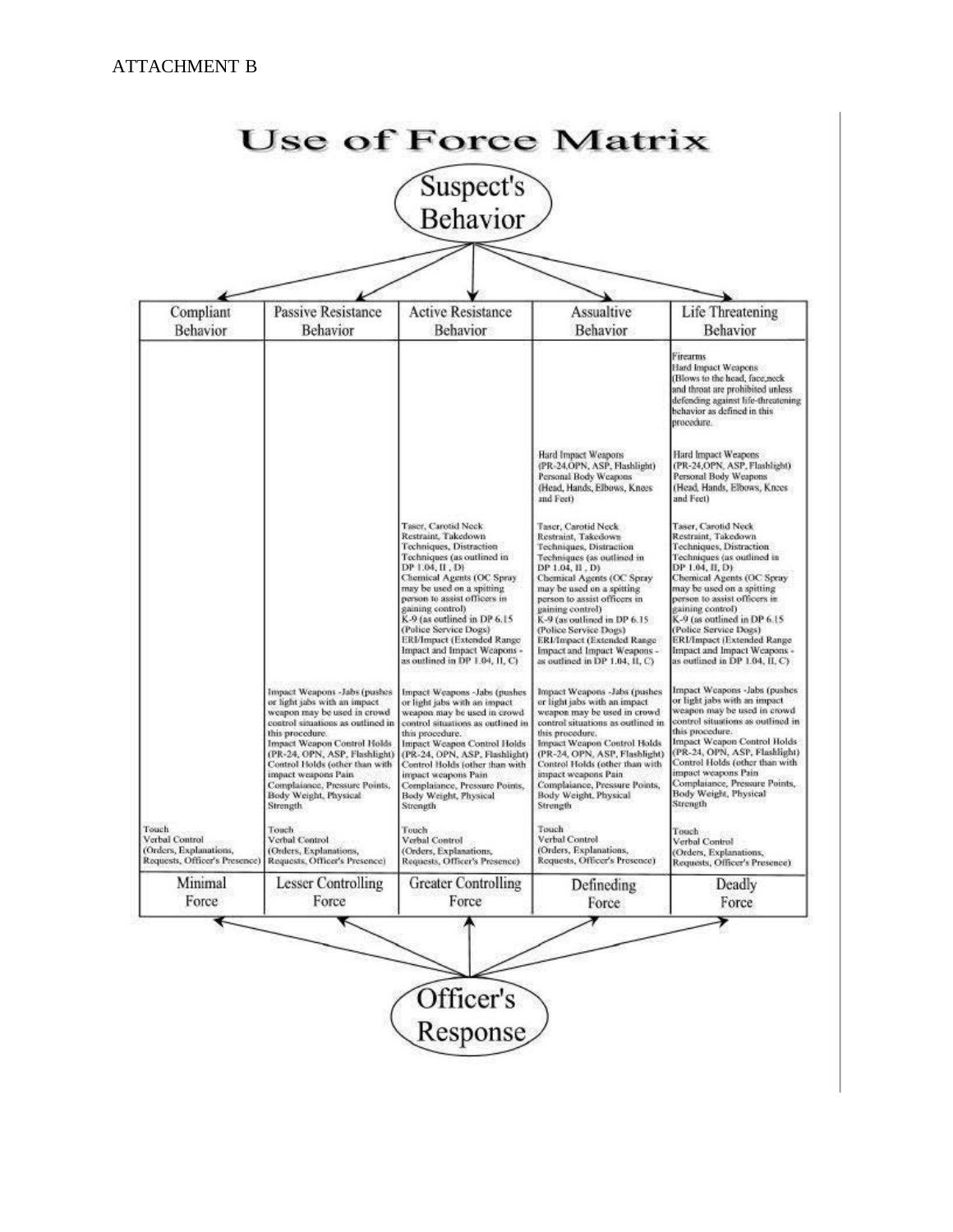| <b>SAN DIEGO POLICE</b><br><b>DEPARTMENT</b> | DATE:<br><b>DRAFT</b>                 | PAGE:<br>1 of 8 | NO.<br>$4.01 - LEGAL$  |  |  |
|----------------------------------------------|---------------------------------------|-----------------|------------------------|--|--|
| Origin: CHIEF OF POLICE                      |                                       |                 |                        |  |  |
| DISSEMINATION:<br><b>ALL PERSONNEL</b>       | SUBJECT:<br><b>STOP/DETENTION AND</b> |                 |                        |  |  |
|                                              | <b>PAT DOWN PROCEDURES</b>            |                 |                        |  |  |
| <b>ORIGINATING DIVISION:</b>                 | NEW PROCEDURE $\Box$                  |                 | <b>RELATED POLICY:</b> |  |  |
| LEGAL/                                       | PROCEDURAL CHANGE                     |                 |                        |  |  |
| <b>TRAINING AND DEVELOPMENT</b>              | SUPERSEDES: DP 4.01 - 09/09/94        |                 |                        |  |  |

#### I. **I.PROCEDURES FOR CONSENSUAL CONTACTS, STOPS, PAT DOWNS**

#### $A_{-}$ Contact:

- $1.$ 1.Officers are encouraged to initiate consensual contacts with individuals in the community in order to gain a more thorough knowledge of their beats and the community.
- $2.$ 2.Consensual contacts are different from detentions or arrests in that they do not involve the "seizure" of persons within the meaning of the Fourth Amendment. The officer does not need "reasonable suspicion," "probable cause," or any other specific indication of criminal activity in order to initiate this kind of a contact.
- $\overline{3}$ . 3.Initiating a *Consensual* Contact: Officers may find it necessary to investigate the activities of a person when they do not possess sufficient information to make a *detention*stop or arrest. In such a case, the officers may initiate a contact with the person in any place *in which*that the officer has a right to be. Unless an offic er concludes that an arrest should be made or that a *detention*stop is justifiable and reasonable, communications with a private person should begin with a *consensual conversation that does not imply custody*contact.
- 4. 4.Conduct During Consensual Contacts: Alt hough no legal cause need be present for the officer to initiate a "contact," the persons contacted may not be halted, detained, or frisked against their will. They may not be required to answer questions or to cooperate in any way if they do not wish to do so. If they refuse to cooperate, they must be permitted to go on their way, unless the officer has developed reasonable suspicion to detain or probable cause to arrest. If it seems appropriate under the circumstances, however, the person may be kept under surveillance. Since a consensual contact is not a stop or an arrest, and those persons contacted may be innocent of wrongdoing of any kind, officers should take special care to act in a restrained and courteous manner.

*Note: Except in situations that would jeopardize an investigation, officers shall ensure that all persons contacted are aware of the officer's affiliation with the police department.* 

5. *5.Reporting Consensual Contacts: Officers are expected to make a variety of contacts with members of the community throughout each work shift. Contacts*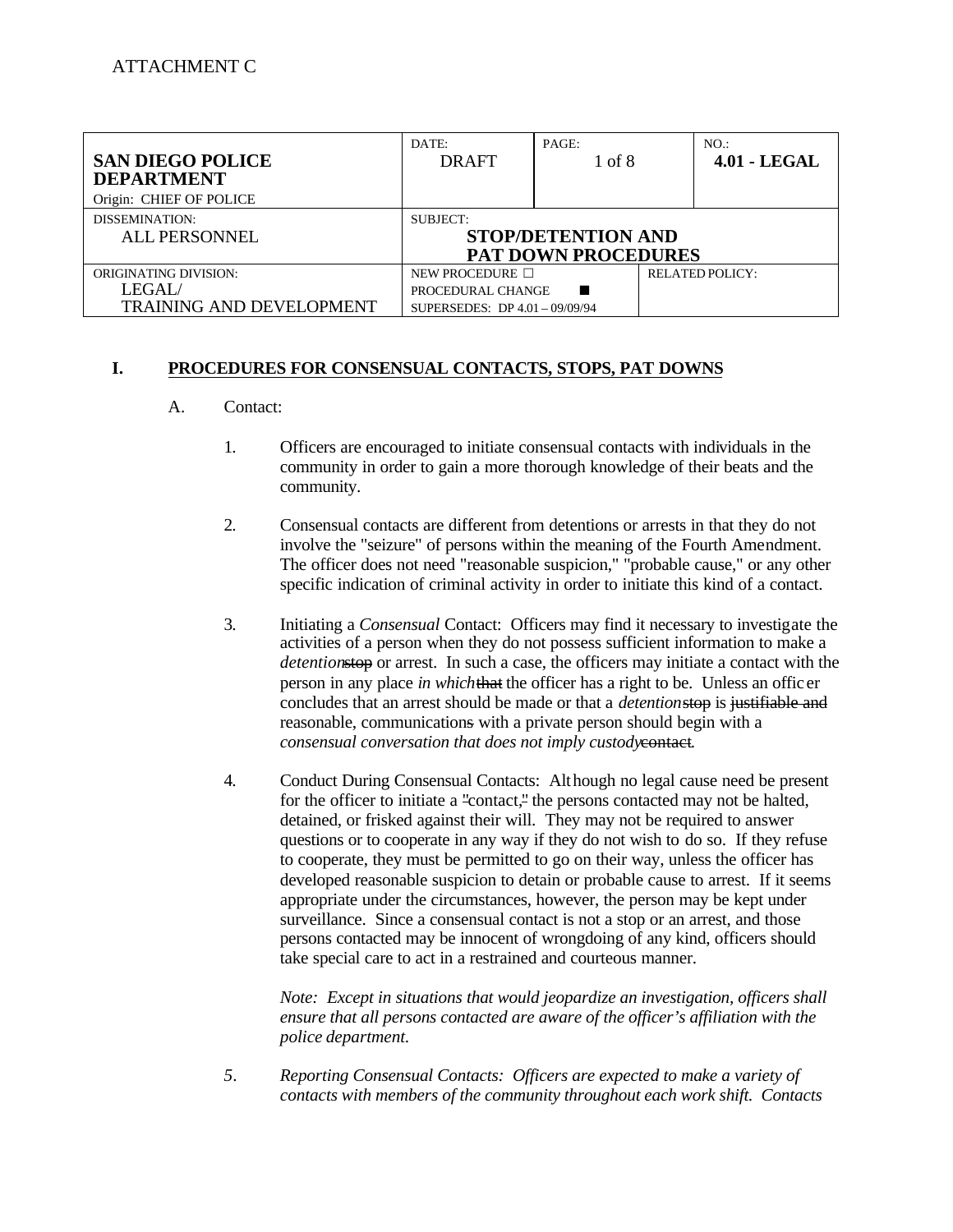### ATTACHMENT C

- 6. *6.which do not lead to enforcement action may be documented in the Officer's Daily Journal, at the officers discretion. If enforcement action results from a consensual contact, the resulting citation, warning, FI, JCR, arrest or detention report shall be documented in the Officers Daily Journal.*
- $B<sub>1</sub>$ **Detention**Stops

A *detention (also referred to as a "stop") occurs* is a temporary detention of a person for investigation. A stop occurs when officers use their authority either to compel a person to halt, to remain in a certain place, or to perform some act (such as walking to a nearby location. where the officer can use a radio, telephone, or call box). If the persons have the impression they are not free to leave the officer's presence, a "stop" has occurred. *If the persons have been told they are not free to leave the officers presence, a detention has occurred. When conducting a detention, or when, in the officers mind, a consensual encounter becomes a detention, the officer shall notify the subject contacted that he or she is no longer free to leave. However, officers are not required to make such a notification if it would hamper an investigation or jeopardize the officers safety. In the event of a traffic stop in which a police vehicle's forward red light is illuminated, the detention of the vehicle operator or pedestrian is already expressly implied by California Vehicle Code section 21806, and no further verbal notification by the officer is required.* 

 $1.$ Basis for a Stop/Detention

> If an officer reasonably suspects that a person has committed, is committing, or is about to commit any crime, the authority to *detain* stop that person exists. The officer may exercise this authority in any place that the officer has the right to be. Both pedestrians and persons in vehicles may be *detained*stopped. A *detention*stop is warranted if there is a reasonable suspicion by the officer that: (1) some activity relating to crime has taken place, is presently taking place, or is about to occur, and (2) the person to be stopped or detained is involved in that activity.

 $2.$ Reasonable Suspicion

> The term "reasonable suspicion" is not capable of precise definition; it is more than a hunch or mere speculation on the part of an officer, but less than the probable cause necessary for arrest. It may arise out of a contact, or it may exist prior to a contact.

> The following list (which is not *all inclusive* exhaustive) contains some factors that should be considered in determining whether reasonable suspicion exists for a *detention*stop:

a. The Person's Appearance

> *The detainee fits the description of a person wanted for a known offense. The person appears to be suffering from a recent injury or appears to be under the influence of alcohol, drugs or other intoxicants.* Do they generally fit the description of a person wanted for a known offense? Do they appear to be suffering from a recent injury or to be under the influence of alcohol, drugs, or other intoxicants?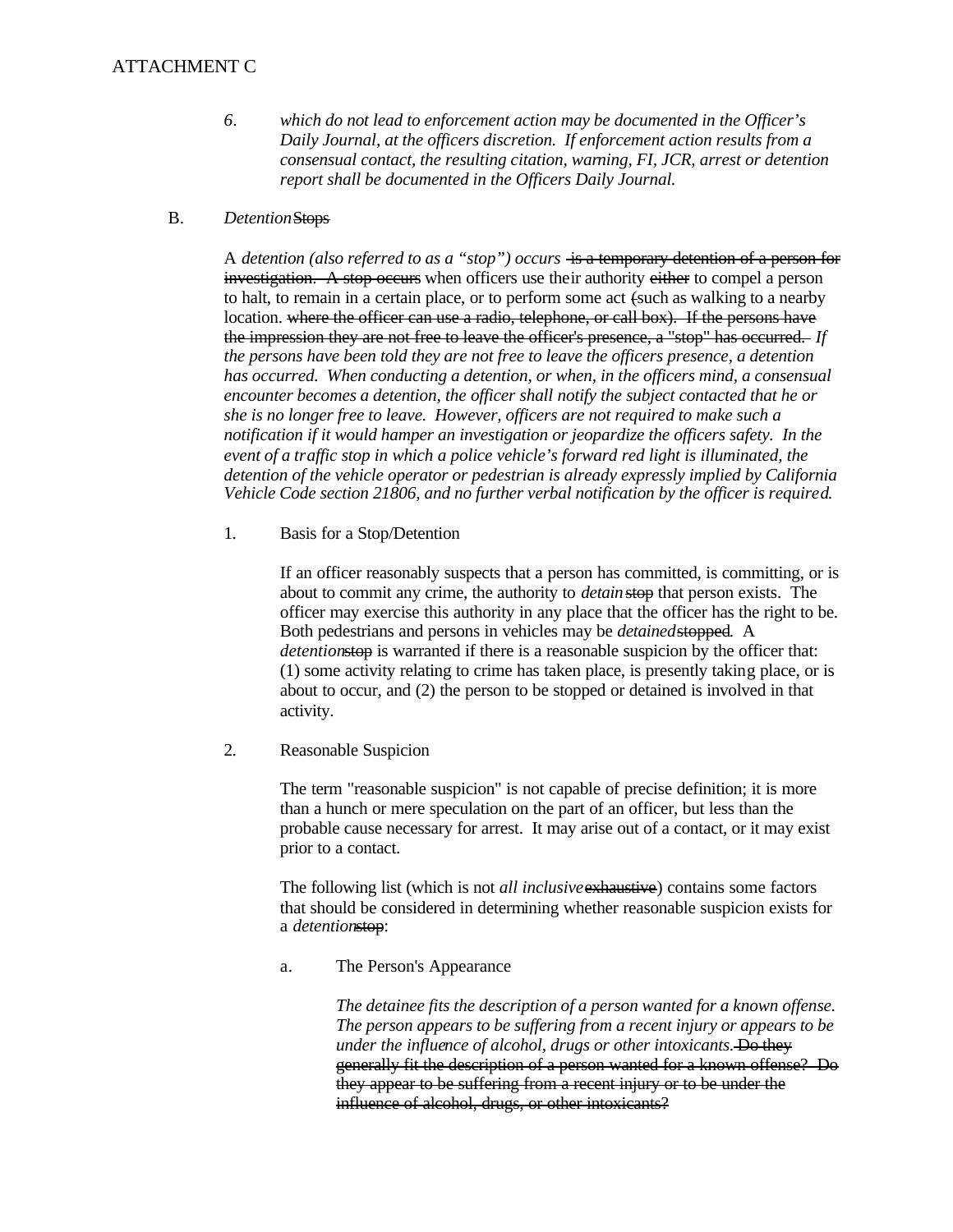#### b. The Person's Behavior/Actions

*The person is fleeing from an actual or possible crime scene. The person is behaving in a manner indicating possible criminal conduct. Incriminating statements by the person were overheard. The person is associating himself with someone the office determined to be reasonably suspicious.* 

Are they running away from an actual or possible crime scene? Are they behaving in a manner indicating possible criminal conduct? Were incriminating statements or conversations overheard? Are they with companions who are "reasonably suspicious in themselves"?

c. Prior Knowledge of the Person

> *The person has an arrest or conviction record, or is known to have committed an offense similar to the one that just occurred, or is about to occur.*

Do they have an arrest or conviction record, or are they known to have committed a serious offense? If so, is it for offenses similar to one that has just occurred, or which it is suspected is about to occur?

#### d. Demeanor During a Contact?

*The person's answers are evasive, suspicious, or incriminating. The person is excessively nervous during the contact.* 

Are they responsive to questions during the contact? Were their answers evasive, suspicious, or incriminating? Were they excessively nervous during the contact?

d. Area of the *Detention* Stop

> *The person is near the location of a known offense soon after its commission. The person is in an area known for a particular criminal activity. If so, it is the kind of activity the person is thought to have committed, is committing, or is about to commit. Officers are cautioned that the courts find no credence in the term "high crime area", and that the term should be avoided. If reference is to be made to the area of the detention, officers should be able to articulate specific facts concerning that area (e.g. four commercial burglaries in the past week within several blocks of the location of the stop; 25 acts of vandalism within the past month at Kearny High School, etc.)*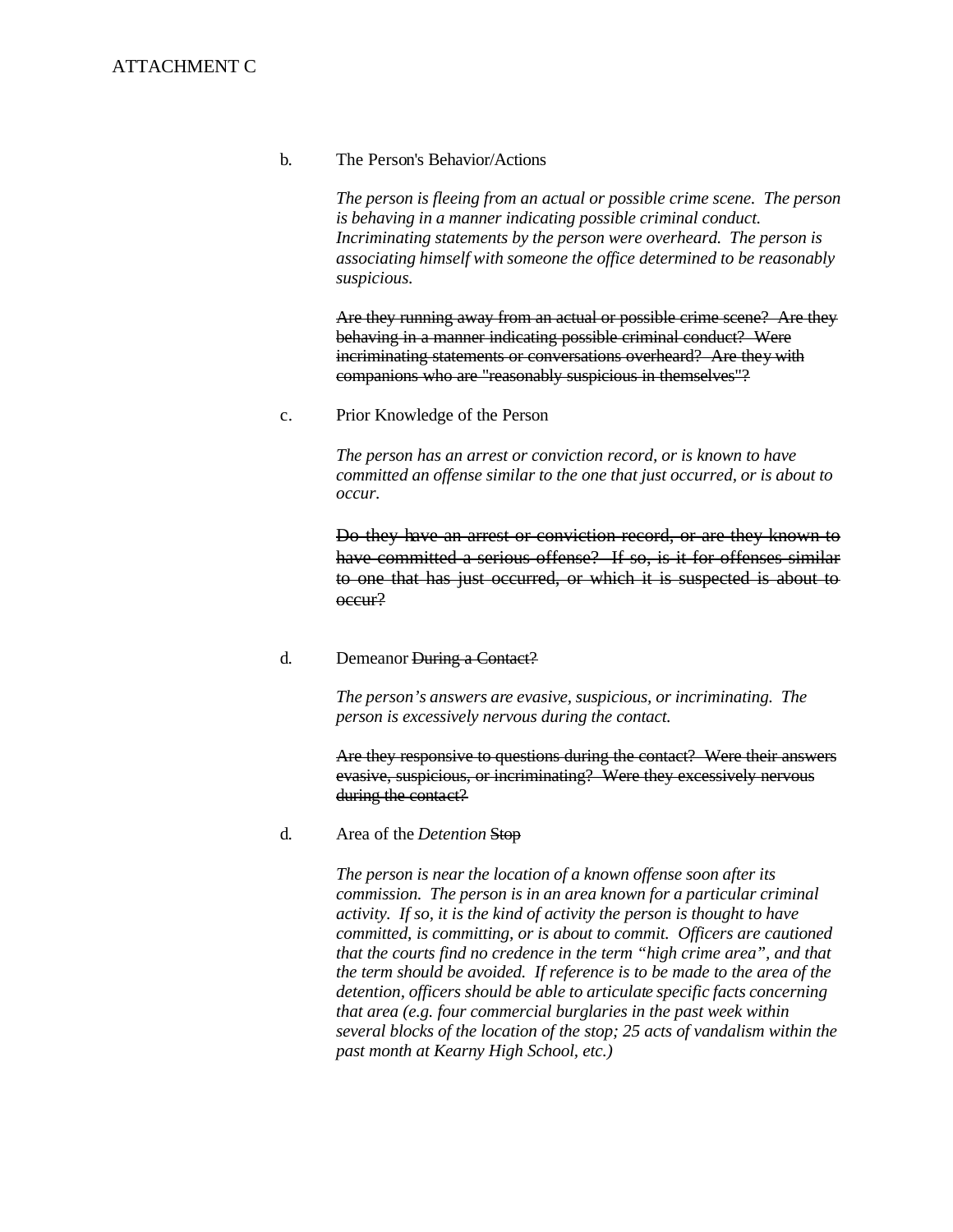### ATTACHMENT C

Is the person near the location of a known offense soon after its commission? Is the person in an area known for an unusually high incidence of a particular criminal activity? If so, is it the kind of activity the person is thought to have committed, be committing, or is about to commit? Officers are cautioned that the courts find no credence in the term "high crime area," and that it should be avoided. If reference is to be made to the area of the stop, officers should be able to articulate specific facts concerning that area (e.g., 4 commercial burglaries in the past week within several blocks of the location of the stop; 25 acts of vandalism within the past month at Kearny High School, etc.).

f. Time of Day

> *It may be unusual for people to be in that area at that particular time. It is the time of day or night during which the suspected criminal activity usually occurs.*

> Is it usual for people to be in the area at this particular time? Is it the time of day or night during which criminal activity of the kind suspected usually occurs?

g. Police Training and Experience

> *The persons conduct is similar to the pattern followed in particular criminal offenses based on the investigating officers training and/or experience in dealing with that particular kind of criminal activity.*

Does the person's conduct resemble the pattern or modus operandi followed in particular criminal offenses? Does the investigating officer have experience in dealing with the particular kind of criminal activity being investigated?

h. *Emergency Circumstances* Police Purpose

*Public safety may be endangered if investigative action is not taken.* 

Was the officer investigating a specific crime or specific type of criminal activity? How serious is the suspected criminal activity? Might innocent people be endangered if investigative action is not taken at once?

i. Source of Information

> *If the basis of the officers reasonable suspicion is in whole or in part based upon information supplied by another person, the officer should consider the reliability of the source of the information. The reliability of the information includes such things as whether the informants are known to the officer, whether they have supplied accurate information in the past, how they came by this information, and whether this information has been corroborated in any way, prior to making the detention.*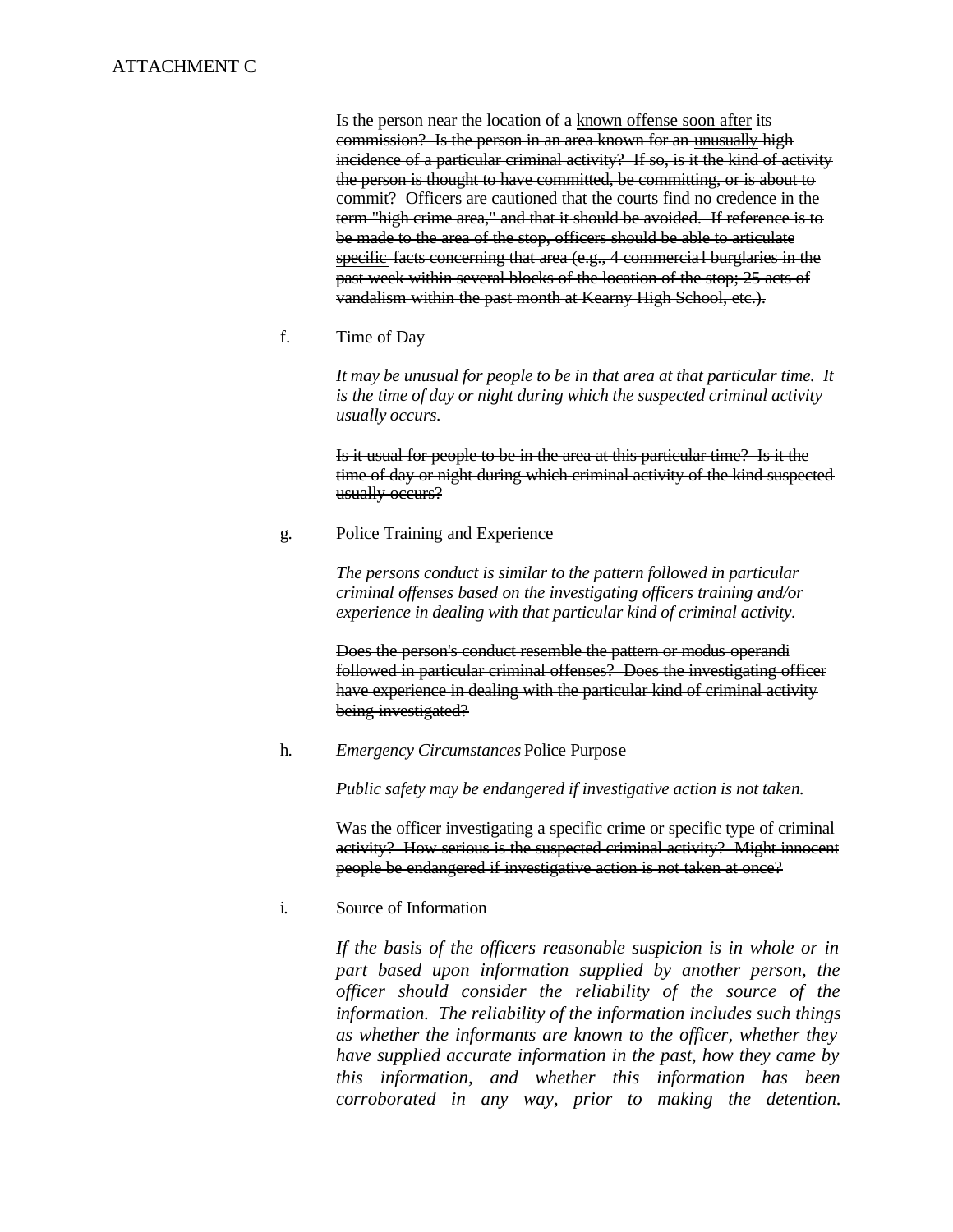ATTACHMENT C<br>If the basis of the officer's "reasonable suspicion" is, in whole or in part, information supplied by another person, what kind of person was involved? Was the person a criminal informant, a witness, or a victim of a crime? How reliable does the person appear to be? Have they supplied information in the past that proved to be reliable? Are they known to the officer? Did the officer obtain the information directly from that person? How did the person obtain the information? Was any part of the information corroborated prior to making the stop?

> 3. Citing Justification for a Stop/Detention

> > Every officer who conducts a detention, as opposed to a *consensual* contact, must be prepared to cite those specific factors which led the officer to believe the detention was *reasonable* justified. This is critical for successful prosecution.

 $\overline{4}$ . Police Conduct During a Detention

> Proper justification for a *detention*stop does not permit unreasonable conduct during the detention. All police activity during a *detention*stop *shall*must be done in a reasonable manner. Every phase of a detention will be considered by the courts in determining whether the detention was reasonable and, therefore, lawful.

a.Duration of *the Detention*Stop/Detention

A person stopped pursuant to this procedure may be detained *for a reasonable time* at or near the scene of the stop for a reasonable time under the circumstances. Officers should detain a person only for the length of time necessary to determine if the person should be arrested or released.

b. b.Scope of *the*a Detention

> *A reasonable on-the-scene investigation is all that is authorized by law during a detention. Therefore, an officer shall not move a detainee unless:*

- *1. the officer obtains the detainee's consent to be moved;*
- 2. the officer has probable cause to arrest the detainee;
- 3. a victim can not, for valid reasons, be brought to the scene of the *detention, or;*
- *4.for the safety of the officer or the detainee.*

A reasonable, brief, on the scene investigation is all the law authorizes during a detention. Therefore, a person may not be transported or moved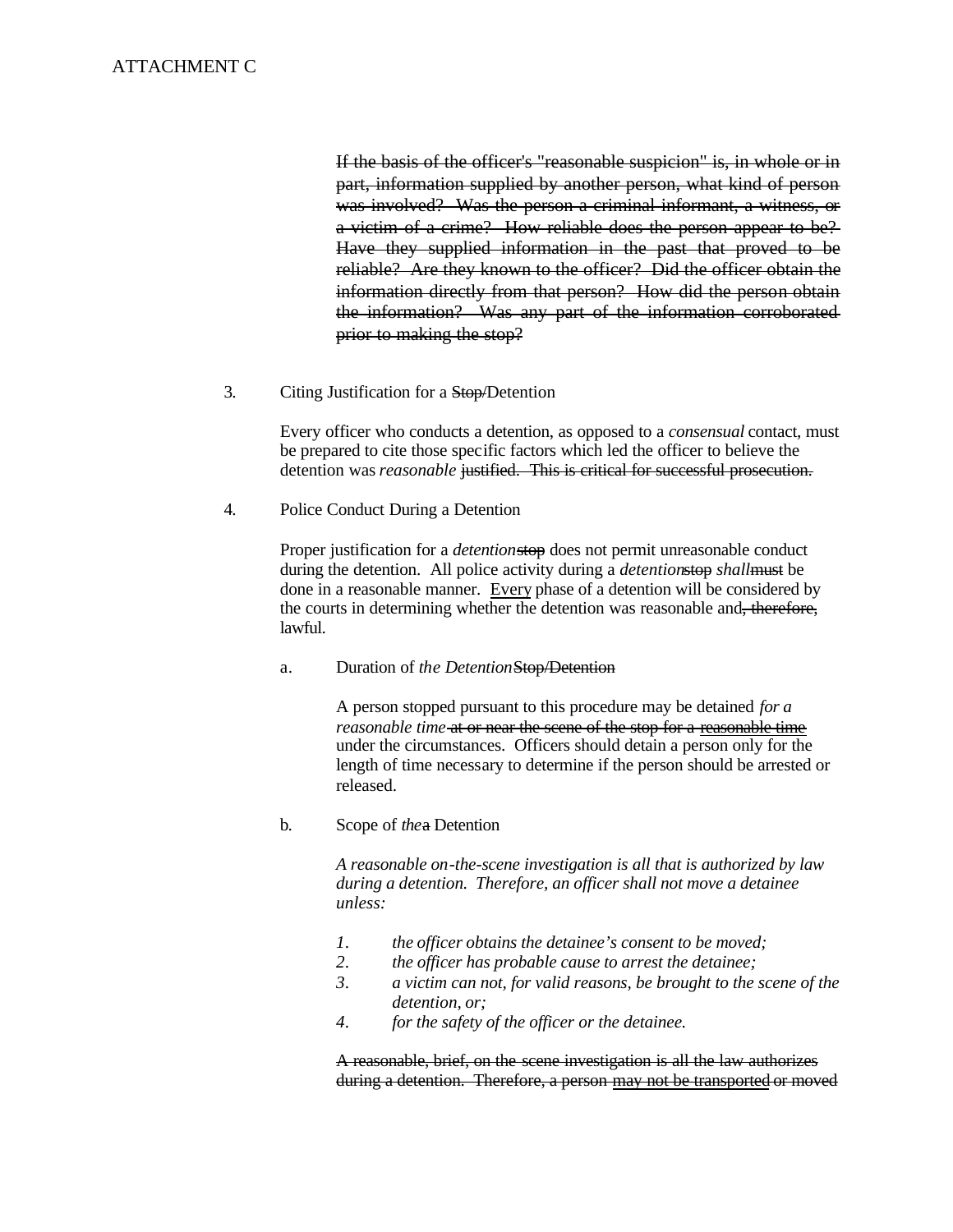from the scene of a detention, unless the officer obtains the person's consent or has probable cause to arrest.

#### c. Explanation to *a* Detained Person

Officers shall act with as much restraint and courtesy towards the person detained as is possible under the circumstances. Plain clothes officers making a detention shall identify themselves as law enforcement officers as soon as *it is appropriate*practicable after making the stop. At some point during the *detention*stop, the officer shall, in every case, give the *detainee*person detained an explanation of the purpose of the stop *unless such an explanation would jeopardize officer safety or hamper an investigation*.

#### d. Questioning of Detained Persons

The officer may direct questions to detained persons for the purpose of obtaining their name, address, and an explanation of their presence and conduct. The detained person may not be compelled to answer these questions, even that of identity. During this questioning, *it is not necessary to advise the person of their constitutional rights under MIRANDA until such time as probable cause to arrest develops, or the questioning has become sustained and coercive, rather than brief and casual.*the person need not be advised of their constitutional rights under Miranda until such time as probable cause to arrest develops, or the questioning has become "sustained and coercive," rather than brief and casual.

#### e. Effect of Refusal to Cooperate

Refusal to answer questions does not by itself establish probable cause to arrest, but such refusal may be considered along with other facts as an element to be considered in determining whether the investigation should be continued. However, a person who flees during a lawful detention may be arrested for a violation of Penal Code Section 148 *(a)(1)*  provided that such flight delayed or obstructed the investigation and there is sufficient proof to show that the person knew he/she was being detained by a police officer.

#### f. Use of Force to Detain

*Officer shall comply with D.P. 1.04 "Use of Force" when deciding how much force, if any, should be used in effecting a detention.* 

Officers shall use the least coercive means necessary to effect the stop of a person. The least coercive means may be a verbal request, an order, or the use of physical force. If the officer is attacked, or circumstances exist that create probable cause to arrest, the officer may use the amount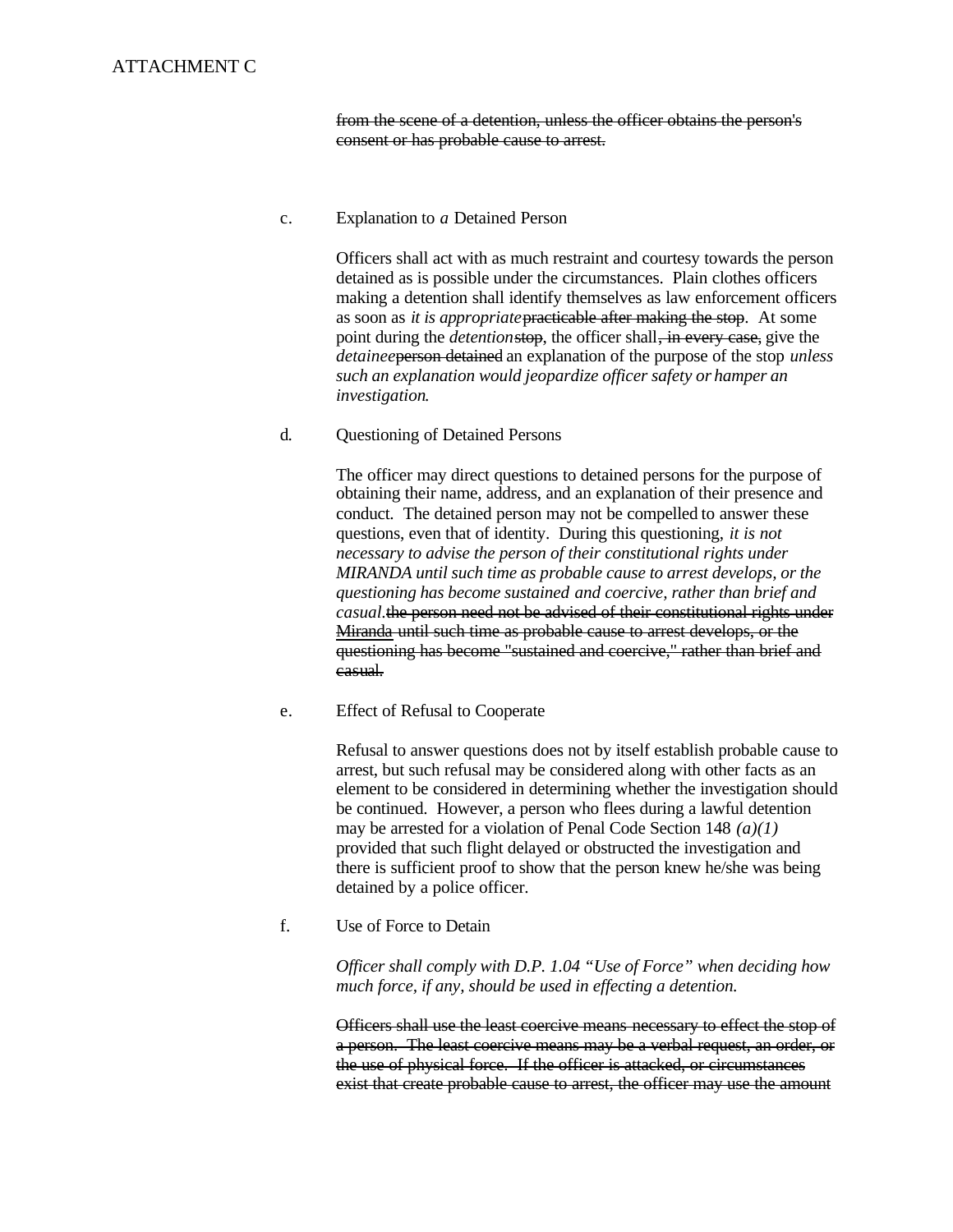of force reasonable for defense or necessary to effect a full custody arrest.

#### g. *Reporting Detentions*Reports

- *1) In cases where a subject is detained and released at a scene, without being transported away from that scene, an FI shall be completed by the "Contact Officer". The Contact Officer shall document in the FI those facts that led to the reasonable suspicion required to detain the subject. The Contact Officer shall log the FI in his/her Officers Daily Journal.*
- 2) *In cases where a subject is detained, transported away from the scene and later released without booking, the Contact Officer shall prepare a "detention Only" arrest report that properly documents the probably cause, special circumstances or consent that was required for the detention and movement of the subject.*
- 3) *If the need for photographs and/or fingerprints arises during the course of a detention, the person may be detained until a camera and/or fingerprinting equipment can be obtained, provided the detention does not become unreasonably long. Moving a subject to another location for photographs and/or prints requires either consent from the subject, probably cause to arrest, or special circumstances such as an injured victim, etc. Absent those exceptions, officers shall not transport a subject away from the scene for photographs and/or fingerprints.*

If, during the course of a detention, the need for photographs and/or fingerprints arises, request the person's consent to being transported for such purpose. If the person refuses, the person may not be transported. However, the person may be detained until a camera can be obtained to take the suspect's photo if identity is necessary, provided the detention doesn't become unreasonably long.

All persons who are detained and consent to being transported to a police facility for the purpose of interrogation, photographs, prints, or other testing will be entered on the SHERLOCK Arrest Log as a "detention only" contact. Officers will have these entries made by contacting the Watch Commander. The log entry will include the proposed/ suspected charges and a brief description of the reason for release, such as "photos/prints," "insufficient evidence," "insufficient quantity," etc.

On all other contacts, stops, and detentions, an FI is still required when crime potential exists. The FI shall be entered on the officer's Daily Journal. On contacts where there is no crime potential, the contact shall be entered on the officer's Daily Journal.

It will not be necessary to submit an Arrest Report, as the log entry and officer's Daily Journal will adequately document the detention.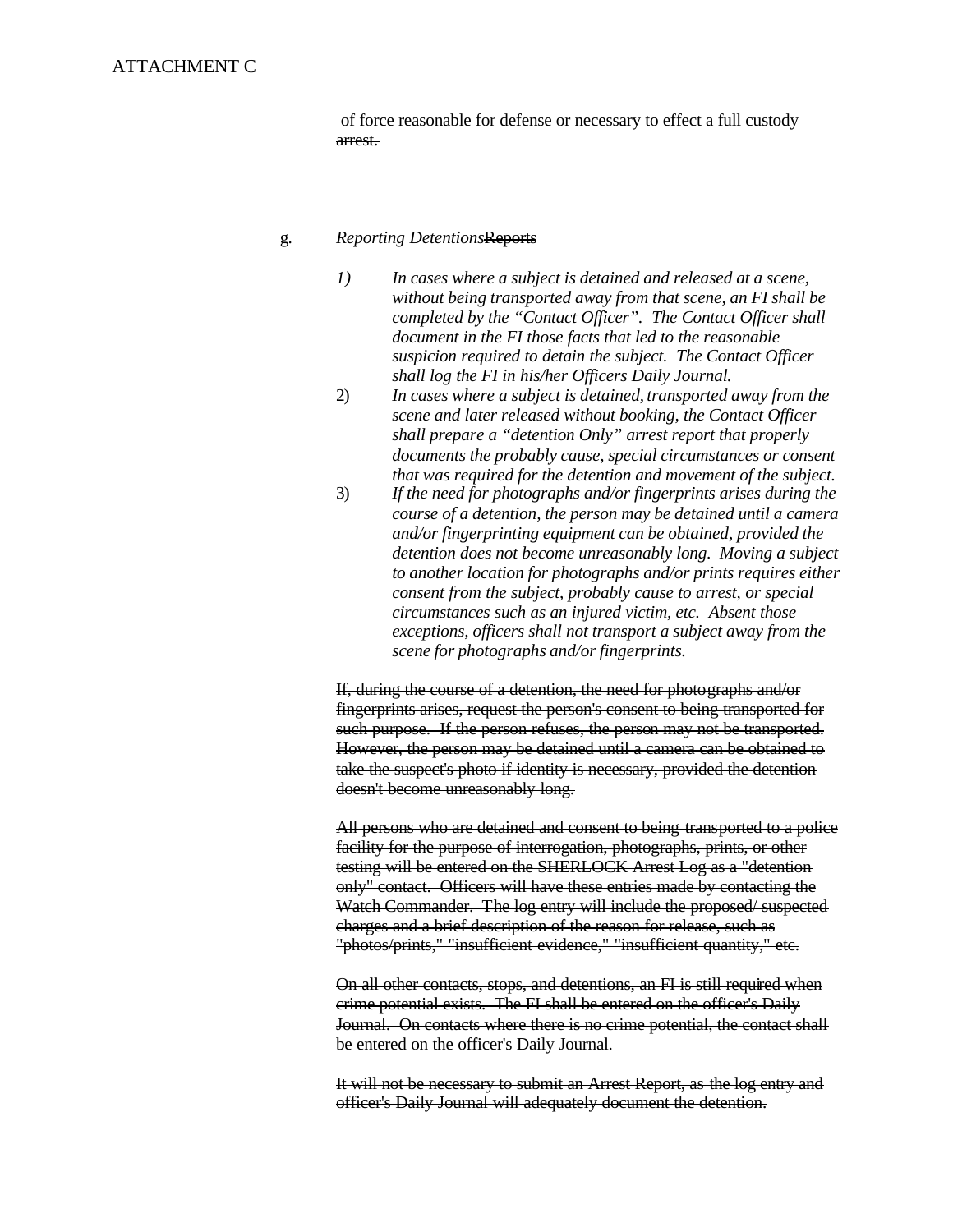Exceptions to the above are: Incidents in which a person is released at the Marshal's Office to pay for warrants, and when, upon discretion of the command, it is deemed desirable to document the contact with a "detention only" arrest report. Examples of this would include documentation of DUI releases by the Traffic Division, or instances when documentation would be valuable to answer complaints or legal action.

#### $C_{\cdot}$ Pat Downs

 $1<sub>1</sub>$ When to Pat Down

> An officer may pat down any person who has been detained when the officer reasonably suspects that the person is carrying a concealed weapon or dangerous instrument and that a pat down is reasonable to protect the officer or others. The pat down may be conducted immediately upon making the stop or at any time during the stop whenever a "reasonable suspicion to pat down" appears.

 $2.$ 2.Reasonable Suspicion for Pat Down

> "Reasonable suspicion" for a valid pat down is more than a vague hunch and less than probable cause. If a reasonably prudent officer, under the circumstances, would believe the officer's safety or that of other persons in the vicinity is in danger because a particular person might be carrying a weapon or dangerous instrument, a pat down is justified.

> The following list (which is not *all inclusive* exhaustive) contains some factors that should be considered in determining whether *or not reasonable suspicion exists for a pat down. NOTE: A single factor listed below, or even a cluster of factors may or may not individually justify a pat down. An officer shall consider the totality of the circumstances present when deciding whether or not a pat down is reasonable*." reasonable suspicion" exists for a pat down.

a.The Person's Appearance *– Their clothes may contain a bulge that suggests the presence of an object capable of inflicting injury.* 

> Do their clothes bulge in a manner suggesting the presence of any object capable of inflicting injury?

- $h_{-}$ b.The Person's Actions - Did hHe/she *may have made*make a furtive movement as if to hide a weapon. as he/she was approached? Is he/she nervous during the course of the detention? Are his/her words or actions threatening? The subject may be excessively nervous during the detention. The subject may be exhibiting threatening actions or words.
- $\mathbf{c}$ . Prior Knowledge – *The officer may know that the subject has a prior record for weapons violations or assaultive behavior.*

Does the officer know if the person has a police record for weapons offenses or assaults (on police officers or others)? Does the officer know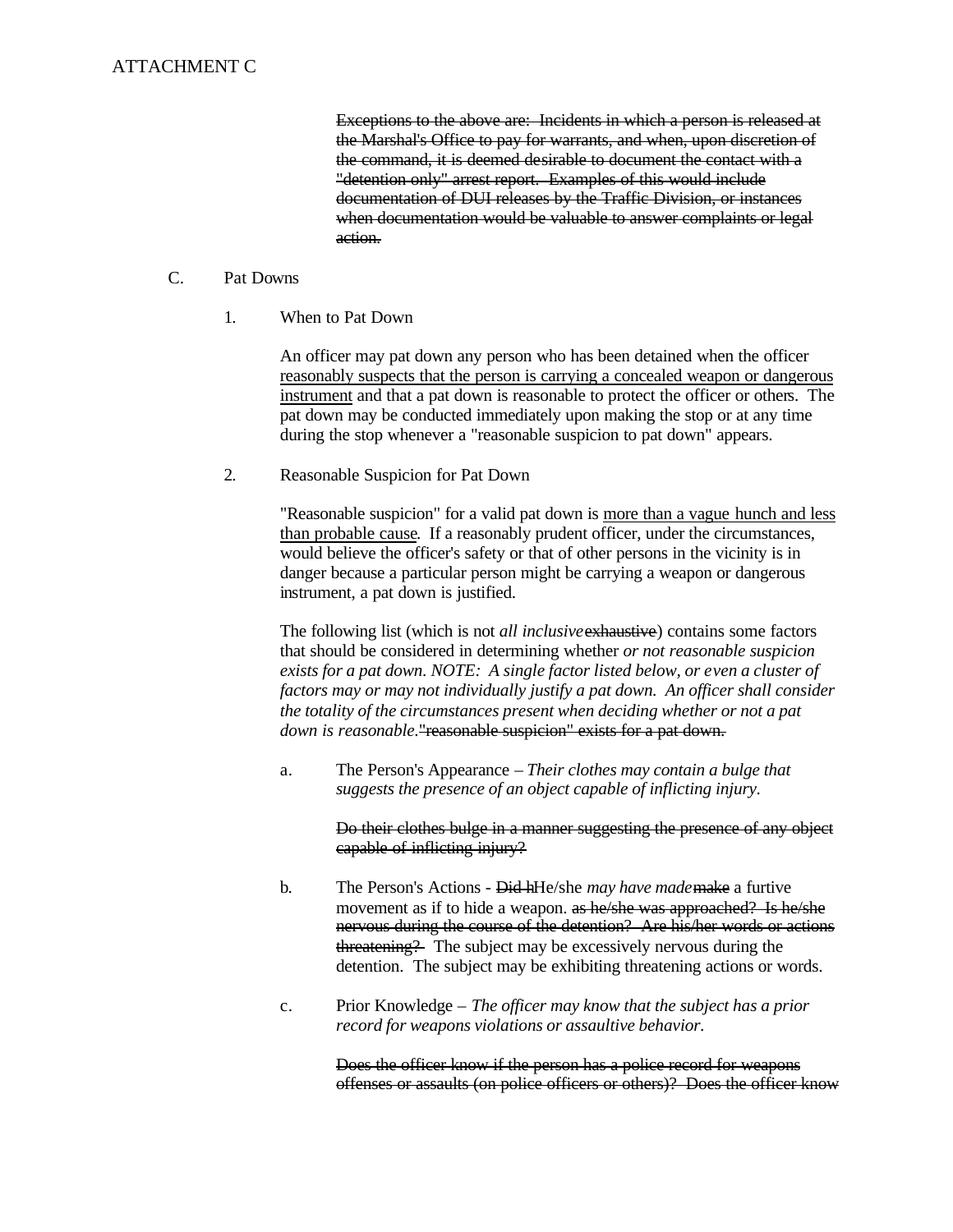ATTACHMENT C<br>if the person has a reputation for carrying weapons or for violent behavior?

> $\mathbf{d}$ . Location – *The area may be sufficiently isolated so as to limit immediate police assistance if needed.*

Is the area sufficiently isolated so that a law enforcement officer is unlikely to receive immediate aid if attacked?

e.Time of Day – *Darkness may inhibit visibility.* 

Is the confrontation taking place at night? Does this contribute to the likelihood that the officer will be attacked?

f. f.Police Purpose – *The officer's detention of the subject may be for an armed, serious or violent offense.* 

> Does the officer's suspicion of the suspect involve a serious, violent, or armed offense? (If so, the same factors justifying the stop also justify the pat down.)

g.Companions – *The officer may have detained multiple subjects. If a weapon is found on one person, it may indicate a greater likelihood that a weapon may be found on others being detained.* 

> Has the officer detained a number of people at the same time? Has a pat down of a companion revealed a weapon? Does the officer have assistance immediately available to handle the number of persons stopped?

 $\overline{3}$ . 3.Citing Justification for a Pat Down

> Every officer who conducts a pat down must be prepared to cite those specific factors which led the officer to conclude that "reasonable suspicion" existed before the pat down began. A mere statement that the officer feared for his/her safety is not sufficient. Instead, the officer shall cite specific factors listed above.

 $\overline{4}$ . Pat Down Procedures

> A pat down is a limited search for the purpose of finding weapons that could be used against an officer. This type of search is limited to those areas where a weapon is likely to be found. A pat down is not a search for evidence or contraband, and, absent consent, officers *shall*should not use a pat down as a pretext to conduct *an evidentiary search*a full-scale search.

a. Procedures When a Pat Down Discloses an Object that Might Be a Weapon or Dangerous Instrument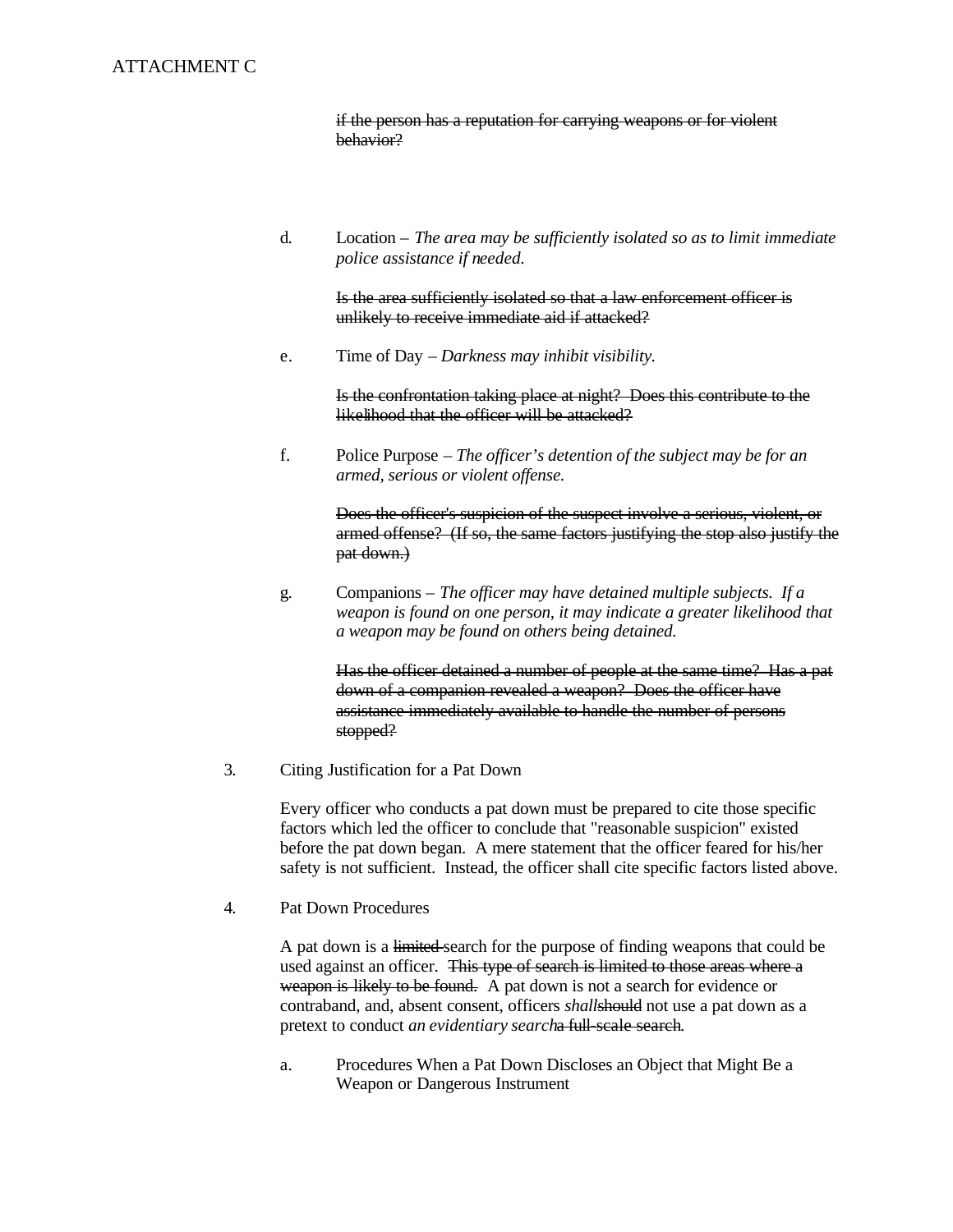ATTACHMENT C<br>If, when conducting a pat down, the officer feels an object which the officer reasonably believes is a weapon or dangerous instrument or is a hard object which may contain such an item, the officer may reach into the area of the person's clothing where the object is located (example: a pocket, waistband, or sleeve) and remove the object.

> $<sub>b</sub>$ .</sub> b.Procedure When a Pat Down Discloses an Object that Might Be a Seizable Item

> > If, while conducting a pat down, an officer feels an object which the officer does not reasonably believe to be a weapon or dangerous instrument, but does believe to be a seizable item, the officer may not, on the basis of the authority to pat down, take further steps to examine the object. However, if the nature of the object felt, along or in combination with other factors, creates probable cause to believe that a crime is being committed in the officer's presence, the officer should tell the person they are under arrest for that crime. The officer may then conduct a full custody search incidental to arrest, but must not take any step to examine the object before making the arrest. If a seizable item is not found, the person should be released.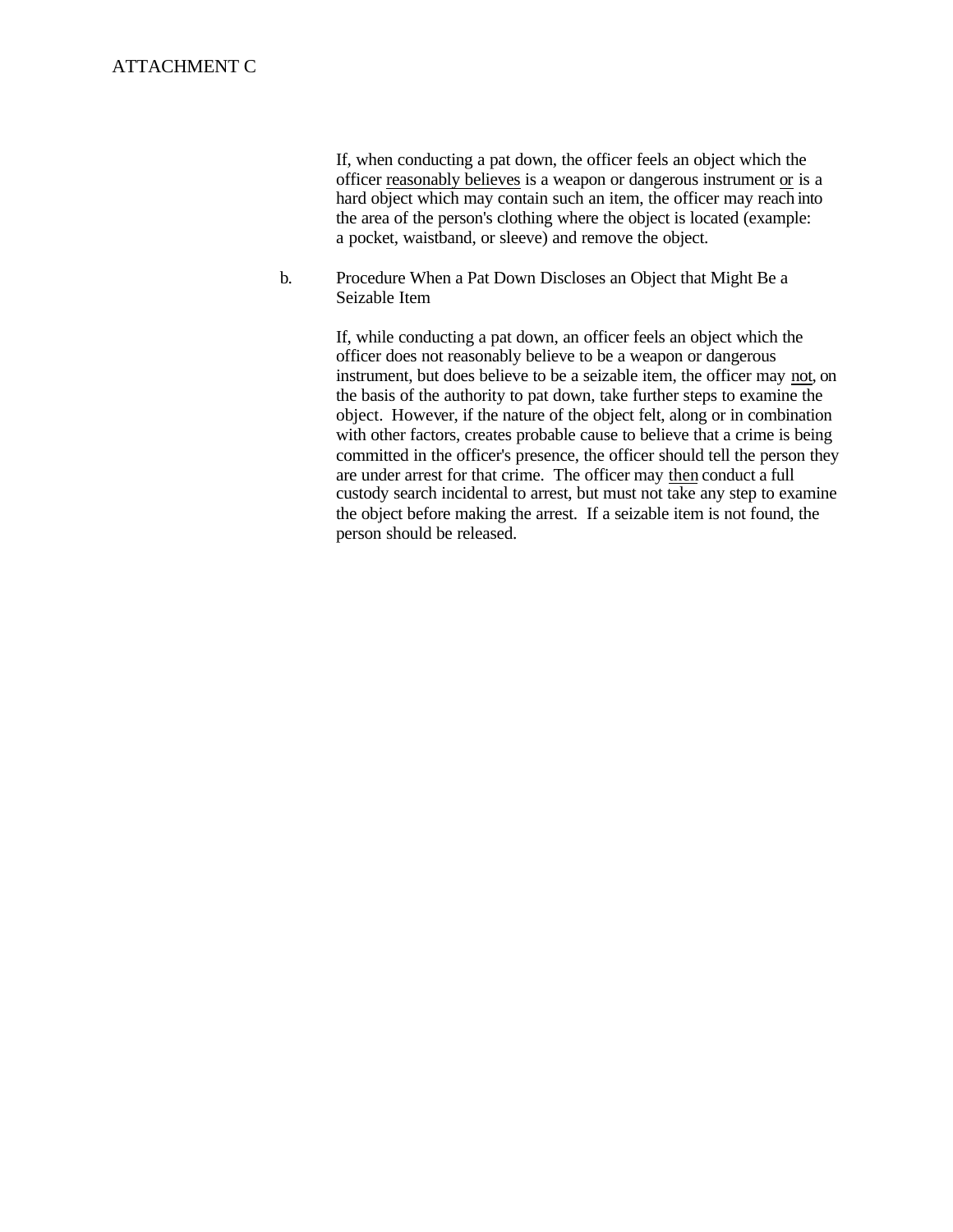| <b>SAN DIEGO POLICE</b>         | DATE:<br><b>DRAFT</b>           | PAGE:<br>1 of 14           | NO:<br>$1.05 - ADMIN$  |  |
|---------------------------------|---------------------------------|----------------------------|------------------------|--|
| <b>DEPARTMENT</b>               |                                 |                            |                        |  |
| Origin: CHIEF OF POLICE         |                                 |                            |                        |  |
| DISSEMINATION:                  | SUBJECT:                        |                            |                        |  |
| <b>ALL PERSONNEL</b>            |                                 |                            |                        |  |
|                                 |                                 | <b>FIREARMS PROCEDURES</b> |                        |  |
| <b>ORIGINATING DIVISION:</b>    | NEW PROCEDURE $\Box$ PROCEDURAL |                            | <b>RELATED POLICY:</b> |  |
| <b>TRAINING AND DEVELOPMENT</b> | CHANGE                          |                            | 1.05                   |  |
|                                 | SUPERSEDES: DP 1.05 - 05/12/93  |                            |                        |  |

#### I. **I.BACKGROUND**

*The San Diego Police Department recognizes and respects the value of human life and the dignity of every individual. It further recognizes that the primary duty of our officers is to preserve human life.* 

*The decision to use deadly force in response to an immediate threat of death or serious bodily injury to the officer or another person is one of the most critical decisions an officer will ever be called upon to make. The department deeply values community trust, and knows that this trust in law enforcement must be based on the community's belief that officers will act fairly.* 

*An officers use of deadly force will be evaluated and reviewed in accordance with criteria contained in the law and Police Department Policies.* 

The decision to use a firearm in response to an immediate threat of death or serious bodily injury to the officer or another person is one of the most critical decisions an officer will ever be called upon to make. An officer's use of a firearm will be evaluated and reviewed in accordance with criteria contained in Department Procedure 1.04 (Use of Force) and in this procedure.

#### II. **IROCEDURES FOR THE USE AND SAFE HANDLING OF FIREARMS BY OFFICERS**

- A. Officers shall not discharge any firearm in the performance of their duties except as authorized by this Department Procedure.
- $B<sub>1</sub>$ No officer shall discharge a firearm in the performance of duty except: Officers shall exercise the utmost care in their handling and use of firearms while engaged in the performance of their duties and while exercising their option to carry a loaded and concealed weapon while off-duty. The following factors should be considered before an officer discharges his/her weapon:
	- $1.$ During authorized training at a target range<del>Type of crime</del>;
	- $2.$ 2.*When the officer has a reasonable belief that a subject (or animal) poses an imminent threat of death or serious bodily injury to the officer or another person*Type of suspect; e.g., age, size, skill, injury or disability;
	- $\mathfrak{Z}$ . 3.*When necessary to apprehend a fleeing suspect if there is probable cause to believe the suspect has committed a felony involving the infliction or threatened*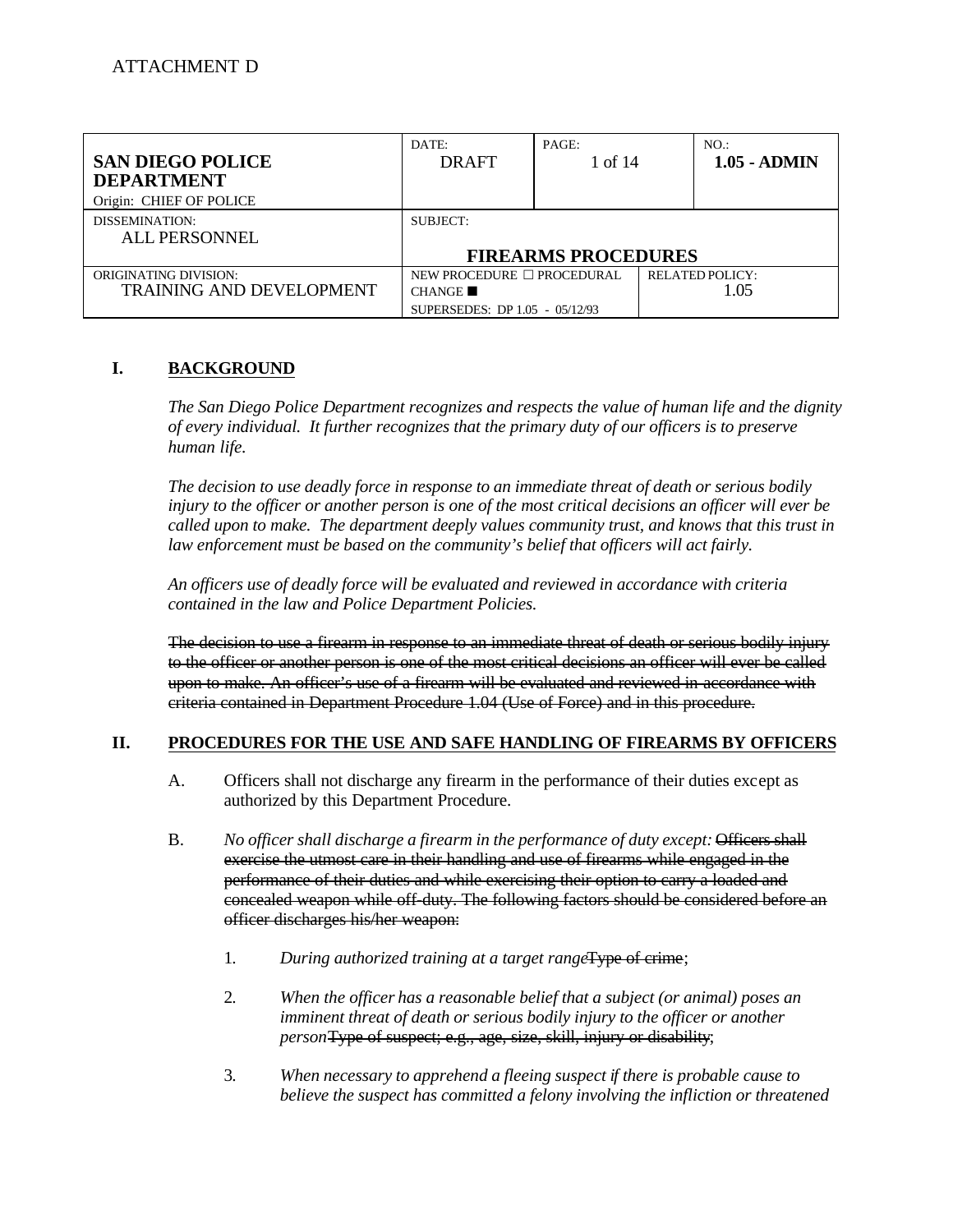# ATTACHMENT D

- *infliction of death or serious bodily injury, and the officer reasonably believes the suspect is armed with a deadly weapon and the suspect's escape would pose an imminent threat to the officer or others*Threat to lives;
- *Animals.*<del>Immediacy of the threat;</del><br>5. Environment; 4. *As permitted by Department Procedure 6.9, Handling of Injured*
- 
- 6. Capabilities of the suspect's weapon; and

Į. **Officer's present capability with the weapon.** 

- $C_{\cdot}$ Verbal warnings  $-$  A verbal warning to submit to the authority of the officer shall be given prior to the use of a firearm, if feasible, and if to do so would not increase the danger to the officer or other persons.
- D. D.*Officers shall exercise the utmost care in their handling and use of firearms while engaged in the performance of their duties and while exercising their option to carry a loaded and concealed weapon while off-duty. Factors that should be consisered before*  an officer discharges a firearm include, but are not limited to, the following No officer shall discharge a firearm in the performance of duty except:
	- $\bullet$ *Immediacy of the threat;*During authorized training at a target range.
	- *Suspect(s): age, size, skill, injury or disability;* When the officer has a reasonable belief that a subject (or animal) poses an imminent threat of death or serious bodily injury to the officer or another person.
	- •*Environment: (Field of Fire);*When necessary to apprehend a fleeing suspect if there is probable cause to believe the suspect has committed a felony involving the infliction or threatened infliction of death or serious bodily injury, and the officer reasonably believes the suspect is armed with a deadly weapon.
	- •*Capabilities of the suspect's weapon;*As permitted by Department Procedure 6.9, Handling of Injured Animals.
	- •*Officer's present capability with the weapon; and*
	- •*Type of crime.*
- $E_{\cdot}$ E.Vehicles – Firearms shall not be fired solely to disable a vehicle. Firearms may be fired at the driver or other occupant of a vehicle only when the officer has a reasonable belief that the subject poses an immediate threat of death or serious bodily injury to the officer or others, and the use of deadly force does not create a danger to the public that outweighs the likely benefits of its use. Officers shall not position themselves in the path of a vehicle. Such actions create a dangerous situation that may not justify the use of a firearm.
- F. Warning shots present a danger to the officer and other persons. They are prohibited except under exigent circumstances when: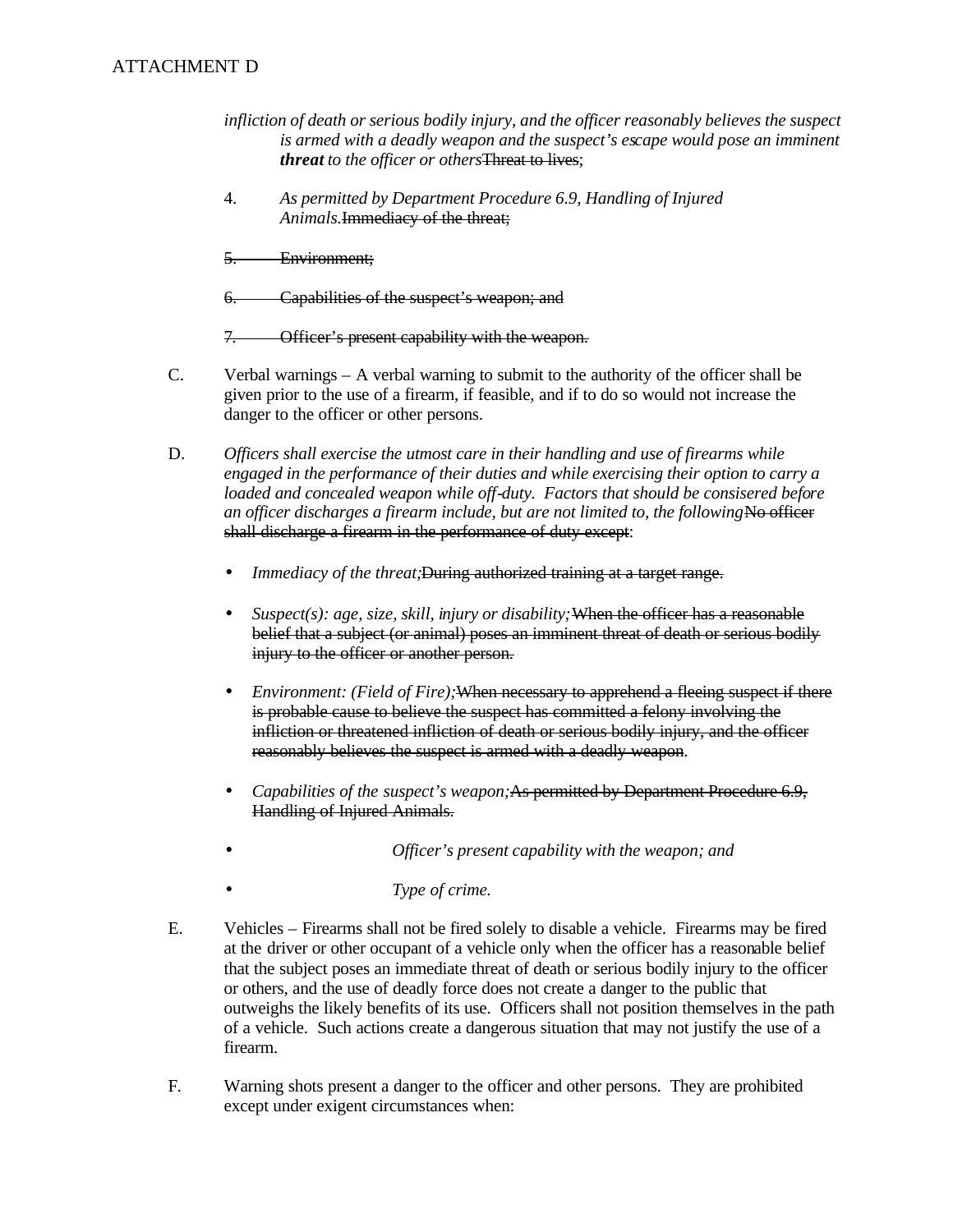- 1. The officer has a reasonable belief that a subject (or animal) poses an imminent threat of death or serious bodily injury to the officer or another person.
- $2.$ 2.Necessary to apprehend a fleeing suspect if there is probable cause to believe the suspect has committed a felony involving the infliction or threatened infliction of death or serious bodily injury, and the officer reasonably believes the suspect is armed with a deadly weapon *and the suspect's escape would pose an imminent threat to the officer or others.*.
- $G_{\cdot}$ Firearms as Impact Weapons – Firearms are not designed or intended for use as impact weapons and shall not be used to strike another person, except when necessary to protect the officer or another person from death or serious bodily injury.
- $H_{\cdot}$ Shotgun Procedures.
	- $1.$ Shotgun loading and storage:
		- a. Shotguns shall be carried in all marked police vehicles equipped with a shotgun mount. They shall be secured in the vehic le's shotgun mount and shall not be stored or transported in the vehicle's trunk.
		- $\mathbf{b}$ . b.At the beginning of the shift, the driver officer shall load the shotgun in the proper manner.
		- $\mathbf{c}$ . At the conclusion of an incident in which a shotgun round has been chambered, the officer shall unload and reload the shotgun in the current prescribed manner.
		- d. At the end of the shift, the driver officer shall unload the shotgun in the current prescribed manner and secure the weapon in the vehicle's mount.

NOTE: To reduce the danger of injury associated with unintentional discharge, the shotgun shall never be loaded or unloaded in a vehicle, in a police station, under any overhead structure or close to multi-storied buildings; e.g., Headquarters E Street parking lot, unless using a shotgun containment canister.

- $(1)$ Canisters are steel barrels with plywood baffles inside designed to successfully stop 12-gauge 00-buck rounds.
- $(2)$ Canisters shall not be used with rifled slugs.
- $(3)$ The shotgun barrel is to be inserted into the hole at the bottom of the canister throughout the loading/unloading process.
- $(4)$ (4)Officers shall immediately notify the Watch Commander's Office (531-2205) of any unintentional discharges. The building maintenance supervisor (531-2225) will be notif ied of any damage to the facility as a result of the discharge.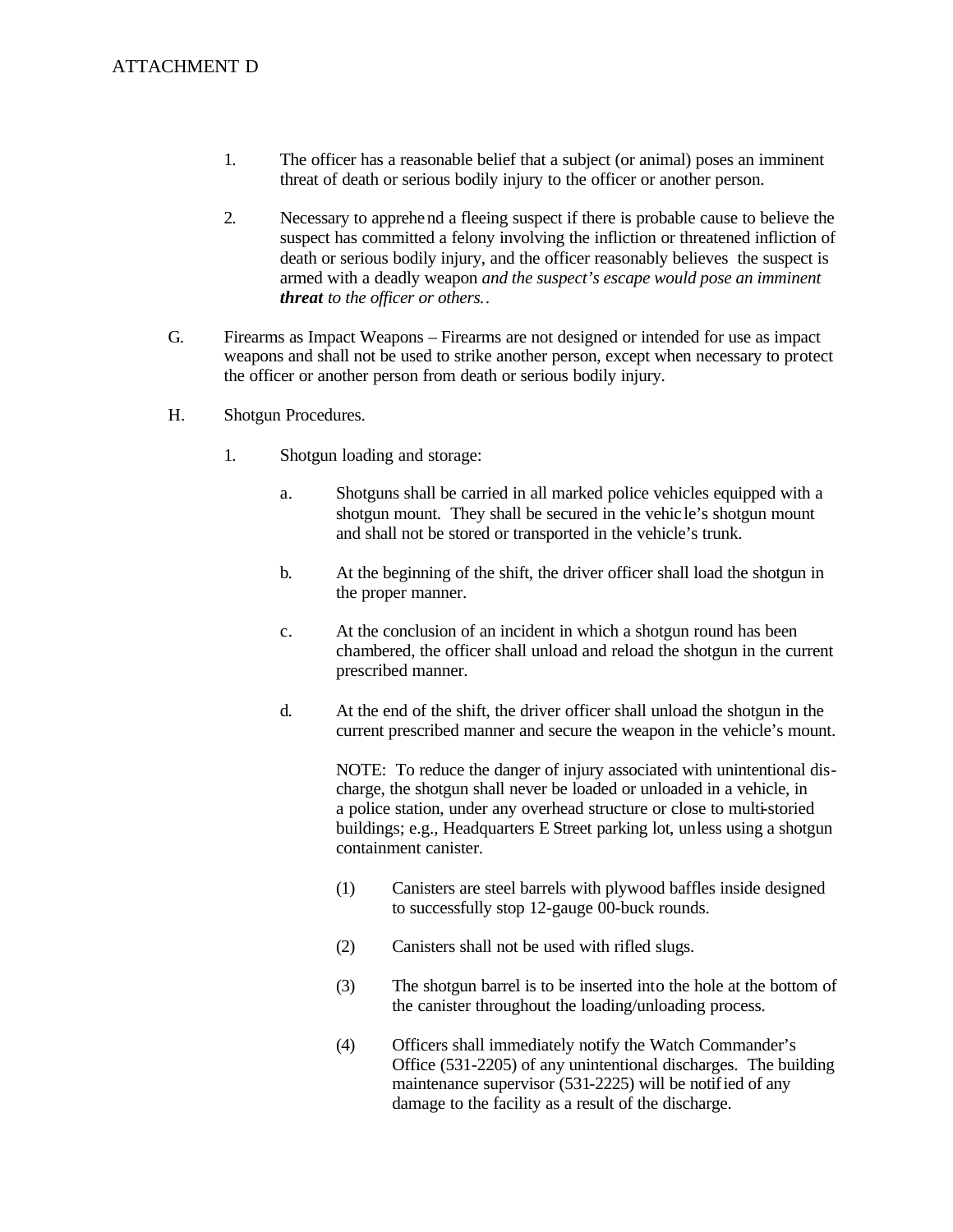- e. ATTACHMENT D<br>e. Area Commands and specialized units will assign qualified personnel to conduct a regularly scheduled maintenance program for their assigned shotguns.
	- $(1)$ Shotguns assigned to police vehicles shall be removed at *monthly* **two-week** intervals and cleaned.
	- $(2)$ A five-point safety check will also be conducted before replacing the unloaded shotgun in the appropriate vehicle.
	- $(3)$ Any shotgun requiring repairs will be taken to the Police Range by the maintenance officer.
	- $2.$ Shotgun Security.

Shotgun mounts are equipped with electric locking mechanisms activated by the ignition key. Whenever officers leave the immediate vicinity of their vehicle, they should remove the ignition key and lock the doors.

#### III. REQUIREMENTS REGARDING FIREARMS AND AMMUNITION

- A. Firearms.
	- $1.$ All firearms carried on or off-duty shall be of a type approved or issued by the Department. The master list of approved weapons shall be retained by the Rangemaster. It may be updated by submittal of additions to the Safety and Equipment Committee.
	- $2.$ Other models previously authorized may be retained, but no additional handguns of those types will be authorized for Department use. Other models will be evaluated on a continuing basis.
	- $3.$ 3.On-duty backup firearms shall be completely concealed on the officer's person.
	- 4. 4.On-duty firearms for uniformed personnel shall have either a blue steel or stainless steel finish. Chrome or nickel-plated finishes are prohibited.
	- 5. 5.Officers shall be limited to three approved handguns for on or off-duty use in their official police capacity. Personal weapons carried on or off-duty shall be inspected and approved by the Department's Firearms Technician.
		- a. Following the inspection, the officer shall demonstrate proficiency in the use of the weapon by shooting a course prescribed by the Rangemaster.
		- $\mathbf{b}$ . Upon successful completion of the prescribed course, the Rangemaster or his/her designee shall complete an "Authorization to Carry a Personal Weapon on Duty" form, PD-899TR, and, if necessary, indicate any limitations for use.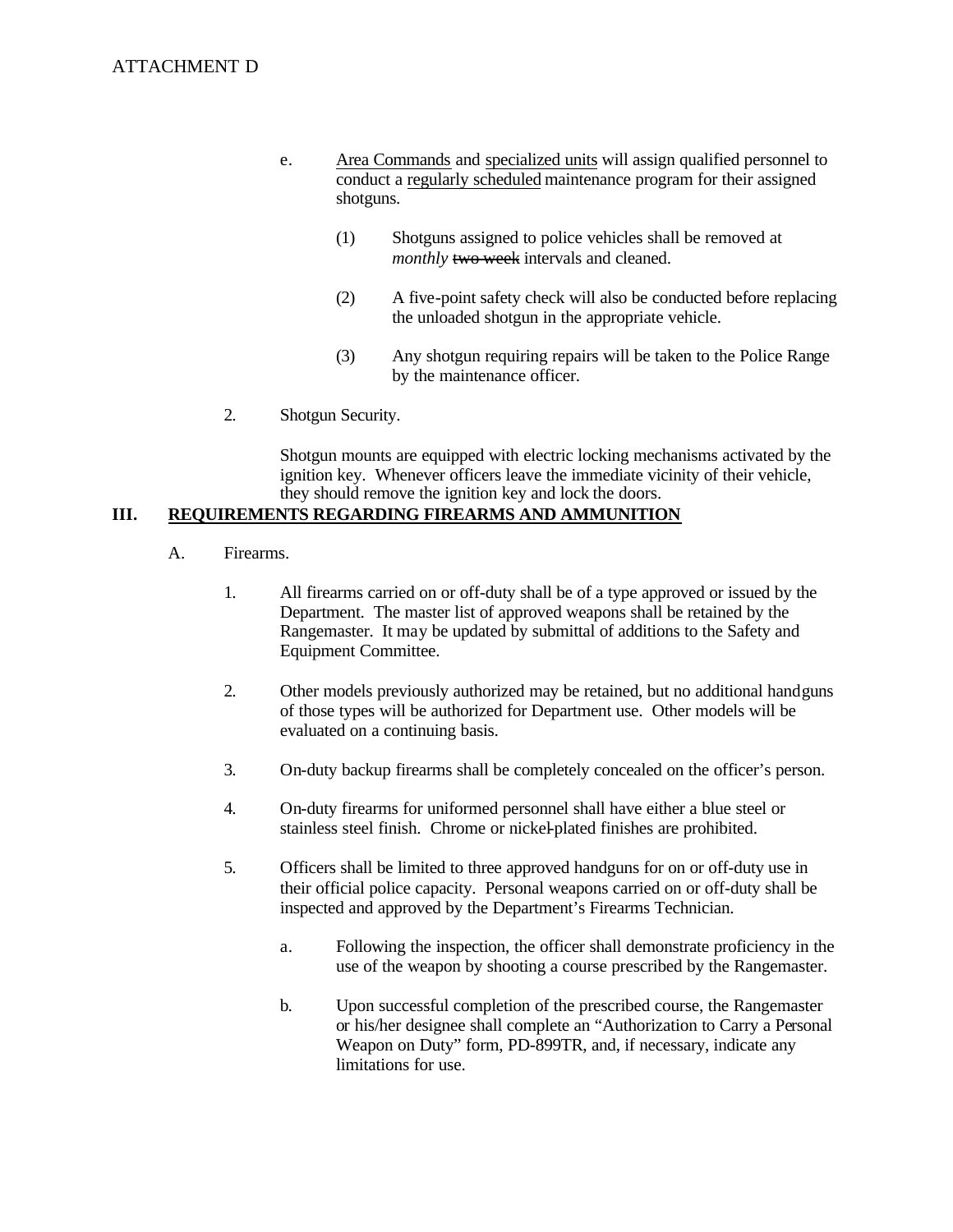- $\mathbf{c}$ . The original of the PD-899TR authorization form shall be routed to the Personnel Division for inclusion in the officer's personnel file. A copy will be given to the officer for his/her records.
- $d_{\cdot}$ Firearms carried on or off-duty may be repaired by the Department Firearms Technician.
- e.Department handguns are issued by the Headquarters Property Room. The Headquarters Property Room has the authority to issue an officer a Department handgun, or replace an officer's Department handgun in the event it is lost or stolen. In instances of lost or stolen handguns, the officer shall prepare a police report, which includes the handgun serial number, prior to the issuance of a replacement handgun. If the incident occurred outside the County of San Diego, the officer shall obtain a lost or stolen incident report from the appropriate police agency.

The officer shall also prepare an ARJIS-9 report, detailing the circumstances of the lost or stolen handgun. The crime report and ARJIS-9 shall be approved by a supervisor and routed to Records Division. The officer shall give copies of the reports to the Property Room.

The Rangemaster shall authorize the exchange of any department handgun. When an officer wants to exchange a handgun, approval shall be obtained from the Rangemaster. The Rangemaster shall notify the Property Room, in writing, of the authorized exchange of the handgun.

- 6. 6.Officers shall complete a Department-approved semi-automatic pistol course prior to carrying a semi-automatic pistol.
- 7. Officers who are trained on the "double action only" pistol but desire to carry a conventional semi-automatic pistol shall complete the Department's conversion class for authorization to carry a conventional semi-automatic pistol.
- 8. The Assistant Chief of Special Operations, after consultation with the Rangemaster, may approve other firearms for primary use by officers engaged in undercover work or other activities requiring small, completely concealable weapons.
	- $\mathbf{a}$ . Approval shall be in writing and placed in the officer's Personnel file.
	- $<sub>b</sub>$ .</sub> Upon completion of the special assignment, the authorization for use of the firearm shall be discontinued and the form shall be removed from the file.
- $B<sub>1</sub>$ Ammunition.

Ammunition carried for use in an official police capacity, including that for a backup firearm, must be of a type currently approved and issued by the Department and shall not be altered in any way. This includes extra ammunition carried in the gun belt, equipment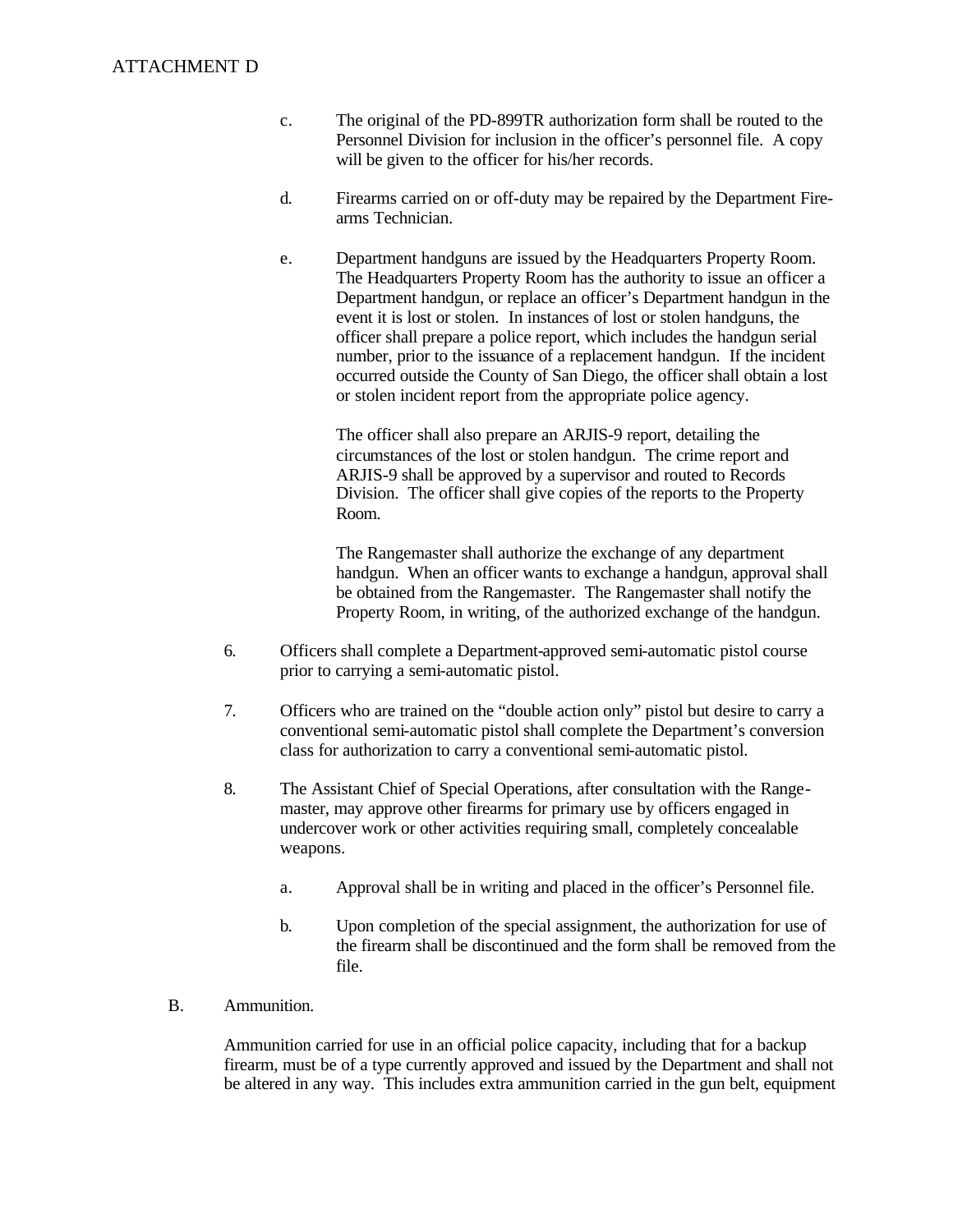cases or loaders. Officers may carry either solid or hollow-point ammunition in the .22 Derringer and Walther TPH.22.

 $C_{\cdot}$ Accessories or Alterations.

> Any accessories added or alterations made to any firearm carried on- or off-duty must be approved by the Rangemaster. (For information regarding approved on-duty holsters, refer to Department Procedure 5.10, Uniform and Equipment.)

#### IV. **FIREARMS SAFETY**

- A. A.Department lockers and desk drawers containing firearms shall be kept securely locked.
- $B<sub>1</sub>$ Officers shall not leave weapons unattended in a careless manner at any time.
- $C_{\cdot}$ Officers who come into possession of any loaded firearm shall immediately unload the firearm unless the loaded condition is necessary for evidentiary purposes. Officers who are unfamiliar with the unloading procedures of the firearm shall seek assistance from someone who is knowledgeable about the safe unloading of the firearm, prior to unloading or transporting the firearm.

#### $V_{\cdot}$ **V.REPAIRS**

Firearms carried on-duty, including handguns, shotguns and rifles, which become inoperable or jammed, shall be handled in the following manner:

- A. The officer issued or in charge of the firearm shall affix a wire tag to the firearm.
- $B<sub>1</sub>$ The tag shall contain a brief description of the problem, the serial number, where the firearm is normally maintained (equipment #871, SWAT Armory, et cetera) and the name of the reporting officer.
- $C_{\cdot}$ The officer shall also arrange for delivery of the firearm to the Range.
- D. During normal working hours, the firearm shall be taken to the Department Range. The Rangemaster shall arrange for correcting the malfunction.
- E. When the range is closed, malfunctioning firearms shall be placed in the SWAT Armory until the Range opens. The SWAT officer responsible for the Armory shall transfer the firearms to the Range.

### VI. **SAN DIEGO COUNTY-WIDE PROCEDURES FOR POLICE INVOLVED SHOOTING INCIDENTS**

A. When an officer of any local, state, or federal law enforcement agency becomes involved in a shooting incident, wherein injury or death results, an investigation shall be conducted by, and under the control of, the agency within whose jurisdiction the shooting occurred.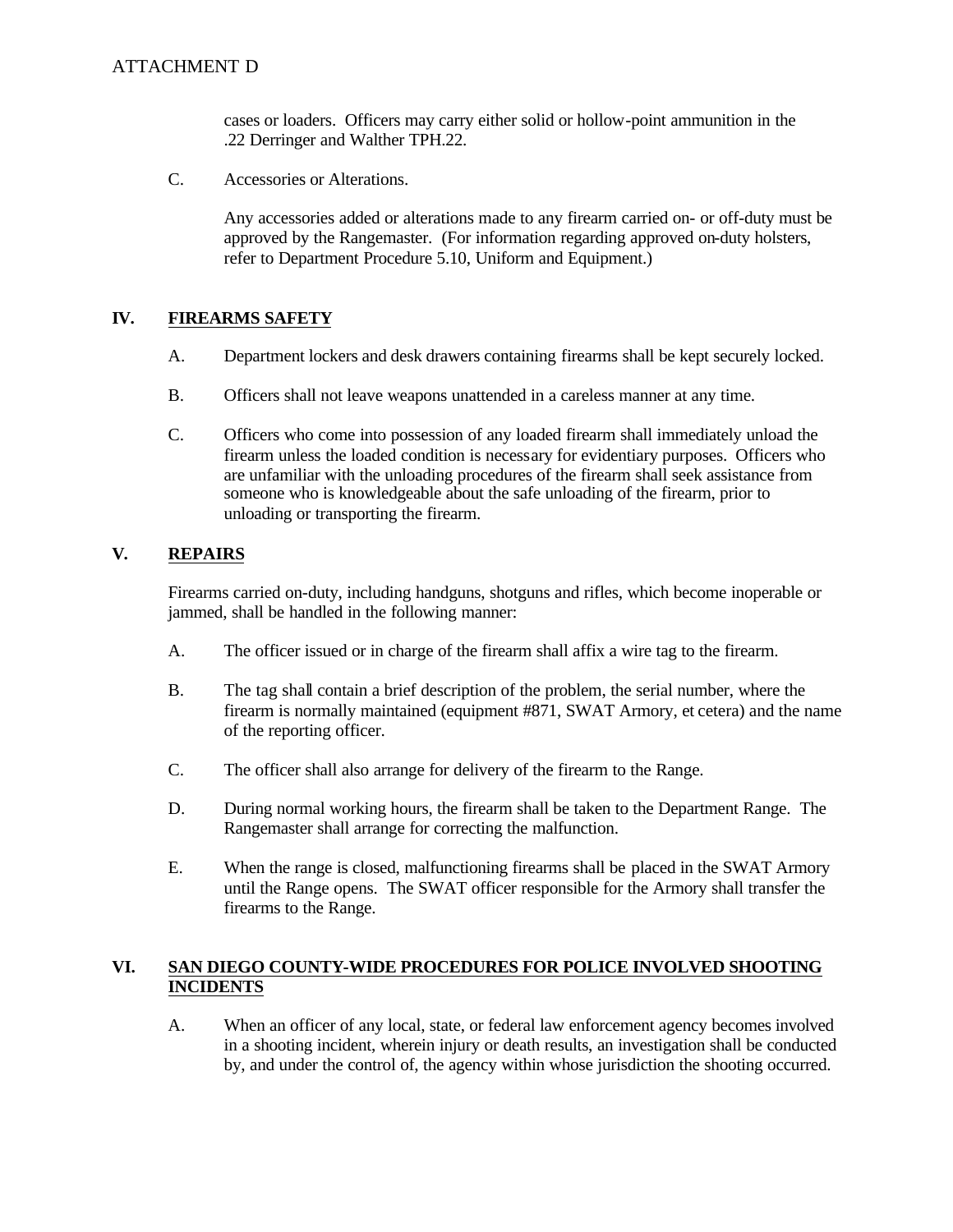Within the City of San Diego, the San Diego Police Department Homicide Section will have the responsibility of conducting this investigation.

- **B.** The agency which employs the officer involved in the shooting may participate in the investigation of the shooting. This investigation may be conducted jointly with full participation by designated investigators from the agencies involved.
- $C_{\cdot}$ The agency in whose jurisdiction the shooting occurred shall have the responsibility for presenting the facts in the case to the District Attorney or other appropriate prosecutoria l agency for evaluation. Any information or reports developed by an investigator shall be made available to all concerned agencies in accordance with Constitutional and contractual guarantees.
- D. D.Claims personnel from the involved government agency may be permitted access to the scene of shooting incidents and provided with the information necessary to fulfill their responsibility upon the approval of the Homicide supervisor in charge of the scene.

### VII. **VII. NOTIFICATION AND INVESTIGATION OF POLICE INVOLVED SHOOTING INCIDENTS**

- A. A.Shooting Incidents Not Involving Death or Injury.
	- $1.$ Officers who discharge a firearm on duty, except at a target range, or discharge a firearm off-duty causing injury to a person or damage to the property of another shall report the incident immediately to the Watch Commander who shall initiate an investigation.
	- $2.$ A supervisor shall respond to the scene, conduct an investigation, and prepare a "Shooting Incident Report" (PD-128).
	- $\overline{3}$ . In cases where the shooting was directed at a person, the involved officer shall immediately notify a supervisor. The supervisor shall notify the Watch Commander. The Watch Commander shall notify the on-call Internal Affairs Lieutenant who shall send an Internal Affairs investigator to the scene. The Internal Affairs investigator shall conduct an administrative investigation.
	- $4.$ Reports of police shooting incidents shall be routed as follows:
		- $\mathbf{a}$ . The "Shooting Incident Report" (PD-128) will be forwarded directly to the Assistant Chief of Special Operations and the Assistant Chief of Professional Responsibility.
		- $\mathbf{b}$ . A copy of all police shooting investigations conducted by field supervisors will be routed to Internal Affairs via the appropriate Commanding Officer.
	- 5. Any Department member who is fired upon, whether wounded or not, shall have the "Supervisor's Injury/Assault Investigation Report" (RM-1564) completed by the field supervisor in charge of the incident. This is in addition to any other required reports.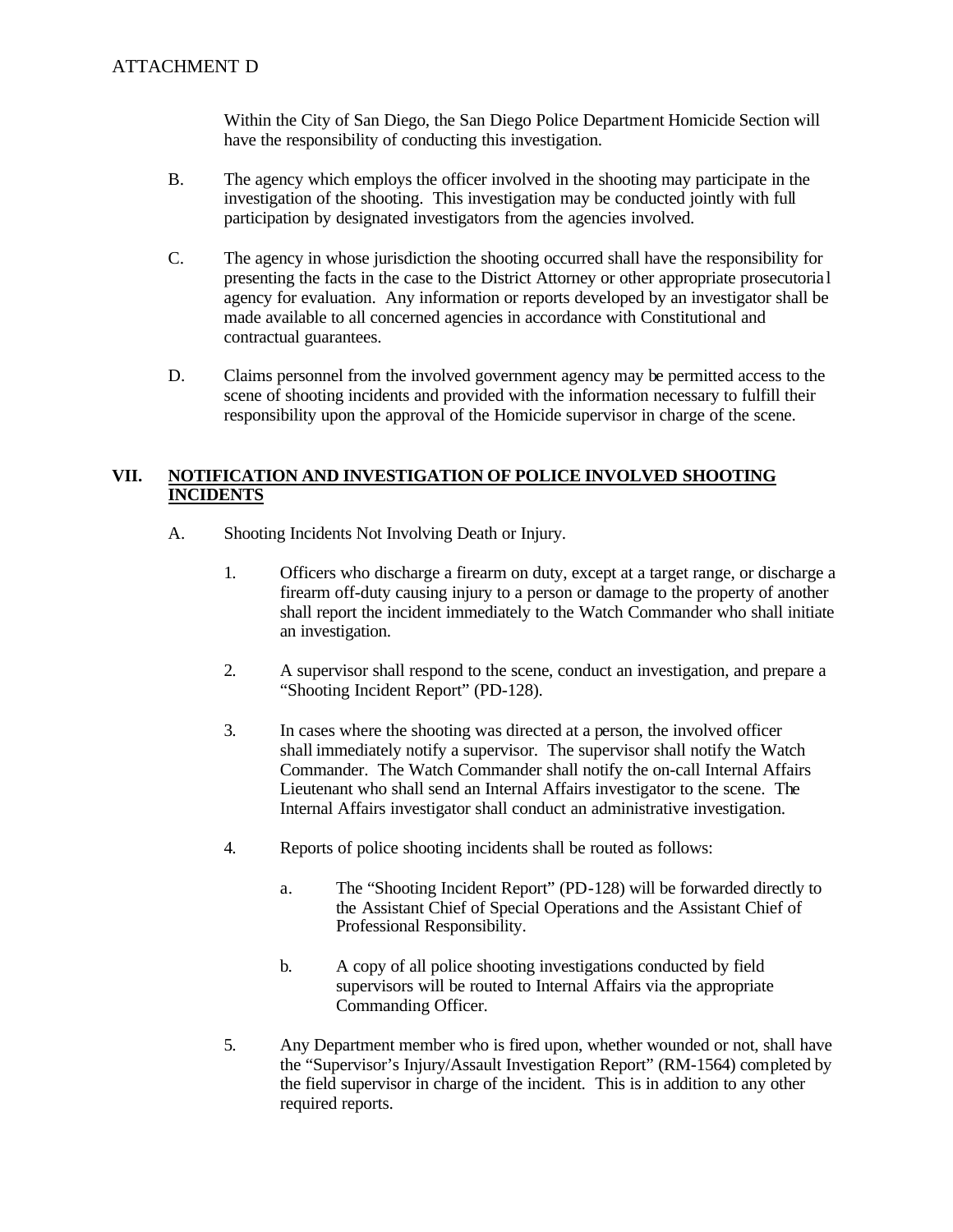# ATTACHMENT D

- $B<sub>1</sub>$ B.Shooting Incidents Involving Death or Injury.
	- $1.$ 1.In cases where a person is injured or killed, the Watch Commander shall immediately notify the following personnel:
		- a.The on-call Homicide lieutenant;
			- $(1)$ In any incident other than traffic collisions in which an officer's use of force causes death to any person, the Homicide lieutenant shall immediately notify the District Attorney's Office.
		- $<sub>b</sub>$ .</sub> The Chief of Police;
		- $\mathbf{c}$ . The on-call Internal Affairs lieutenant:
		- $d_{\cdot}$ The Area Captain. If unavailable, the Duty Captain shall be notified;
		- e. The Commanding Officer of the officer involved;
		- f. The on-call POA attorney or legal representative;
		- g. The District City Council Member, the Mayor, the City Manager, via the Chief's Office during business hours, or the Duty Chief if after business hours;
		- h. Peer support via the Medical Assistance Unit;
		- $i$ . The service area lieutenant:
		- j. The lieutenant of the officer involved in the shooting; and
		- k. The on-call Psychological Services staff member.
	- $2.$ The ranking supervisor responding to the shooting incident shall be responsible for the control of the situation in the following manner:
		- a.*The officer involved should be isolated as soon as possible. When more than one officer is involved, they should be isolated from one another as soon as possible.* The officer(s) involved should be isolated as soon as possible. A support officer should be assigned to accompany each officer involved.
		- $<sub>b</sub>$ .</sub> Officers involved in a shooting incident shall not discuss the situation at the scene with anyone other than the first arriving supervisor, Homicide investigators or their legal representative.
		- $\mathbf{c}$ . When interviewing the involved officer(s), the first arriving supervisor will be responsible for developing sufficient information to ensure public safety for a ta ctical response and provide investigators with an overview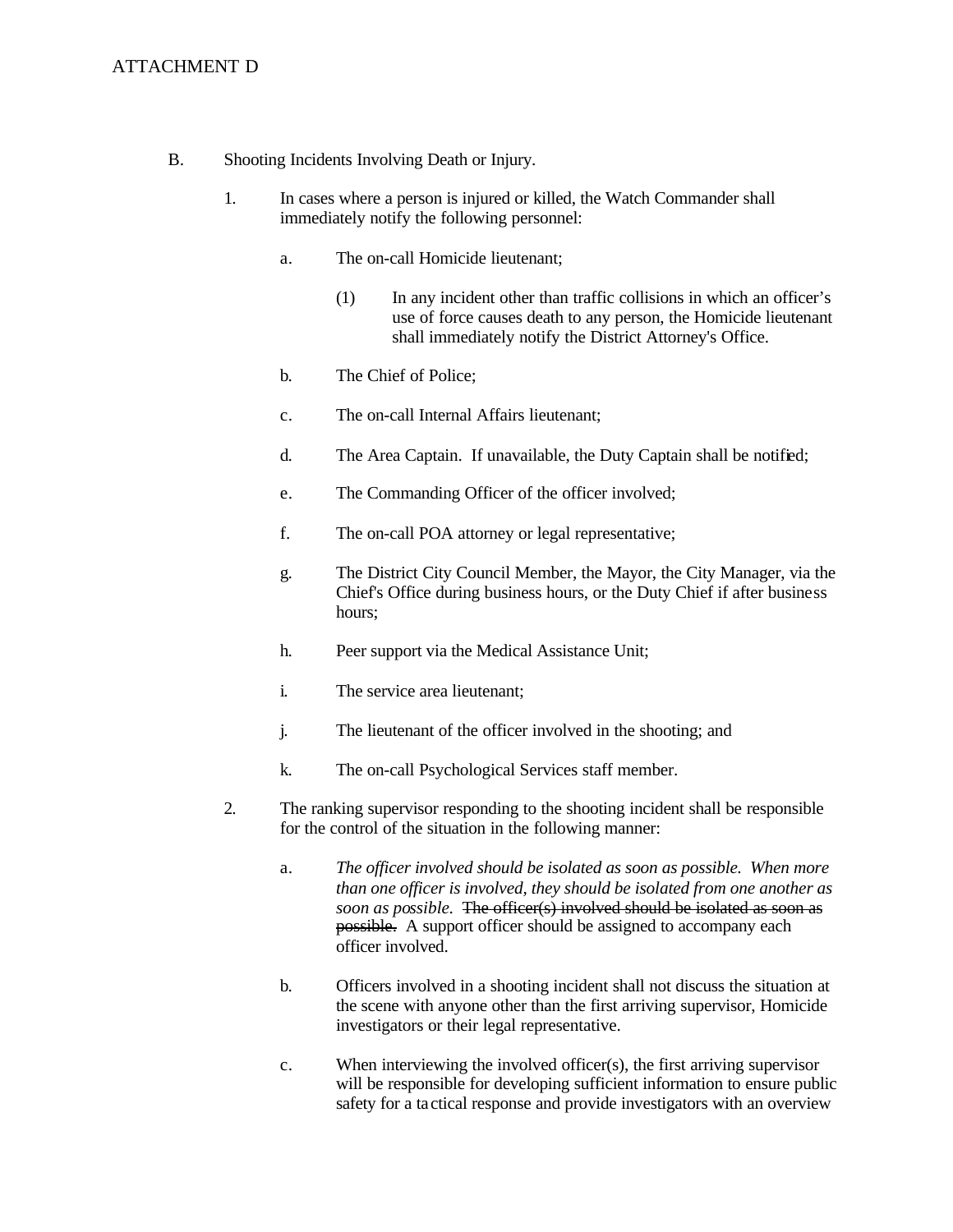### **ATTACHMENT D**

- of the incident. All inquiries concerning the involved officer's actions are subject to the Police Officers Bill of Rights.
- $d_{\cdot}$ In-depth interviews of involved officers will be handled only by Homicide or Internal Affairs investigators, whichever is appropriate under the circumstances. All inquiries concerning the involved officer's actions are subject to the Police Officers Bill of Rights.
- e. Release of information or statements regarding the incident shall be coordinated by the Commanding Officer, Investigation II Captain, or a Homicide Lieutenant.
- $3.$ 3.Officer-involved shootings involving injury or death to any person shall be investigated by the Homicide Unit. The Homicide team sergeant is responsible for preparing and routing the "Shooting Incident Report" (PD-128).
	- a. These investigations will all be assigned case numbers under the appropriate criminal offense or as "Special Investigations."
	- $h_{-}$ The report originals will be filed in the Records Division, and a copy will be forwarded to the Assistant Chief of Professional Responsibility.
- 4. The involved officer(s) will be relieved of all field duties and given other assignments within their command pending an investigation. The officer(s) will remain in that status until notified by the Office of the Chief of Police to return to normal duty.
- 5. 5.Officers involved in traumatic events such as shootings or in-custody deaths may need critical incident debriefing. Refer to Department Procedure 5.21 for the appropriate protocol.

#### VIII. **INSPECTIONAL SERVICES**

A. After the investigation of shooting cases as outlined above, the Assistant Chief of Professional Responsibility will conduct a review of all investigative reports to ensure that the investigation is sufficiently thorough and complete.

The Assistant Chief of Professional Responsibility shall also direct Internal Affairs to do the following:

- $1.$ Assign a "shooting incident" number to the case.
- $2.$ When necessary, interview the officer $(s)$  involved in the shooting.
- $3.$ When necessary, return the investigation to the investigating unit for additional follow-up.
- $\overline{4}$ . Forward the investigation to the Assistant Chief of the involved officer for review, who will forward copies to the Commanding Officer of the police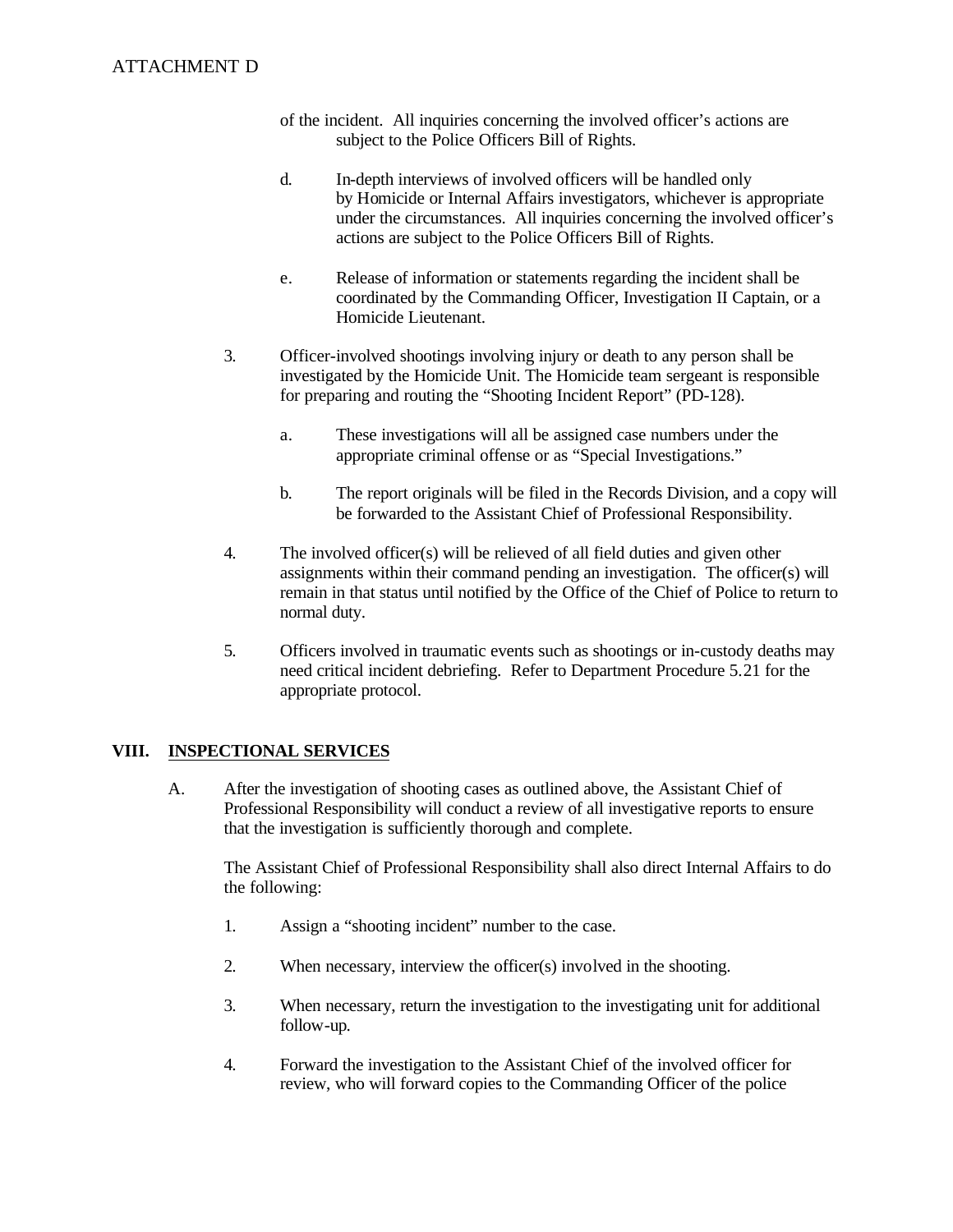- personnel involved via the Chain of Command and to the chairperson of the Shooting Review Board.
- 5. Retain copies of each incident.
- $B<sub>1</sub>$ The Internal Affairs Section shall be the central repository for reports on all police shooting incidents and shall maintain appropriate statistical records.

#### IX. **POLICE SHOOTING REVIEW BOARD**

- A. A.The San Diego Police Department has a Police Shooting Review Board, hereinafter referred to as the "Board." The Board shall, at the direction of the Chief of Polic e, review all incidents in which police officers discharge any firearm on or off-duty.
- $B<sub>1</sub>$ The purpose of the review is to determine whether Department policies and procedures regarding the use of firearms were followed; to discover and advise the Chief of Police of any related training needs; and, to determine if the tactics employed were appropriate.
- $C_{\cdot}$ The Board shall consist of the Assistant Chief of Training and Development, the Department Rangemaster, and the Officer Safety Core Instructor.
- D. Procedures for Police Shooting Review Board
	- $1.$ 1.The Assistant Chief of Training and Development will chair the Board and will be responsible for scheduling meetings.
	- 2. The Board will meet as necessary in order to thoroughly review all assigned incidents involv ing the discharge of firearms.
	- $3.$ 3.The Board may interview officers and witnesses involved in any incidents, and may call as additional witnesses supervisory personnel, technical experts, or other persons necessary to make a proper determination of the case.
	- 4. Officers actually involved in a shooting incident may be accompanied by a representative of their choice if called to appear before the Board.
	- 5. If new or additional information is presented which could affect its findings, the Board may suspend its review. The investigation may be referred to the Assistant Chief of Professional Responsibility.
	- 6. The Board, after completing its review, shall submit a written report of its findings to the Chief of Police and to the appropriate Commanding Officer. The report will designate the shooting as being within one of the categories listed below:
		- $\mathbf{a}$ . Within Policy.
		- $\mathbf{b}$ . Not within policy.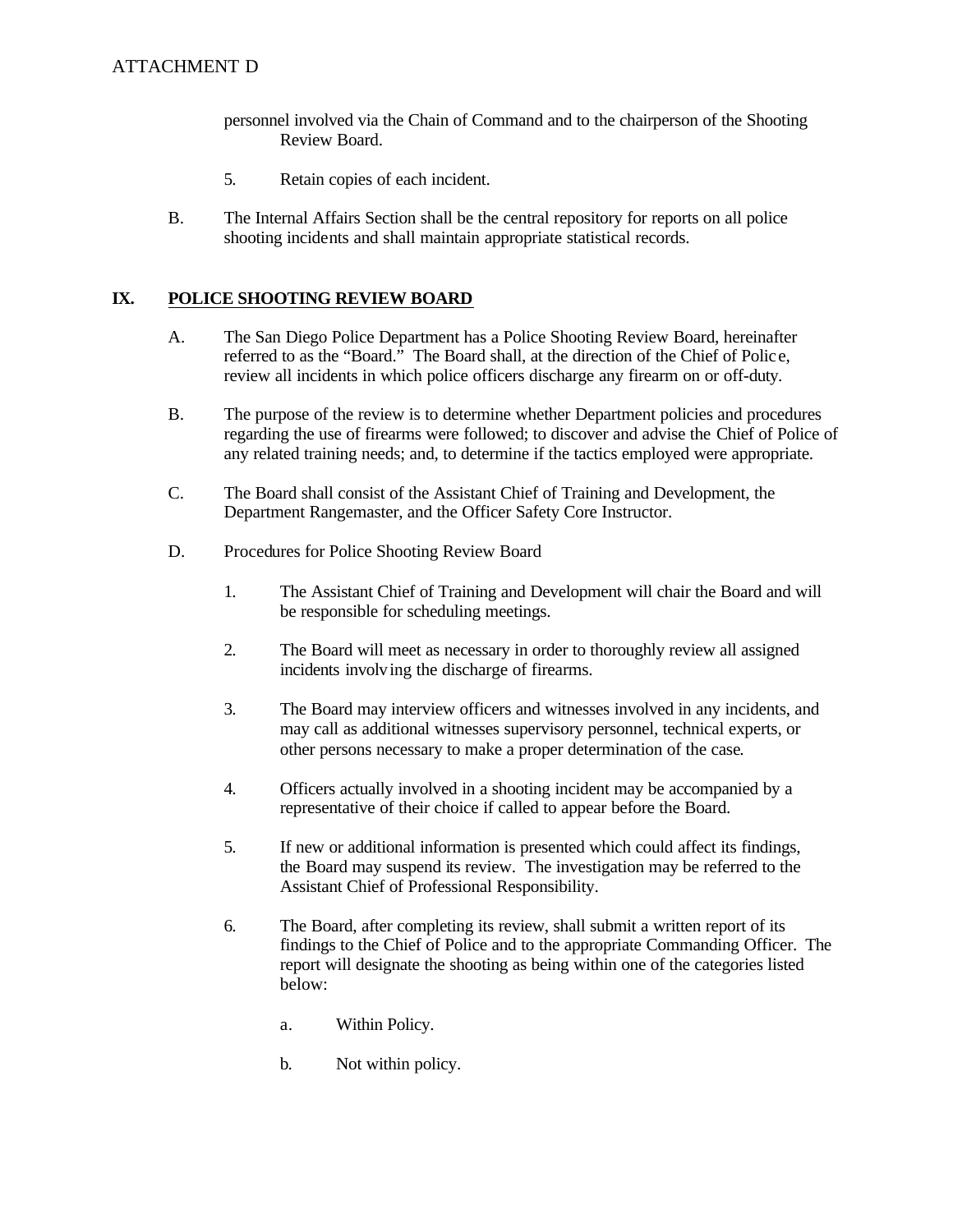The Board will also comment on the appropriateness of the tactics employed and whether or not any training needs were identified.

7. The Commanding Officer shall review the findings, notify the officer(s) involved, and make recommendations for corrective action, if appropriate.

#### **X. IN-SERVICE FIREARMS TRAINING**

- A. Responsibility.
	- $1_{-}$ 1.Officers who are authorized to carry a firearm in the performance of duties shall meet all requirements set forth for firearms qualification.
	- $2.$ The Rangemaster shall schedule training and firearms proficiency shoots.
	- $\overline{3}$ . 3.Officers shall qualify annually with their off-duty firearm. Off-duty firearms shall be inspected by the Department Firearms Technician and possibly disqualified by the Rangemaster.
	- $\overline{4}$ . Officers who are authorized to carry Department-issued specialized firearms, (e.g., MP-5), shall meet all qualification criteria set forth by the SWAT/SRT Unit. Qualification and training records shall be maintained by a supervisor of the SWAT/SRT Unit and be available for review by the Department Rangemaster.
- 5.SWAT officers authorized to carry personal firearms on-duty shall meet all criteria set forth by the SWAT/SRT Unit. The SWAT/SRT Unit shall maintain all personal firearm information records and qualification records. The records shall be subject to review by the Department Rangemaster.
- $B<sub>1</sub>$ B.Department Firearms Proficiency Shoot.
	- $1.$ 1.Conditions permitting, In-Service Training will conduct department shoots on a year-round basis. The cycle will consist of two (2) training shoots and one (1) proficiency shoot per year. Officers will be required to attend all scheduled department shoots and achieve a passing score at the designated proficiency shoot.
	- $2.$ Range personnel will be available during regular range hours for individual coaching and instruction. On-duty officers shall obtain approval from their supervisor prior to participating in individual firearms practice or training.
	- $3.$ 3.Officers participating in the Department firearms proficiency shoot shall achieve a passing score. Any officer failing the proficiency shoot must comply with the following:
		- a. Original Test Failure On the day of the shoot, the officer will be given four additional opportunities to achieve a passing score. These are "re-tests."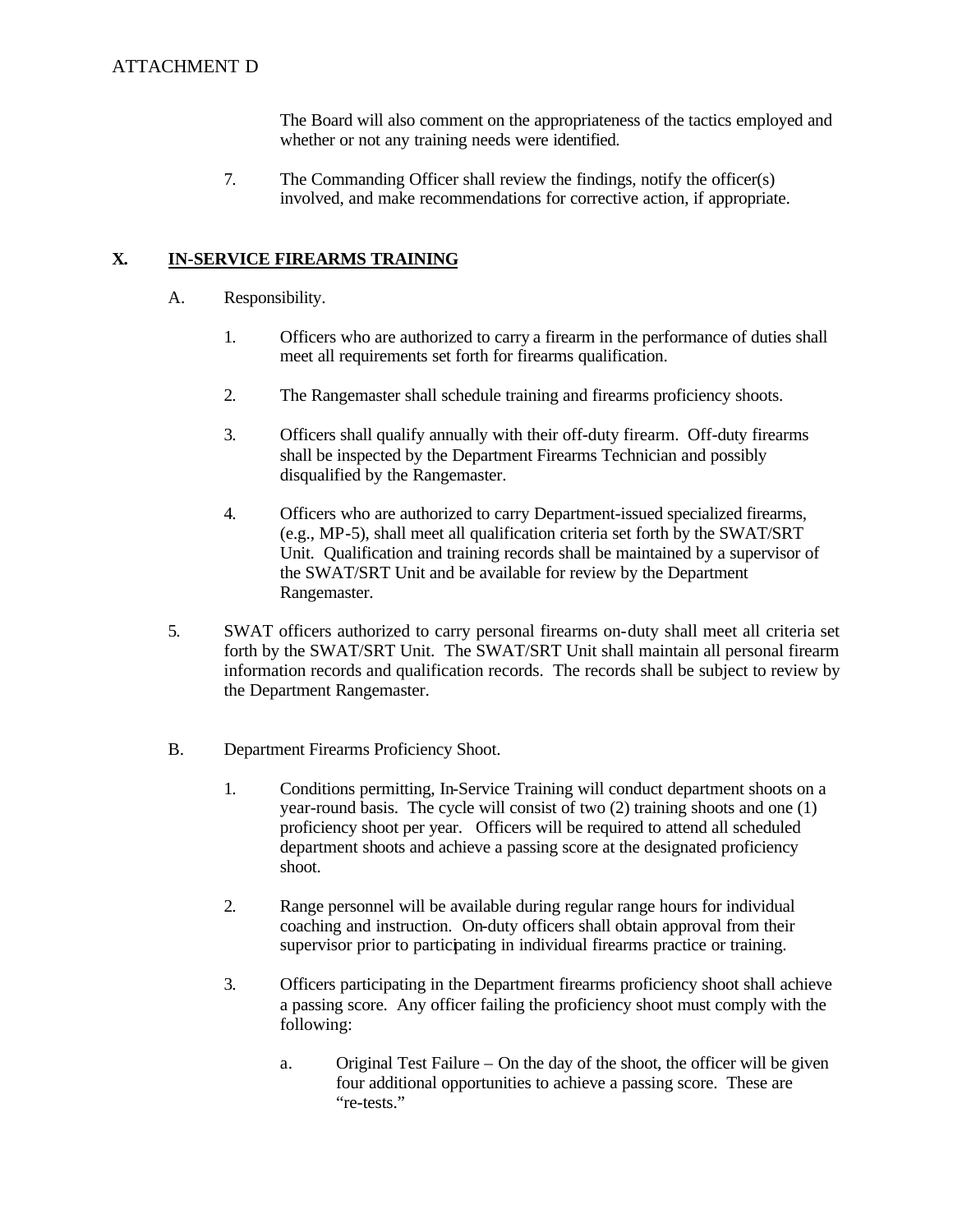- $<sub>b</sub>$ .</sub> ATTACHMENT D<br>b. "Re-test" Failure – Officers who fail the original shoot and the four re-tests will be relieved of field assignments and given non-field duties by their Command. Range personnel shall promptly notify the officer's immediate supervisor. The supervisor shall immediately place the officer in a non-field assignment. The officer shall remain in that capacity until he/she receives remedial training and achieves a passing score.
	- $\mathbf{c}$ . Remedial Training  $-$  The officer shall be assigned to a member of the Range staff for remedial firearms training and practice. A remedial test shall be given to the officer within two weeks of the original test date.
	- $d_{\cdot}$ Remedial Test Failure – If an officer fails to achieve a passing score on the remedial test, the remediation process shall cease and the officer shall be referred to his/her command for appropriate action with a presumption of termination.
	- $\overline{4}$ . Failure to attend a Department shoot may result in disciplinary action.
	- 5. 5.Officers who plan any type of firearms training for their units shall receive prior approval of the training program from the In-Service Training lieutenant.
	- $C_{\cdot}$ C.Officers who are temporarily assigned or transferred to investigative duties shall demonstrate proficiency with the handgun and holster they will use during the investigative assignment. Officers shall contact the Range to schedule a proficiency shoot. The proficiency shoot shall be satisfactorily completed prior to the beginning of the new assignment. Officers shall demonstrate proficiency with the handgun and holster prior to the assignment.

#### $\mathbf{D}$ . **D**.**Extended Absence from Duty**

- $1.$ Upon returning to duty after an extended absence, each officer authorized to carry a firearm shall demonstrate familiarity with their duty firearm and pass a Department proficiency shoot.
- $2.$ An extended absence is defined as an absence from duty, for reasons other than medical, for a period of 120 days or more.
- field assignment and given remedial training. (Refer to Section X.,B.,3., of this  $3.$ If the officer fails to achieve a passing score, the officer will be placed in a nonprocedure).

#### **E. E.Medical Absence from Duty**

 $1<sup>1</sup>$ Officers who, because of medical restrictions, have been removed from full-duty for more than 120 days, but less than one year, shall demonstrate familiarity with their duty firearm and pass a Department proficiency shoot prior to returning to full-duty.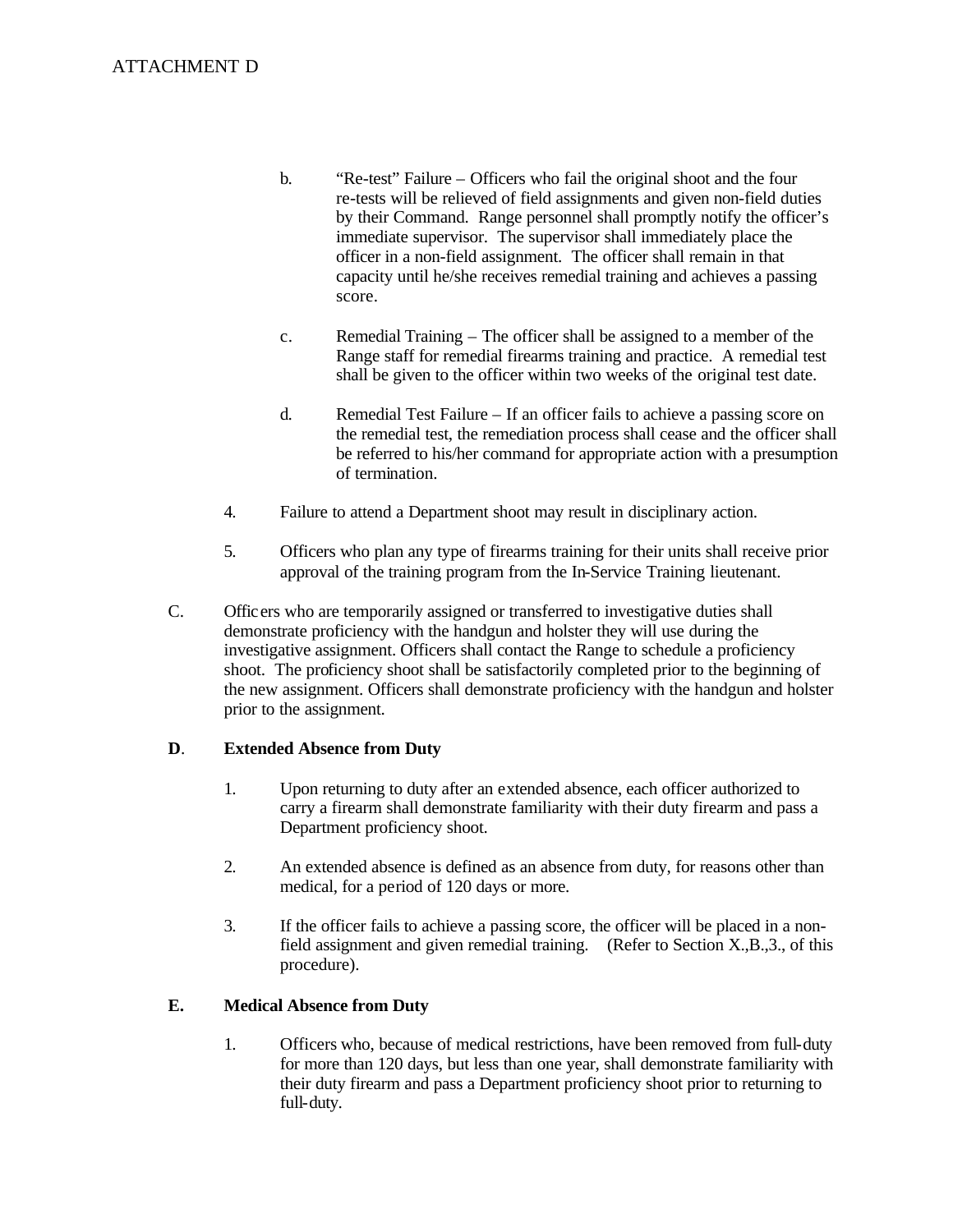- 2. Officers who, because of medical restrictions, have been removed from full-duty and have not qualified in the Department firearms proficiency shoot for more than one year from the time of the medical restriction, shall not carry a firearm on duty, or carry a Department issued firearm off-duty until they demonstrate familiarity with their duty weapon and pass a Department proficiency shoot.
- $3.$ 3.Officers returning to duty from any medical restriction shall obtain written authorization from the Medical Assistance Unit permitting their participation in a proficiency shoot. Officers shall achieve a passing score at a proficiency shoot prior to returning to full-duty. If the officer fails to pass the shoot, she/he will be given an opportunity to remediate and demonstrate proficiency with their duty firearm. (Refer to Section X.,B.,3., of this procedure.)
- $\overline{4}$ . 4.Officers with medical restrictions shall notify Range personnel of any limitations prior to beginning any training, monthly allotment training or Department shoots.

### **XI. CIVILIAN MEMBERS' FIREARMS PROCEDURES**

A. The Chief of Police, at his/her discretion, may authorize civilian members of the Department to carry firearms during the course of their duties and within the scope of their city employment.

Possession of a valid Concealed Carry Permit issued by the County of San Diego, does not by itself authorize a civilian member to carry a loaded and concealed firearm, while acting within the scope of their city employment and duties.

- $1.$ No civilian member may carry a firearm during the course of their duties and while employed by the Department unless directly approved by the Chief of Police, as outlined in section 'A' above.
- $2.$ Civilian members shall not be issued Department firearms and/or ammunition, unless directly approved by the Chief of Police. They must also have a valid Concealed Weapons Permit issued by the County to carry a concealed weapon on their person.
- $B<sub>1</sub>$ B.Civilian members of the Department who receive approval from the Chief of Police to carry firearms during the course of their duties shall conform with the following procedures:
	- $1_{-}$ 1. Civilian members shall obtain and complete the required 832 P.C. training prior to receiving approval for carrying a firearm in the course of their duties.
	- $2.$ 2. Civilian members assigned to specific duties shall conform to all firearms qualification standards as outlined in Section "X" of this procedure.
	- $3.$ 3. Civilian members shall not be issued Department firearms unless directly approved by the Chief of Police.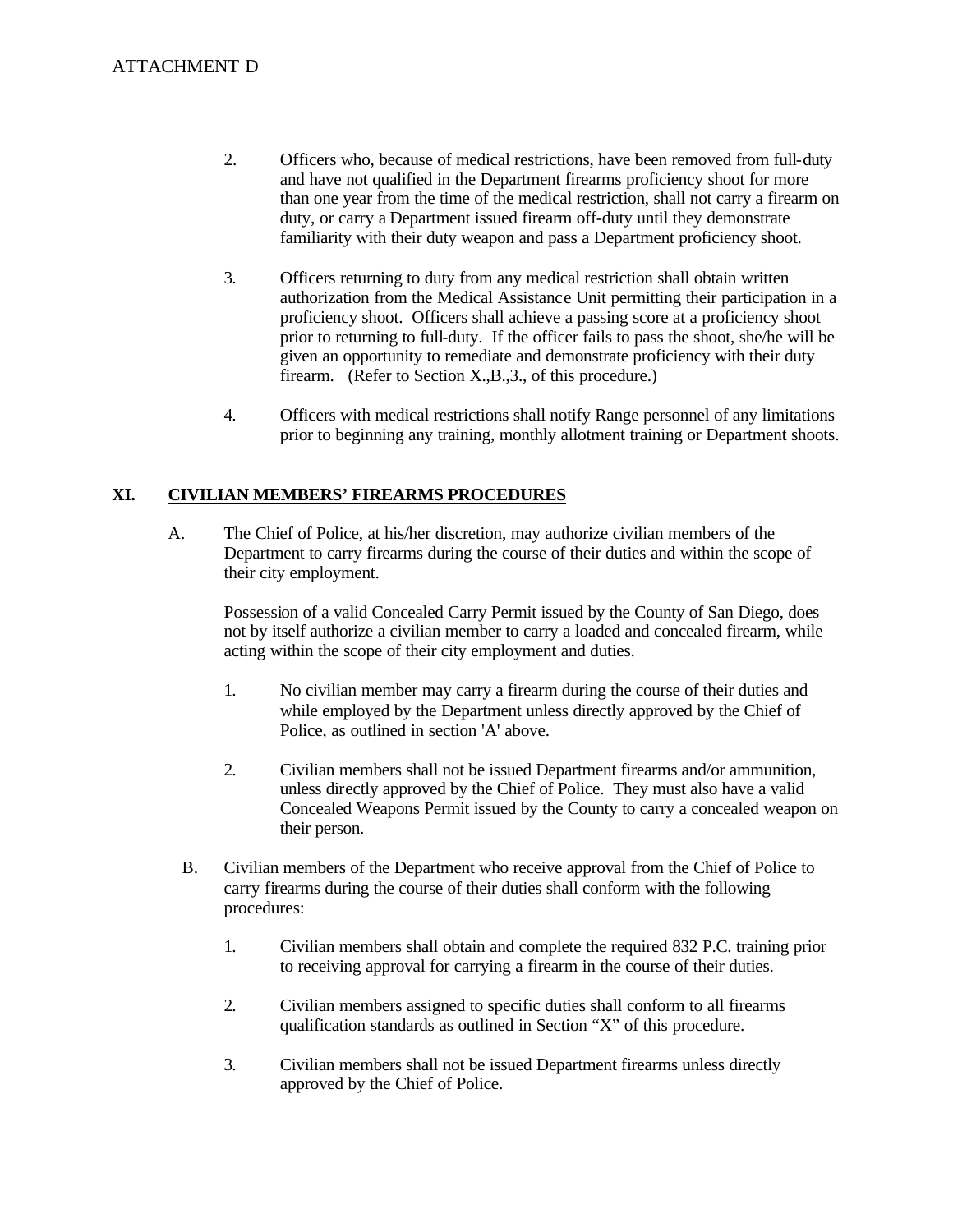- $\overline{4}$ . 4.Civilian members authorized by the Chief of Police to carry firearms, shall carry only Department approved firearms and ammunition. The list of the approved firearms and ammunition is maintained at the Range.
- 5. The authorization to carry a firearm during the course of city employment shall only be for the duration of the specific assignment and/or duties that justify the approval of the original authorization.
- C. Civilian members of the Department authorized to carry a firearm during the course of city employment shall be limited to the use of the firearm. Civilian members shall not discharge a firearm in the performance of their duties except under the following circumstances:
	- $1.$ During training at the Range.
	- 2. When the civilian member has a reasonable belief that a subject or animal poses an imminent threat of death or serious bodily injury to the member or another person.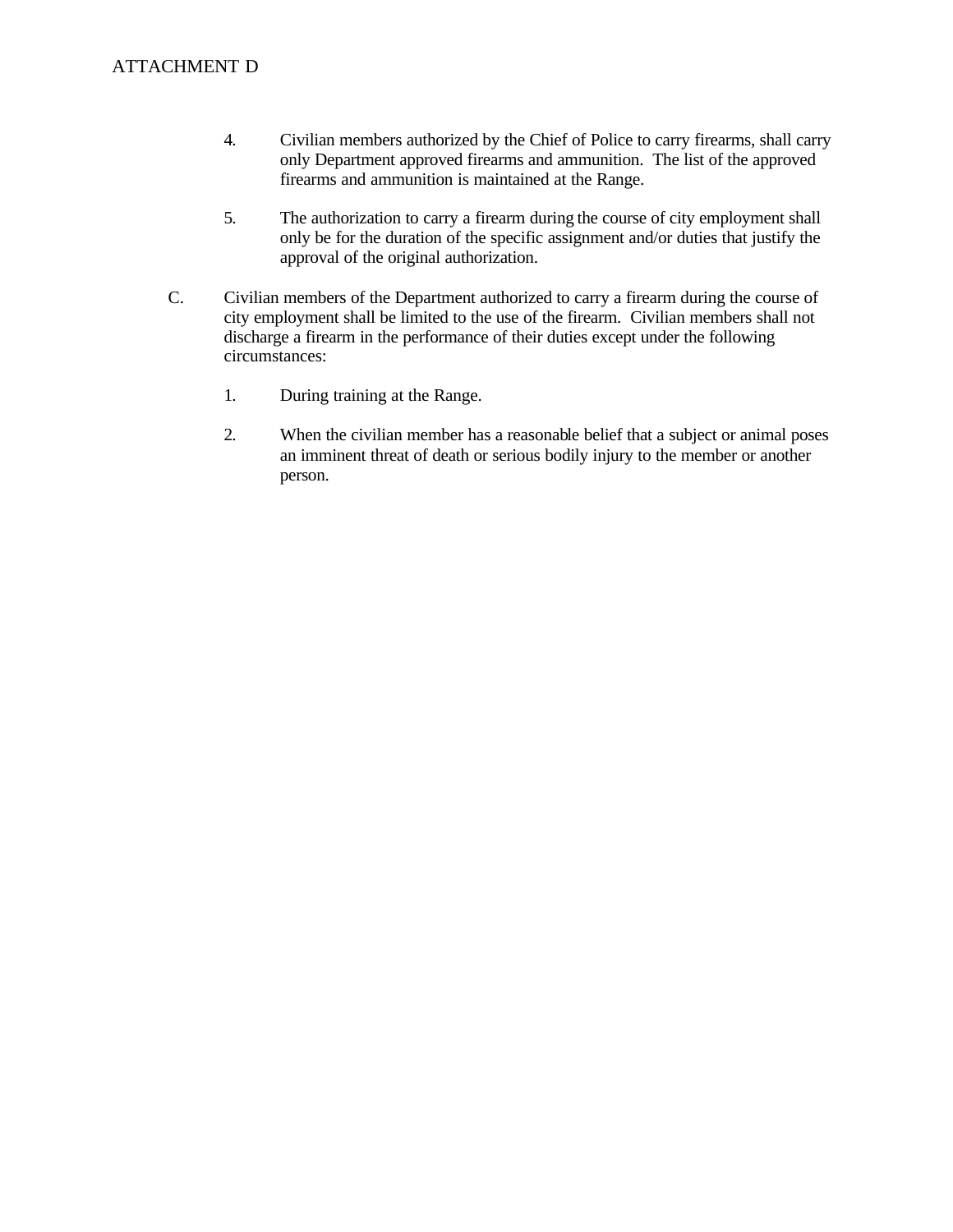| <b>SAN DIEGO POLICE</b><br><b>DEPARTMENT</b>                    | DATE:<br><b>DRAFT</b>                                               | PAGE:<br>1 of 4 | NO.<br>$1.36 - ADMIN$             |
|-----------------------------------------------------------------|---------------------------------------------------------------------|-----------------|-----------------------------------|
| Origin: CHIEF OF POLICE                                         |                                                                     |                 |                                   |
| DISSEMINATION:<br>ALL PERSONNEL                                 | SUBJECT:                                                            |                 |                                   |
|                                                                 |                                                                     |                 | <b>USE OF SPECIALTY MUNITIONS</b> |
| <b>ORIGINATING DIVISION:</b><br><b>TRAINING AND DEVELOPMENT</b> | NEW PROCEDURE<br>PROCEDURAL CHANGE<br>SUPERSEDES: D.P. 1.36, 7/6/99 | П               | <b>RELATED POLICY:</b>            |

#### L. **I.BACKGROUND**

Specialty munitions are unconventional munitions used in unusual circumstances. These munitions have developed over the years to assist personnel in high-risk situations.

SWAT officers, who have special training, use these devices to assist others in critical incidents.

#### II. **DEFINITIONS**

Specialty munitions include:

- Extended-range impact ammunition:
- Chemical agents not covered by Department Procedure 1.06, (Use of Liquid Chemical Agents);
- Frangible slugs (Avon rounds); and
- Flash/sound diversionary devices.
- A. Extended-range impact ammunition is designed to be used when "hard impact" weapons, such as a flashlight, PR-24, or OPN, would be reasonable, but are impractical for the situation.
- Compounds may include irritants such as CN, CS, or an inflammatory agent such as OC.  $B<sub>1</sub>$ B.Chemical agents include compounds, devices, and delivery systems utilized by SWAT. Chemical agents can be liquid, pyrotechnic or blast dispersion.
- $C_{\cdot}$ Frangible slugs, commonly referred to as Avon rounds, are designed to break into a powder upon impact with a solid object. They are fired from a 12-gauge shotgun and are used primarily to breach locked doors. They may be used in other situations as determined by the SWAT Commander.
- D. Flash/sound diversionary devices are canisters which emit a loud noise and bright light. They are intended to temporarily confuse and disorient subjects.

#### III. **III.PROCEDURES**

А. A.Only SWAT personnel who have completed an approved training course are authorized to deploy specialty munitions. Authorized personnel shall complete a refresher course every year.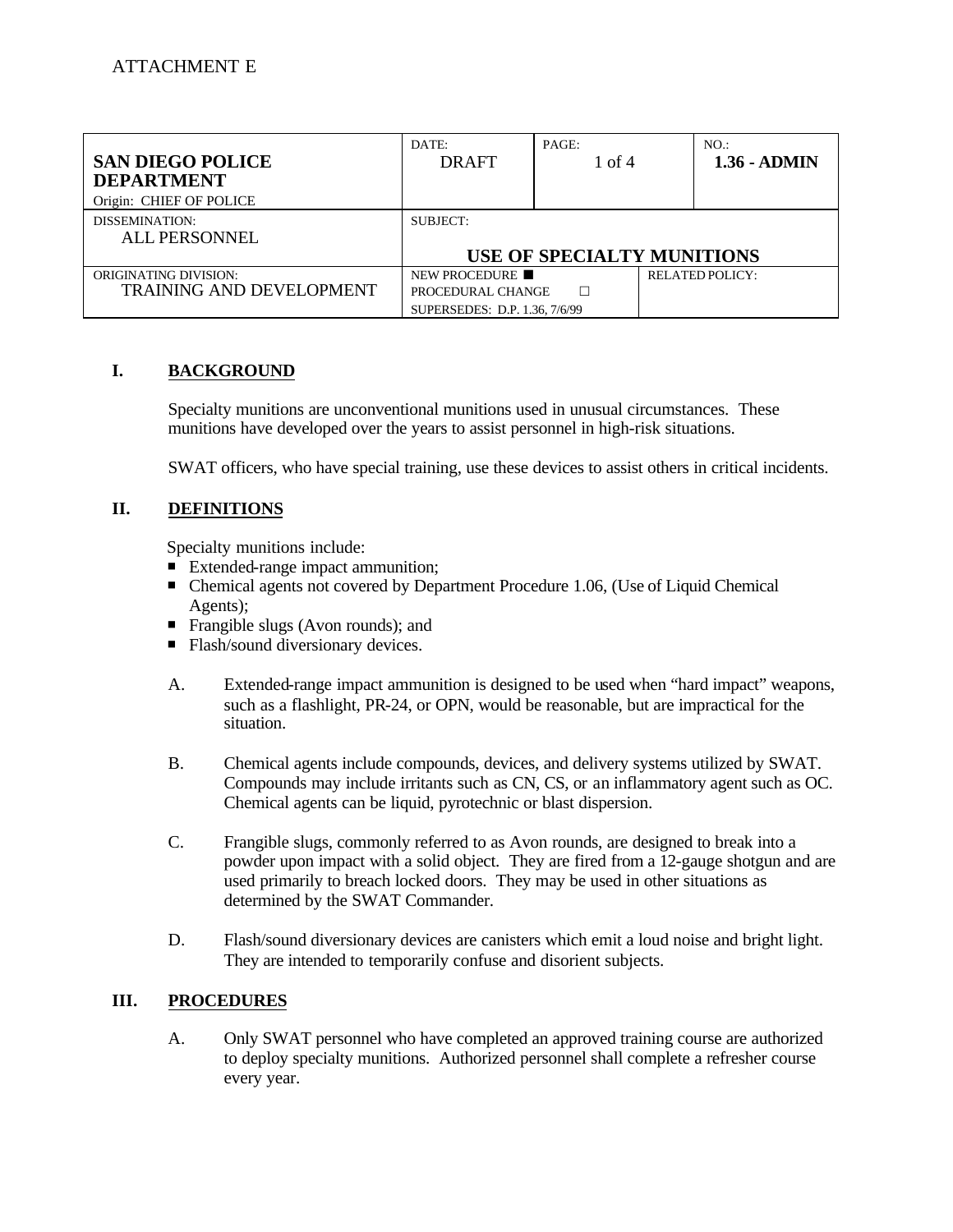### **ATTACHMENT E**

- B. Specialty munitions may be used in situations which include, but are not limited to:
	- $1.$ 1.A violent subject who is armed with a non-traditional weapon, such as a baseball bat, crow bar, garden shovel, or any other object involving the threat of bodily injury;
	- $2.$ Jail or civil disturbances;
	- 3. 3.A subject who is armed with an edged weapon;
	- 4. 4.A suicidal person who is attempting to force officers into shooting him/her in order to accomplish the suicide; or,
	- 5. An **actively** resistive subject reasonably believed to possess or have immediate access to a deadly weapon.
- $C_{\cdot}$ Patrol supervisors may request the use of specialty munitions. However, the final decision for the deployment of specialty munitions rests with SWAT personnel. Except in emergencies involving the immediate threat of serious bodily injury or death, specialty munitions shall not be used without prior authorization of the SWAT Commanding Officer or the SWAT Mission Leader.
- D. Safety Considerations:
	- $1.$ Generally, specialty munitions should not be deployed without a tactical plan and a cover officer.
	- $2.$ Only factory-loaded ammunition will be used during actual operations.
	- 3. Specialty munitions should not be used when the subject is in danger of falling from a significant height.
	- 4. Specialty rounds shall be inspected prior to being deployed.
	- 5. 5. *Consideration shall be given to* the fire hazard associated with deployment of flash bang grenades and pyrotechnic chemical agents.

#### IV. **IV.MEDICAL TREATMENT**

A. An individual who has been struck with a specialty round shall be examined by paramedics.

B. In critical cases, it may be necessary to transport the individual to the nearest medical facility in compliance with Department Procedure 6.12 (Paramedic Procedures and Emergency Treatment).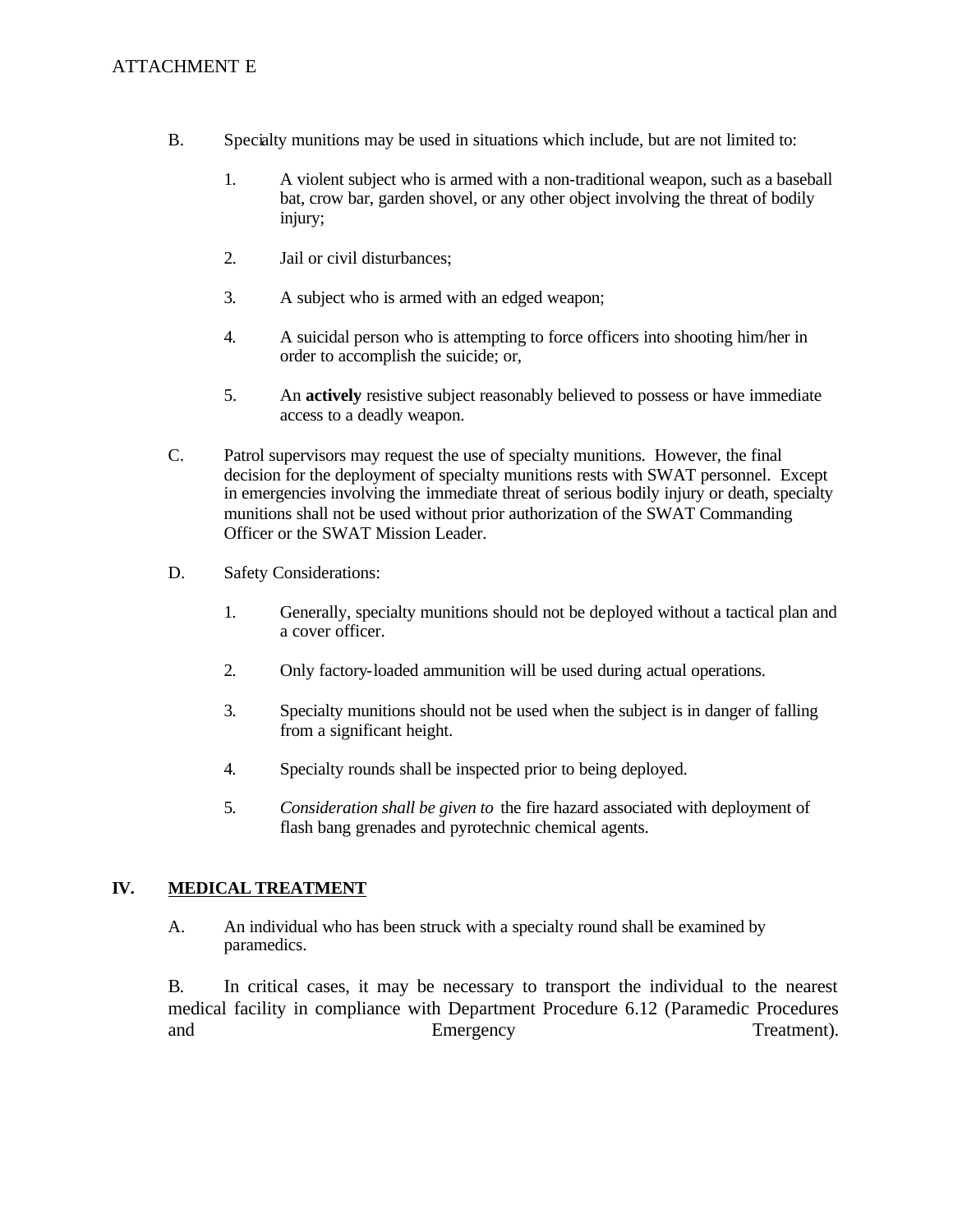### ATTACHMENT E

#### V. **V.REPORTING PROCEDURE**

Whenever a specialty munition is deployed, appropriate documentation shall be completed. A report shall be prepared as follows:

- A. SWAT Incident Report.
- **B.** Arrest Report (ARJIS-8) or Officer's Report (ARJIS-9) as outlined in Department Procedure 1.04. In addition to the elements required in Department Procedure 1.04 the report shall also contain:
	- $1_{-}$ Date of incident:
	- Time;
	- $3.$ Location:
	- $\overline{4}$ . All officers present at the time of deployment;
	- 5. The subject's name and date of birth;
	- 6. The name of the treating physician and the results of the medical examination; and
	- 7. The effectiveness of the specialty munition deployed at the incident.
- $C_{\cdot}$ Photographs shall be taken to document the existence or absence of injury to the subject, officers, or other persons. Photographs shall also be taken of any damage to the clothing or personal property of the subject, officers, or other persons at the scene. The officer taking the photographs shall note the date and time the photographs were taken, and include his/her name and ID number on the back of the photographs.
- D. Report Routing:
	- $1.$ 1.The original SWAT Incident Report shall be retained by the SWAT/SRT Section for a minimum of two years.
	- 2. 2.Original ARJIS-8 and ARJIS-9 reports will be routed to Records Division.
	- $3.$ 3.Copies of ARJIS-8 and ARJIS-9 reports shall be routed to the appropriate investigative unit(s) for follow-up.

#### VI. **NOTIFICATION**

A. Whenever a person has been struck by a specialty munition, the officer who deployed the munition shall notify a SWAT supervisor.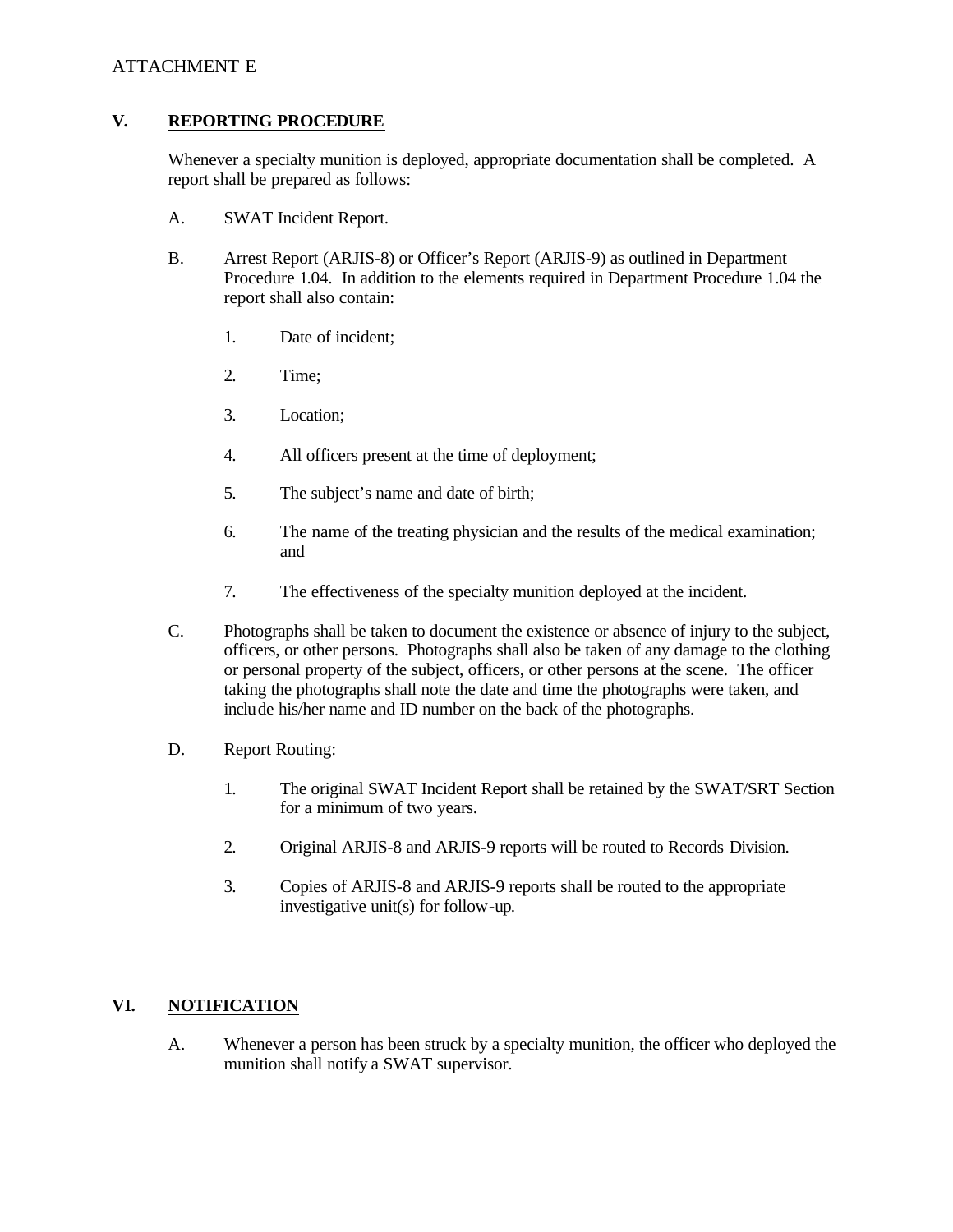**B.** The SWAT supervisor shall respond to the scene and evaluate the circumstances surrounding the incident.

C. When appropriate, the SWAT supervisor shall notify the Watch Commander of the incident in accordance with Department Procedure 1.04 (Use of Force).

### VII. **REVIEW PROCESS**

The SWAT Commanding Officer shall review the use of specialty munitions as soon as practical following each incident or operation. The review will determine if the munitions functioned properly and were used in accordance with Department Procedure.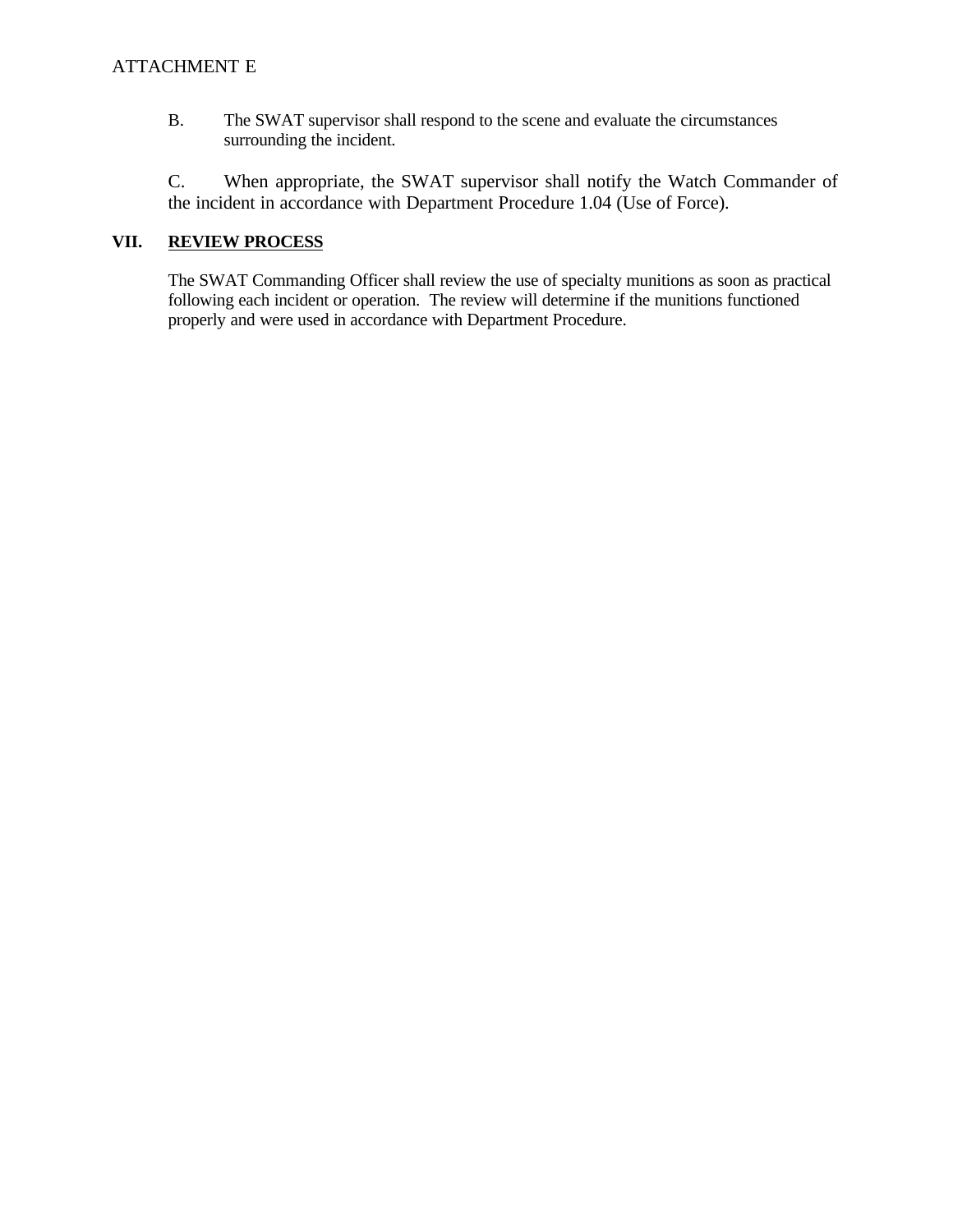| <b>SAN DIEGO POLICE</b><br><b>DEPARTMENT</b><br>Origin: CHIEF OF POLICE | DATE:                           | PAGE:<br>1 of 8           | NO.<br>$1.03 - ADMIN$  |
|-------------------------------------------------------------------------|---------------------------------|---------------------------|------------------------|
| DISSEMINATION:                                                          | SUBJECT:                        |                           |                        |
| <b>ALL PERSONNEL</b>                                                    |                                 |                           |                        |
|                                                                         | В.                              | <b>PURSUIT PROCEDURES</b> |                        |
| <b>ORIGINATING DIVISION:</b>                                            | NEW PROCEDURE $\Box$ PROCEDURAL |                           | <b>RELATED POLICY:</b> |
| <b>TRAFFIC DIVISION</b>                                                 | <b>CHANGE</b>                   |                           | 1.03                   |
|                                                                         | SUPERSEDES: $DP 06/14/92$       |                           |                        |

#### L. **I.BACKGROUND**

A. A.A police vehicle pursuit exposes the officers, fleeing violators, pedestrians, and occupants of other motor vehicles to the potential risk of death, serious injury or damage to personal property. Officers may be subject to administrative action for negligent emergency vehicle operation and the City may be found liable in civil actions. Should improper emergency vehicle operations rise to the level of criminal negligence, officers may even be subject to criminal prosecution.

*A thorough understanding of approved procedure will both enhance the effectiveness of the pursuit and reduce the likelihood of incidents from which liability might be incurred.* 

- $B<sub>1</sub>$ When engaged in a pursuit, officers should weigh*must balance* the seriousness of the violator's suspected crime against the potential for death or injury if the chase is continued. *Officers should not assume that all persons who flee from the police and refuse to yield are serious criminal suspects.* Frequently, termination of a pursuit in the interest of safety is most appropriate.
- $C_{\cdot}$ Officers should not assume that all persons who flee from the police and refuse to yield are serious criminal suspects. Experience has shown that many pursuits involve nonviolent crimes or traffic violations.
- $\overline{C}$ . In the heat of a chase, the violator frequently refuses to give up and the officer likewise *feels an obligation to succeed in the pursuit. This psychological phenomenon can cloud one's judgment and may cause the officer to continue the chase beyond the point where common sense and good judgment would require the pursuit to be terminated.*

#### **II.** DEFINITION II.

A police pursuit is an active attempt by a police officer, operating an unauthorized emergency vehicle, to stop a motor vehicle whose driver is aware of the attempt and is resisting apprehension by maintaining or increasing speed or by ignoring the officer's attempt to stop the vehicle.*Vehicle Pursuit Defined: An event involving one or more law enforcement officers attempting to apprehend a suspect operating a motor vehicle while*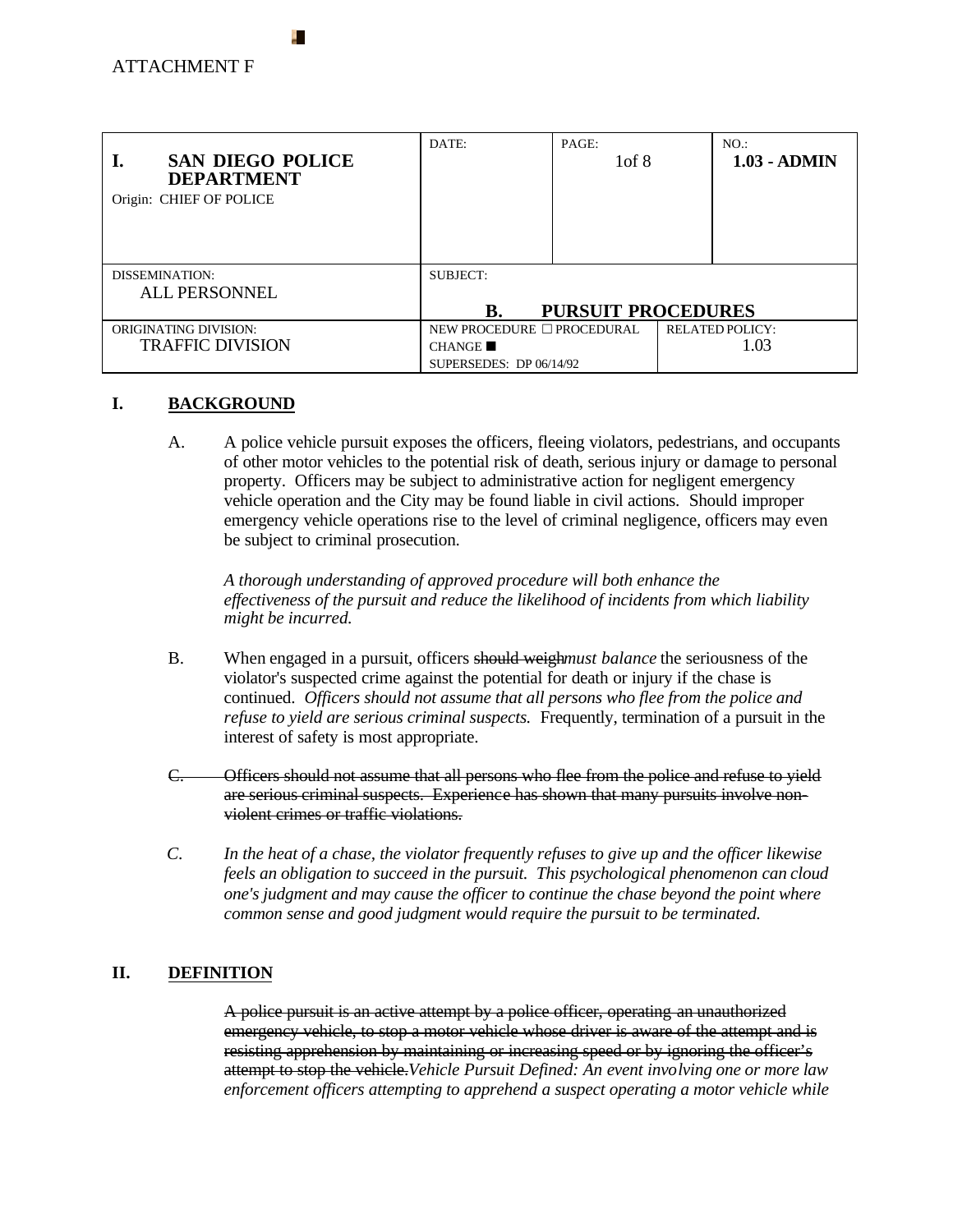*the suspect is attempting to avoid arrest by using high speed driving or other evasive tactics such as driving off a highway, turning suddenly, or driving in a legal manner but willfully failing to yield to the officer's signal to stop.* 

#### III. **III.PROCEDURES**

#### $A<sub>1</sub>$ INITIATING A PURSUIT

- $1.$ 1.An officer may initiate a pursuit when a vehicle fails to yield to a police vehicle operating with emergency lights and siren activated. The officer must have reasonable cause to believe the driver or occupants of the vehicle have committed an infraction or misdemeanor in his/her presence, or have probable cause to believe a felony has been committed or is in progress.
- $2.$ A police vehicle shall generally not be used in a pursuit unless the vehicle is equipped with emergency lights *that are activated* and *a* siren which are activated *sounding* as reasonably necessary (21055 CVC).
- 3. When an unmarked unit or *a* motorcycle unit has initiated a pursuit, it shall be relieved when the first marked*,* four-wheel *police* vehicle can assume the pursuit.
- $\overline{4}$ . 4.Only *a total of* two units shall be actively involved in a pursuit unless a Field Supervisor or the Watch Commander approves additional units.
- $5<sub>1</sub>$ 5.Uninvolved units shall remain alert to the location of the pursuit, but shall not join the pursuit unless requested by the primary pursuit unit, or if authorized by a Field Supervisor.

#### **RADIO PROCEDURES**  $B<sub>1</sub>$

When a pursuit begins, the Communications Dispatch Supervisor shall implement the following measures: *following radio procedures will apply:* 

- $1.$ 1.Notify*Communications Dispatch will activate the "Emergency Tone" and assign*  a Field Supervisor to *assume control and* monitor the pursuit. Any Field Supervisor may cancel unnecessary Code 3 cover units or may terminate the pursuit, when circumstances require it.
- $2.$ 2.Notify*Communications Dispatch will notify* the Watch Commander who will monitor the pursuit and may order termination if warranted.

3. The pursuing officer(s) shall remain on the original radio channel unless directed otherwise. The second assisting unit behind the primary lead unit should "call the pursuit". Whenever possible, passenger officers should operate the radio allowing the driver to concentrate on driving tactics and officer safety.

> 4. Once the pursued vehicle is overtaken by a law enforcement helicopter, the aircraft becomes an assisting unit responsible for *can assist by* broadcasting ongoing radio updates on the route of travel. If a Canine Unit *canine unit* is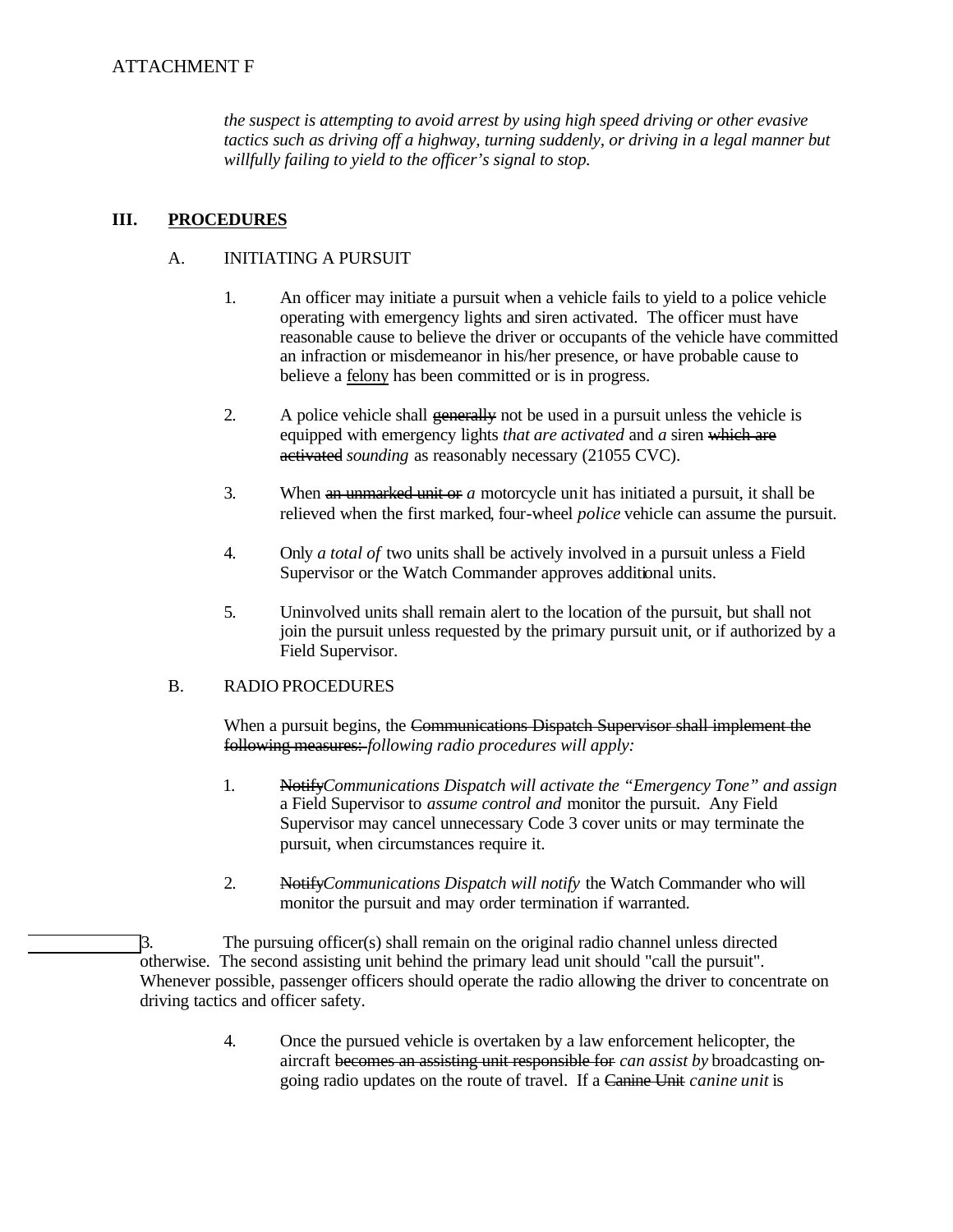- involved in the pursuit, the radio dispatcher shall broadcast that information for officer safety purposes.
- 5. *5.If a unit is requested to deploy spike strips, they must advise Communications of the deployment location. The Dispatcher shall immediately rebroadcast this location to pursuing units accompanied by an "Alert Tone". This allows for pursuing units to tactically prepare for the apprehension of the suspect(s) while avoiding the tire deflation devices placed in the roadway.*
- *priority radio traffic to pursuing units.*  6. *6.Officers not actively engaged in the pursuit shall remain off the air, giving*

#### IV. **IV.PURSUING OFFICER'S RESPONSIBILITY**

- $A_{\cdot}$ The initiating pursuit unit shall state on the radio specific information identifying the suspect(s), involved vehicle *, what the vehicle is wanted for,* and any other factors necessary to ensure officer safety and effective pursuit tactics.
- **B.** Officers involved in a high speed pursuit have the responsibility to terminate the pursuit when the driving conditions (such as traffic congestion, weather, and road design) do not support *the risk to the public or the officer* high speed driving requirements.
- *prohibited.* Emergency vehicle operators would *may* not be immune from prosecution if  $C_{\cdot}$ Driving on the wrong side of a divided roadway<del>, including freeways (against oncoming</del>) traffic), is *is generally prohibited. Driving the wrong way on freeways is strictly*  involved in a wrong-way collision that *which* results in injury or death (21651 CVC).
- *their assigned service area.* D. D.Officers ordered to terminate the pursuit will *immediately* discontinue Code 3 operation immediately *and fully abandon the pursuit. They will obey all traffic laws and return to*

#### **V.** ASSISTING UNITS  $V_{\cdot}$

- authorized by a supervisor. The cover unit(s) primary assigning unitshall use  $A<sub>1</sub>$ There shall be ONLY ONE COVER PRIMARY ASSISTINGUNIT following the **PRIMARY PURSUING UNIT** unless *a supervisor authorizes* additional cover units are emergency lights and siren in compliance with Section 21055 CVC and 21056 CVC.
- **B.** When appropriate, a better-positioned unit may become the primary assisting *cover* (second) unit. When the primary pursuit and  $\frac{1}{2}$  primary assisting units*cover unit(s)* are in position, all others shall drop out of the pursuit and cease Code 3 operation, unless directed otherwise by a supervisor.
- $C_{\cdot}$ Assisting*Additional* units should be prepared to:
	- $1.$ 1.Provide adequate cover for a pursuing unit for purposes of officer safety; *keeping radio traffic to a minimum.*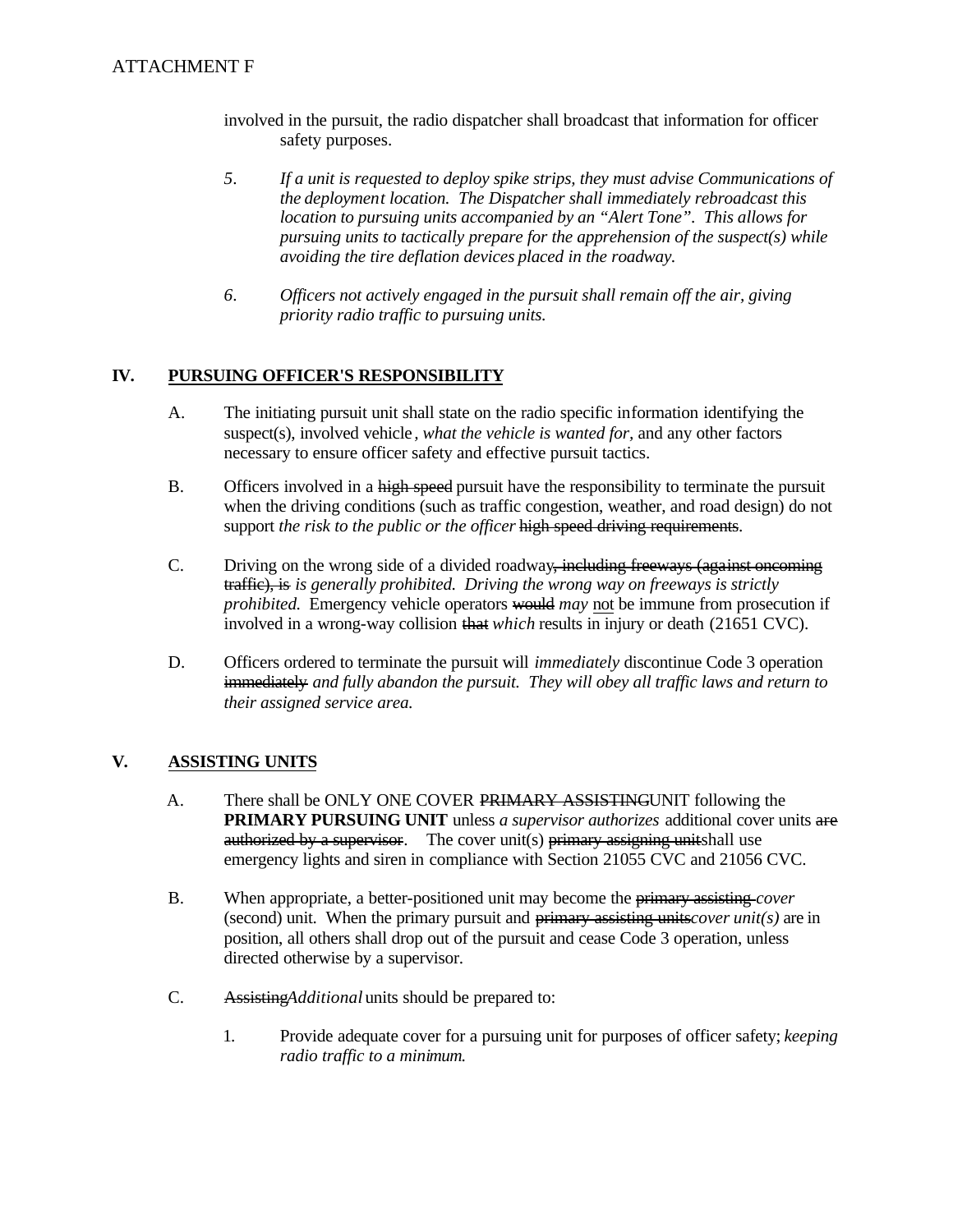- $2.$ 2.Become the primary unit if the original pursuing unit loses the suspect vehicle or becomes disabled, and notify Communications that they are the primary pursuit unit;
- $3.$ Attempt to station themselves at strategic points when the suspect is stopped.
- 4. The  $\frac{1}{2}$  pursuit unit*(s)* should not be passed by other units unless the primary unit or supervisor authorizes the maneuver. *The primary pursuit unit should remain so until the status is relinquished to another unit either by the primary pursuit unit or as directed by a supervisor.*

#### VI. **VI.TERMINATING THE PURSUIT**

- $A_{\cdot}$ The primary pursuit unit may continue a pursuit if it is reasonably safe to do so or until directed to terminate the pursuit by a supervisor. WHEN ORDERED TO TERMINATE A PURSUIT, THE PURSUING OFFICERS SHALL DO SO IMMEDIATELY AND ACKNOWLEDGE THE DIRECTIVE ON THE RADIO.
- $B<sub>1</sub>$ Officers should constantly evaluate whether the seriousness of the offense outweighs *balances* the risk to public safety in continuing the pursuit. The following factors shall be considered:
	- $1.$ 1.Vehicular and pedestrian traffic, roadway limitations and environmental conditions;
	- 2. Violation for which the suspect is wanted;
	- $3.$ Suspect is known to be a juvenile;
	- $\overline{4}$ . Suspect(s) has been identified and apprehension can be accomplished at a later time.
- $C_{\cdot}$ Police personnel of this Department are strictly prohibited from pursuing vehicles across the international border *International Border* into Mexico under any circumstances. Pursuits shall be terminated before reaching the border. *In order to terminate the pursuit safely before crossing the border, the pursuit should be terminated before the last U.S. exit, (Siempre Viva for I-905 or Camino de la Plaza for I-5). Southern Division and the appropriate border agencies will be notified by Communications of any approaching pursuits.*

#### VII. **SUPERVISORY RESPONSIBILITY**

A. Upon notification of a pursuit in progress, the Field Supervisor and/or Watch Commander should *shall* verify the following:

 $1.$ No more units than necessary are involved. The primary pursuit and assisting (second) *a cover* unit are usually sufficient for the actual pursuit. **Additional assisting units may be added to the pursuit only upon the supervisor's authorization.**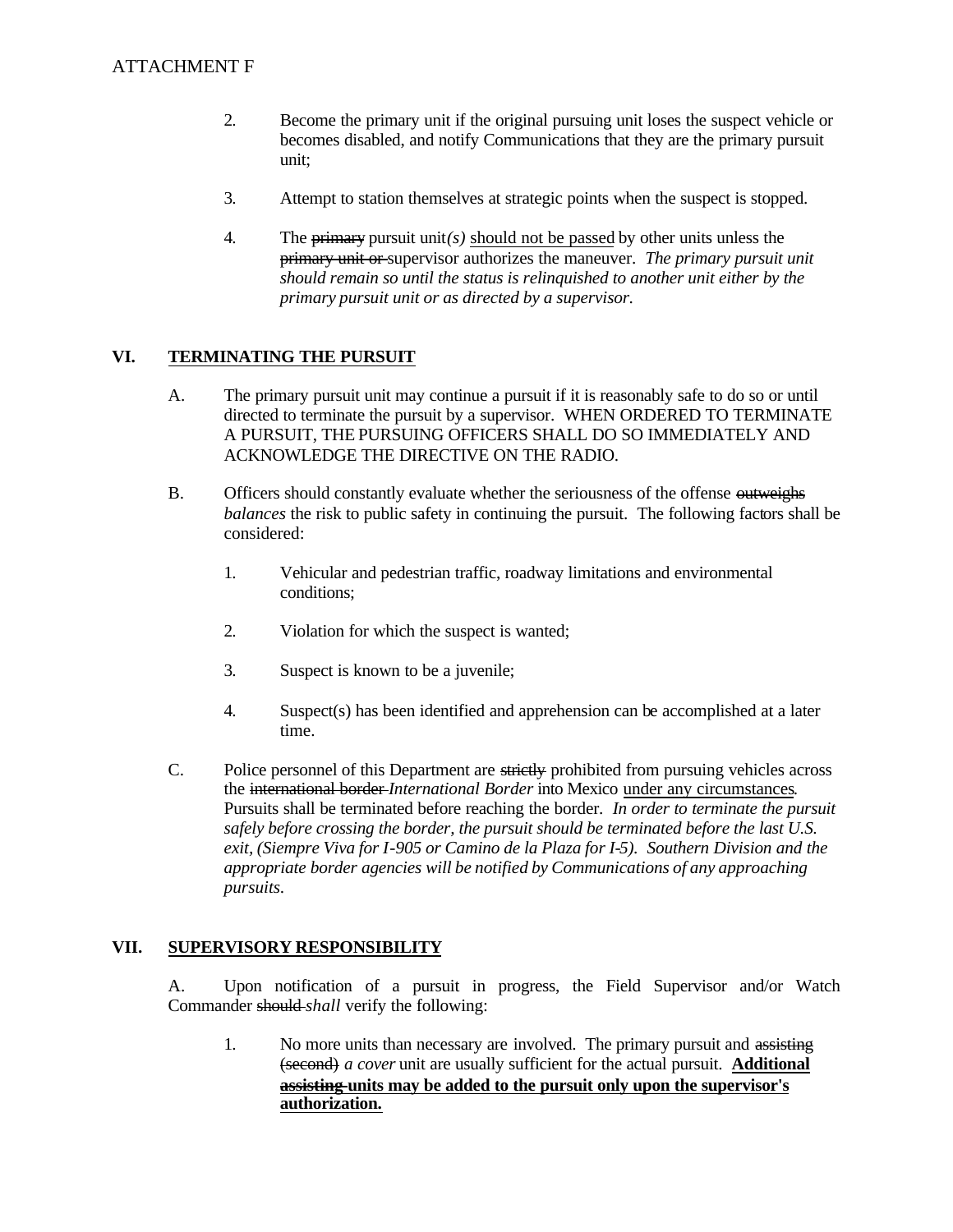- $2.$ ATTACHMENT F<br>2. Factors to be considered by the supervisor in deciding whether to add units include the number and type of vehicles being pursued, the seriousness of the offense reasonably believed to underlie the pursuit, and the danger which the occupants of the vehicle(s) being pursued continue to pose to others.
	- $\overline{3}$ . When more than two units are permitted to participate in a pursuit, the supervisor shall direct the additional units to discontinue the pursuit a *as* soon as possible, based upon tactical requirements and safety aspects.
	- border. *THIS INCLUDES THE INITIATING/PURSUING OFFICERS WHEN THEY*   $B<sub>1</sub>$ ALL FIELD SUPERVISORS, AS WELL AS THE WATCH COMMANDER, HAVE THE AUTHORITY TO CANCEL A PURSUIT WHEN THE POTENTIAL SAFETY RISKS OUTWEIGH THE NEED FOR APPREHENSION. Pursuits approaching the international border shall be terminated prior to the arrival of the pursuing units at the *BELIEVE IT IS UNSAFE TO CONTINUE.*
	- $C_{\cdot}$ When ended, a *Upon initiation of a pursuit, the assigned* supervisor shall proceed to the TERMINATION POINT OF THE PURSUIT to provide the necessary supervision and to evaluate the pursuit. Upon initiation of a pursuit, the assigned supervisor of record shall proceed to the area of the pursuit *AREA OF THE PURSUIT* without becoming actively involved in it. The Supervisor *supervisor* of record should periodically request specific information necessary to evaluate the pursuit pursuant to Section VII *VII*I, A above.

#### VIII. **JOINT AGENCY PURSUITS**

*San Diego County law enforcement agencies, including the California Highway Patrol and San Diego Sheriff's Department, have signed an agreement governing joint agency pursuits. The San Diego Countywide Pursuit Protocol is located at the end of this policy and is listed as "Attachment A". Department personnel are responsible for knowing and adhering to these guidelines whenever they are involved in joint agency pursuits.* 

- A. The initiating agency will generally retain jurisdiction and remain responsible for a pursuit in progress, even though it enters another agency's boundaries.
- $B<sub>1</sub>$ B.**San Diego Police Department units SHALL NOT join in an active pursuit initiated by another agency unless specifically requested and then only with the approval of a field supervisor or as authorized by Communications.**
- $C_{\cdot}$ Other agencies' Communication Centers shall be promptly notified of any pursuit entering their jurisdiction, but such notification does not constitute a request for assistance. The primary unit or the Field Supervisor shall be responsible for determining if assistance is needed from another agency and shall specify the extent, location, etc.
- D. The Communications Dispatch Supervisor shall promptly direct pursuit assistance request *requests* to the respective agency. Pursuing units and supervisors shall consider relinquishing the pursuit to that agency when its *their* units are in position.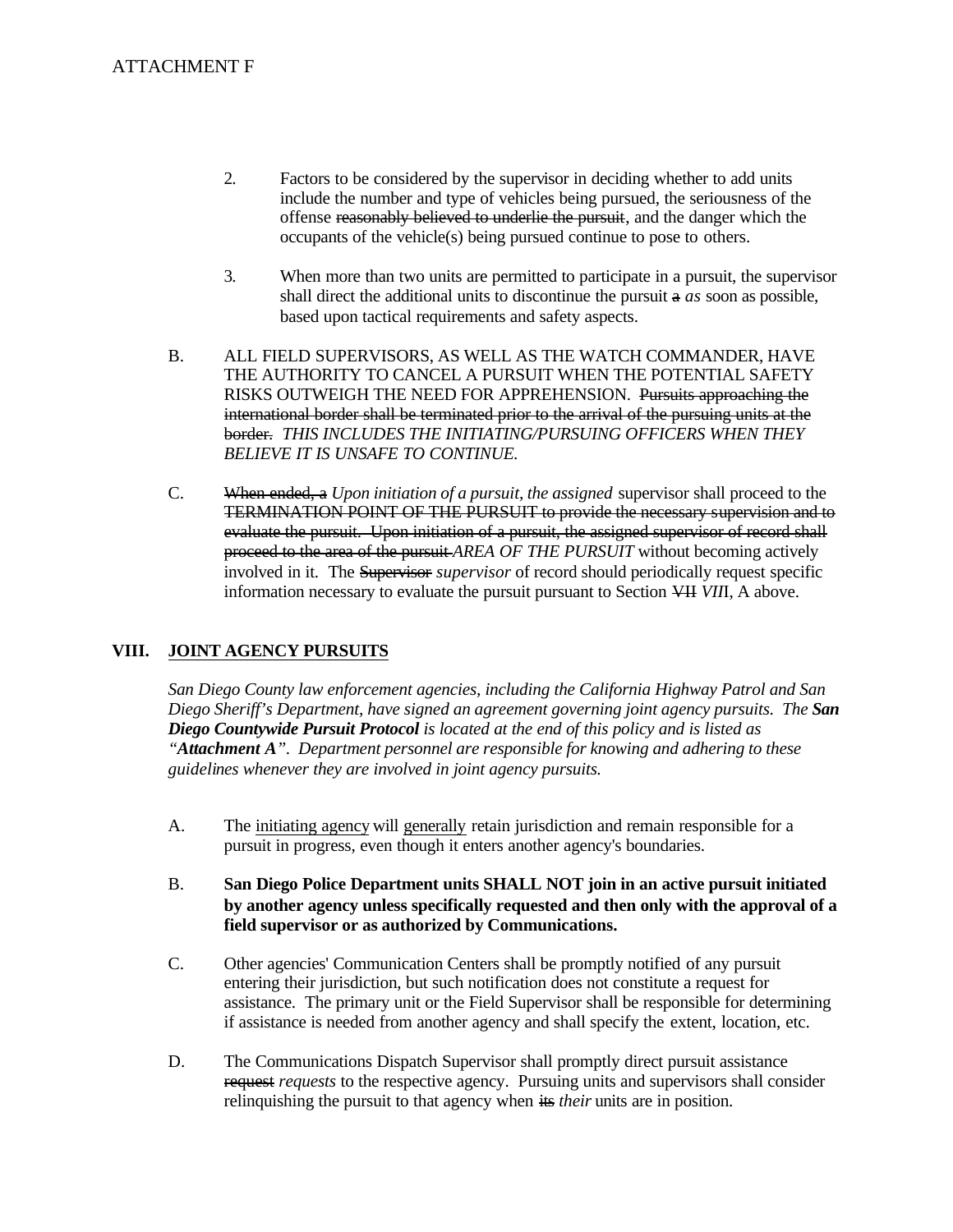- $1.$ If the primary pursuit unit wishes to relinquish the pursuit to another agency, that agency must be willing to accept it. Such acknowledgment shall be announced on the radio frequency in use.
- $2.$ If the pursuit is actually turned over to another agency, the initiating officer shall abandon the chase totally, but must remain available to coordinate with the arresting units if the suspect is arrested.
- E. When a pursuit enters another law enforcement jurisdiction (including military facilities), personnel of this Department SHALL IMMEDIATELY ABANDON THE PURSUIT WHEN THAT AGENCY REQUESTS TERMINATION. This includes pursuits on the freeway that are assumed by the California Highway Patrol.
- F. In joint agency pursuits, there shall be no more than two primary units directly involved, including vehicles from other agencies.
	- $1.$ 1.A field supervisor of this Department shall assume command of such pursuits to assess the safety considerations, ensure compliance with Department policy and coordinate with supervisors of other involved agencies.
	- 2. 2.The field supervisor shall direct operations for all officers involved, or transfer that responsibility to the supervisor of the agency taking over the pursuit.
	- $\mathfrak{Z}$ . Whenever possible, communications between the different agencies should be established car to car on C.L.E.M.A.R.S. or N.A.L.E.M.A.R.S.*an available interagency frequency*.

#### IX. I**X.AIRCRAFT***/HELICOPTER ASSISTANCE*

*.* 

- А. Units involved in pursuits shall request assistance from the Air Support Unit or from aircraft from allied agencies (CHP, Sheriff's Department, etc.). *The Communications Dispatcher is responsible for notifying the Air Support Unit of all vehicle pursuits.*
- **B.** *The helicopter* Aircraft can provide valuable information to ground units concerning *apprehension strategies,* upcoming traffic congestion, hazards or other factors which might endanger the safety of the officer(s) or the public. *Overall control of the pursuit shall remain with the primary ground unit and field supervisor.*
- $C_{\cdot}$ The helicopter The aircraft shall assist the primary pursuit unit by following the suspect vehicle and relaying the direction of travel, etc. *In some cases it may be prudent to discontinue the pursuit by ground units and allow the aircraft to continue in a tracking mode until the suspect can be taken into custody under more favorable conditions. The helicopter shall never assume the role of primary pursuit unit,* **and the primary assisting unit, shall discontinue Code 3 pursuit and monitor the radio. Once the suspect vehicle stops, ground units shall carry out the actual apprehension** *as they are not considered authorized emergency vehicles as defined by Section 165 CVC*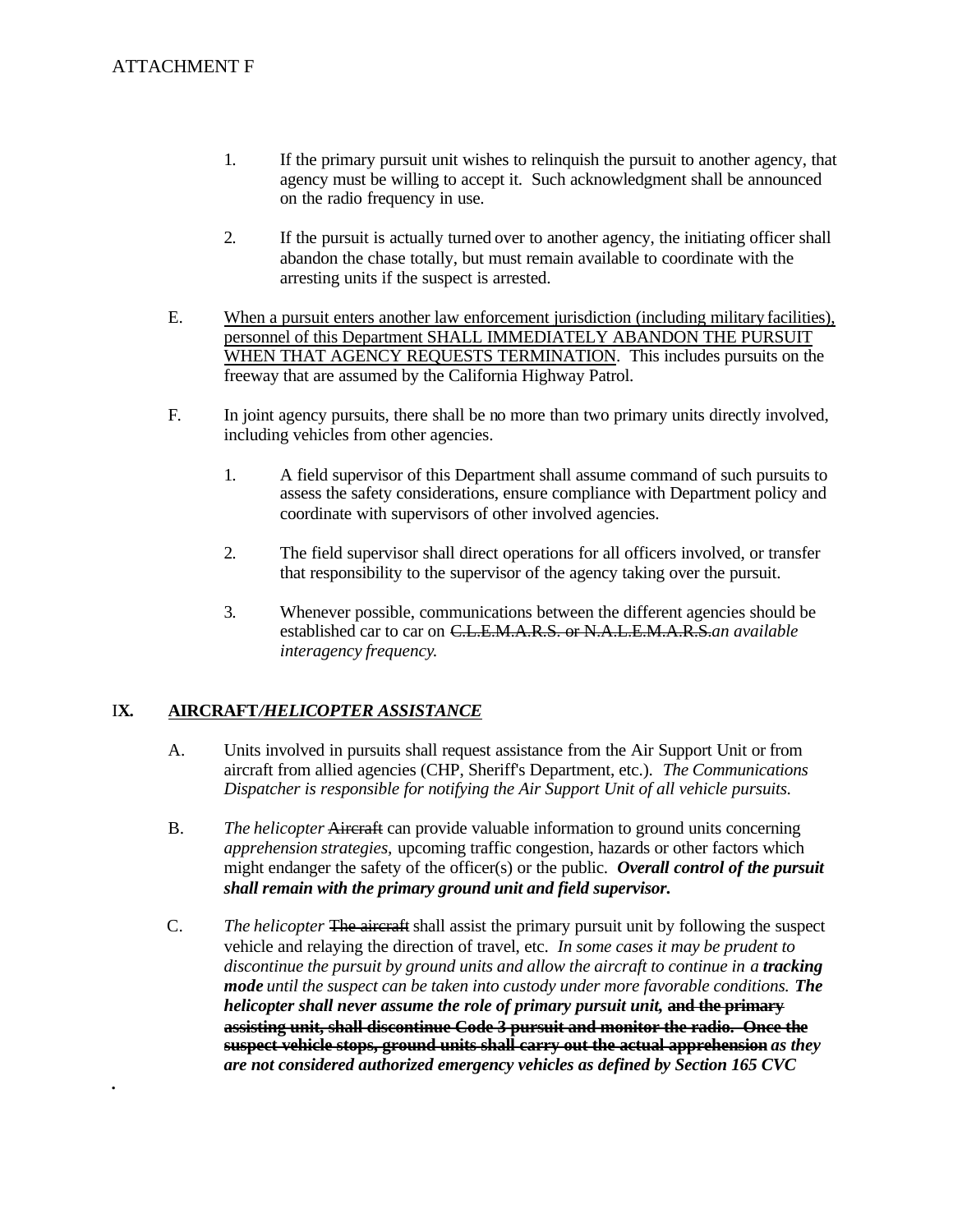# ATTACHMENT F

D. *ABLE shall videotape* all pursuits when reporting on scene unless prohibited by other operations and safety procedures. The pursuit supervisor shall verify that ABLE is video taping *videotaping* the pursuit.

#### **X. X.SHOOTING AT VEHICLES**

 protect persons from death or serious bodily injury (Firearms Procedures 1.05). Shooting at or from moving vehicles is prohibited, except when immediately necessary to

### *XI. TIRE DEFLATION DEVICES/SPIKE STRIPS*

*Any officer or supervisor actively involved in a pursuit may request a Spike Strip deployment via Police Communications. When approved by a Field Supervisor, the dispatcher will simulcast for "any available Spike Strip unit". Any on-duty officer or sergeant trained in the deployment of Spike Strips should switch to the pursuit frequency and coordinate with the Field Supervisor in charge of the pursuit. Once the deployment location is selected, the dispatcher will advise all pursuing units of this location, accompanied by the "Alert Tone". Pursuing units should prepare for apprehension of suspects after the suspect vehicle has been disabled. A high-risk traffic stop should then be completed.* 

 *NOTE: Spike Strips shall not be used to stop motorcycles, mopeds, or other similar types of vehicles. In addition, they should generally not be used on any vehicle transporting hazardous materials (CVC 2402.7), any passenger or school bus transporting passengers, or any vehicle that, by design, may pose an unusual hazard to innocent parties. In exceptional cases, spike strips may be justified based upon the specific circumstances involved (i.e; hijackings, kidnapping, etc.). In such cases, spike strips should be considered a last resort when all other pursuit termination tactics have been exhausted.* 

#### XII. **BARRICADING ROADWAYS**

- $A<sub>1</sub>$ A.Barricading a roadway must be considered to be a force likely to result in death or serious bodily injury. This method may be used only as a last resort in felony cases where the violator constitutes an immediate major threat to the safety of the public.
- $B<sub>1</sub>$ Under no circumstances will a roadway be barricaded by occupied vehicles or vehicles belonging to private citizens. If barricading is deemed necessary to apprehend a DANGEROUS, KNOWN FELON, police vehicles may be used if more suitable equipment is unavailable *or more suitable equipment may be used.* The Communications Dispatcher must notify all officers of the barricaded location.
- $C_{\cdot}$ Barricading a roadway is strictly prohibited unless approved by a Field Supervisor or the Watch commander *Commander*. In the case of joint agency pursuits, barricading a roadway is prohibited unless specifically authorized by the agency having jurisdiction.

### **XIII.GENERAL PRECAUTIONS**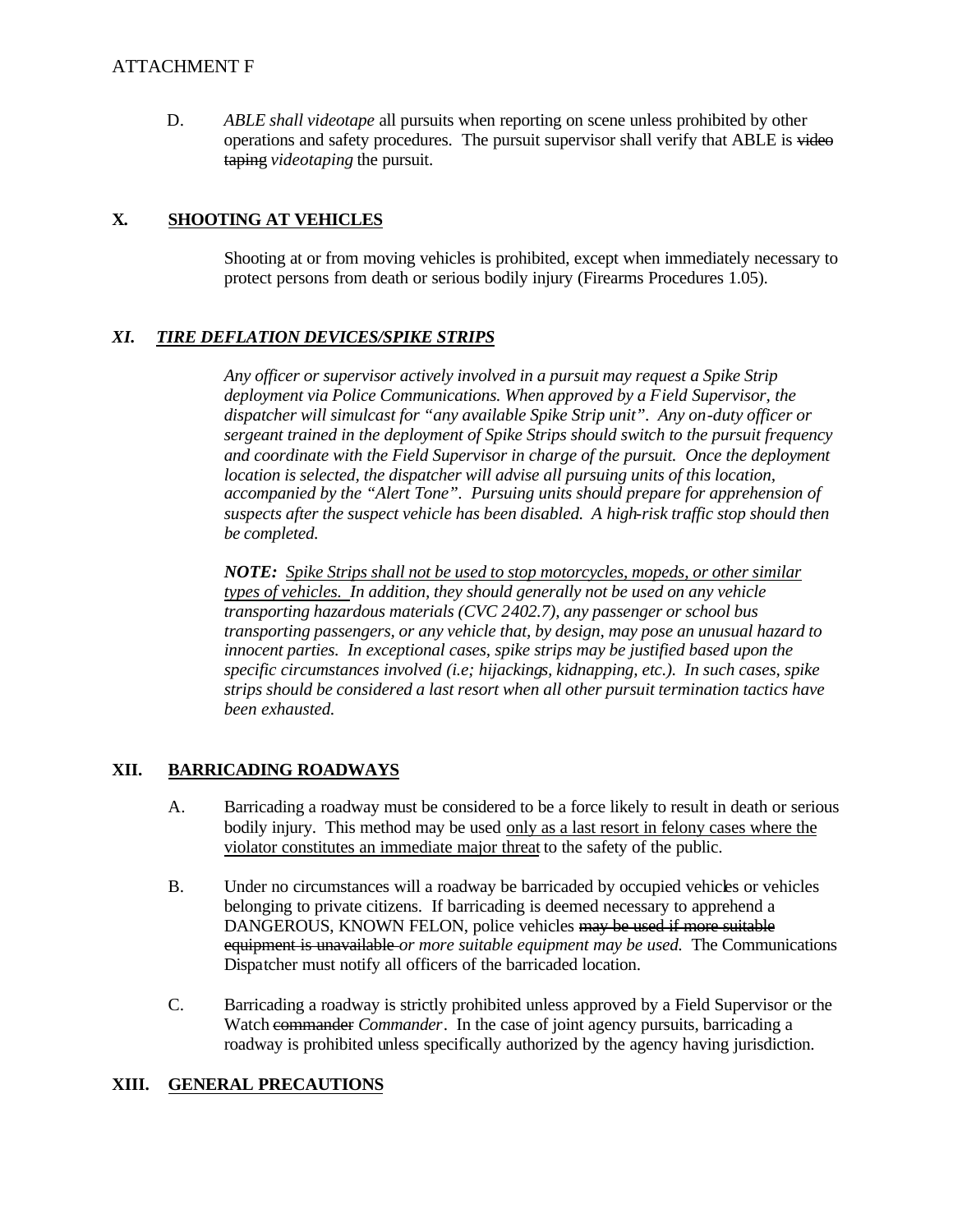## ATTACHMENT F

- A. Due to the extreme hazards and potential risks for serious injury, police vehicles are generally prohibited from being shall *may* not be used to "box in", "ram" or "bump" suspect vehicles in any pursuit situation. *A supervisor's approval shall be obtained prior to implementing any form of legal intervention.*
- $B<sub>1</sub>$ When a police vehicle is bottomed out during a pursuit, the driver shall inspect it for possible damage and notify a supervisor. If damage occurred, the supervisor shall direct the preparation of the appropriate documentation (i.e. Traffic Collision *Collision/Vehicle Damage* Report). The supervisor should consider having a damage and safety inspection conducted at the police garage prior to allowing the vehicle to return to the field.

#### XIV. **XIV.PURSUIT REPORTING REQUIREMENTS**

- $A<sub>1</sub>$ A.Effective January 1, 1992, California Vehicle code *Code* Section 14602.1 requires that all police pursuits, including non-collision pursuits, be reported on a California Highway Patrol pursuit *Pursuit* Report (CHP*-187/PD-157-TO 6/98)*. The form *(Attachment B)*  shall be prepared on all pursuits initiated or assumed by officers of this department. Other allied agencies are also required to report pursuits in which their personnel are involved.
	- *157-TO 6/98*. The form shall be submitted to the reporting officer's *driver's*   $1.$ The driver of the unit which *who* initiated the pursuit or assumed the pursuit from another agency is responsible for filling out *the top half of* form CHP-*187/PD*immediate supervisor for approval within 24 hours of the incident.
		- portion is used exclusively by the California Highway Patrol. a. Only the top half of form CHP-187 will be completed since the bottom Identification numbers of San Diego Police Department personnel *drivers* involved in the pursuit shall be included on the form (Line "H"*"G"*). Officers' names shall not be used. Information on officers of other law enforcement agencies shall not be listed, since other involved agencies will submit their own forms.
		- $\mathbf{b}$ . The reporting officer shall only list the most serious charge (Line "G"*"K"*) for which the suspect/driver was arrested or cited *(Do not use 2800.1, 2800.2, or 2800.3 cvc)*. In multi-agency pursuits, this may require contacting the agency*,* which made the actual apprehension*,* to obtain the charge information.
	- $2.$ The respective command of the reporting officer is responsible for reviewing the form for completeness, accuracy and forwarding the original form with one copy to Field Operations Management, Mail Station 776. The commands *immediate supervisor shall complete the Pursuit Report and include a brief synopsis of the event and a factual evaluation concerning compliance with the Department's pursuit policy. Violations shall be identified and listed in the report narrative. The report should be forwarded to the Commanding Officer for his/her signature within three days of the incident. The original report shall be forwarded to the Fleet Safety Sergeant, Traffic Division, MS 732, within five days. Commands* are not required to retain copies *a copy* of the completed report.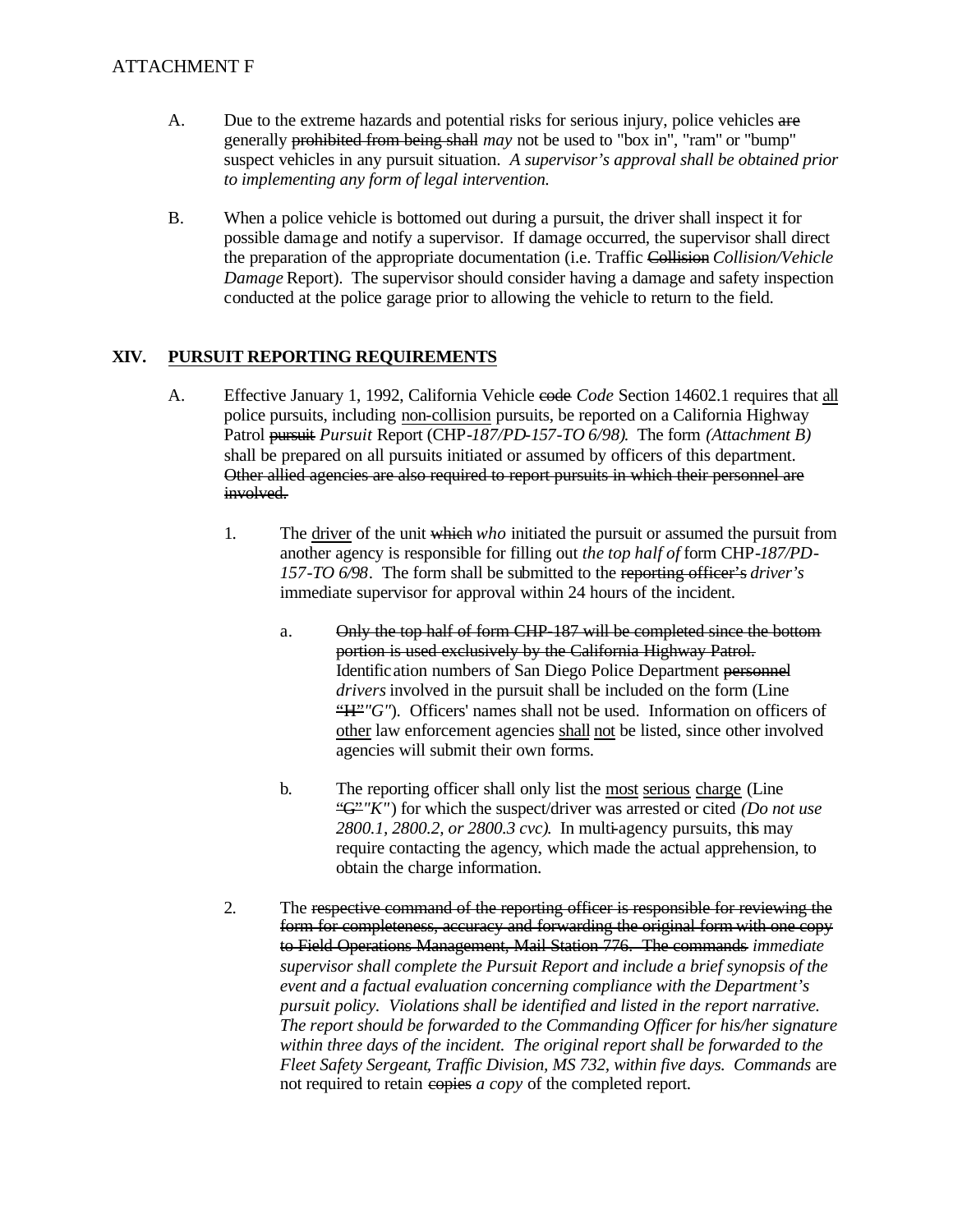### ATTACHMENT F

- $3.$ 3.Field Operations Management *The Fleet Safety Sergeant* shall be the collection point for statistical data and the repository for Department pursuit reports. It *The Fleet Safety Sergeant* will also coordinate with the various commands on pursuit report discrepancies. The Field Operations Management Lieutenant shall*, and*  direct the mailing of collected CHP*-187/PD-157-TO 6/98* forms to: California Highway Patrol, Production Controls, P.O. Box 942898, Sacramento, CA 94298-0001.
- $B<sub>1</sub>$ The Communications Division shall electronically provide a pursuit incident log (via the Computer Aided Dispatch [C.A.D.] system) to the area commands and Field Operations Management unit *Traffic Division* to assist in tracking pursuits. This information should be retrieved weekly from the C.A.D. system by each command to identify each Command's individual pursuits *(and daily by the Traffic Division's Fleet Safety Sergeant).*
- $C_{\cdot}$ *C.The investigation of a traffic collision(s) resulting from a pursuit shall be the primary responsibility of the agency within whose jurisdiction the collision occurs. If the other jurisdiction is unable to take the report, a SDPD Traffic Unit shall be dispatched to complete one (San Diego County only). In addition, if the collision involves a SDPD unit outside of our jurisdiction, a Traffic Unit and Traffic Supervisor will respond to complete an investigation for administrative purposes only.*

### *ATTACHMENTS: A - SAN DIEGO COUNTYWIDE PURSUIT PROTOCOL B - PURSUIT REPORT CHP-187/PD-157-TO (6-98)*

C. When a traffic collision of any kind occurs in relation to a pursuit, the respective Field Supervisor(s) of the primary pursuit unit shall submit a Pursuit Review Report (Form PD 157 TO) to the command within five days. (This form is required in addition to the CHP 187 report). This review shall include a factual evaluation concerning compliance with the Department's pursuit policy. Violations shall be identified and listed in the Report Narrative. Copies shall be routed to involved commands and the Traffic Division, Fleet Safety Supervisor.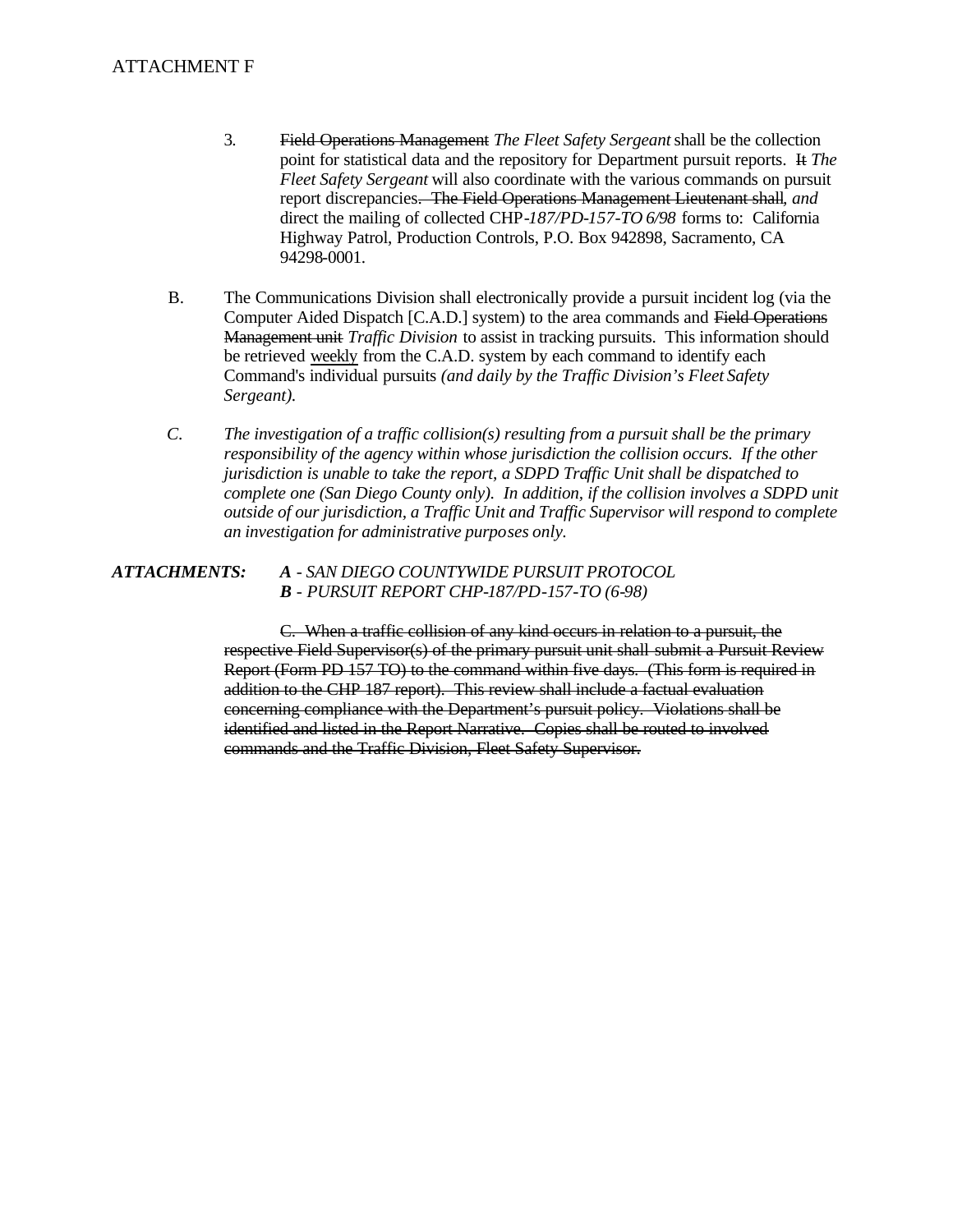| <b>SAN DIEGO POLICE</b><br><b>DEPARTMENT</b><br>Origin: CHIEF OF POLICE | DATE:<br><b>DRAFT</b>                                                  | PAGE:<br>1 of 5          | NO.<br>$1.13 - ADMIN$          |
|-------------------------------------------------------------------------|------------------------------------------------------------------------|--------------------------|--------------------------------|
| DISSEMINATION:<br>ALL PERSONNEL                                         | SUBJECT:<br><b>OPERATION</b>                                           | <b>EMERGENCY VEHICLE</b> |                                |
| <b>ORIGINATING DIVISION:</b><br><b>TRAFFIC</b>                          | NEW PROCEDURE □ PROCEDURAL<br>CHANGE<br>SUPERSEDES: DP 1.13 - 08/30/91 |                          | <b>RELATED POLICY:</b><br>1.13 |

#### I. **I.BACKGROUND**

 $A<sub>1</sub>$ This policy is designed to comply with existing law and reduce the potential for death or injury arising from emergency vehicle operation. When driving in the emergency mode, officers must weigh the seriousness of the situation versus the risk to innocent persons.

#### II. **DEFINITIONS**

 $A<sub>1</sub>$ **Emergency Vehicle** 

For purposes of establishing Department policy, an "emergency vehicle" is defined as:

A distinctively marked police vehicle equipped with a red light and siren operated by a police officer.

- $B<sub>1</sub>$ Code 3 (Emergency Response) is the operation of an emergency vehicle using emergency lights and siren, as reasonably necessary, under the following conditions:
	- a. When necessary to facilitate an immediate response to another officer's request for urgent assistance.
	- $\mathbf{b}$ . When in pursuit of an actual or suspected law violator.
	- $\mathbf{c}$ . When responding to a radio call (or other notification) involving an immediate life-threatening emergency.

#### $C_{\cdot}$ Response Codes

 $1.$ Code 11-99, Code 3 (Officer Needs Assistance)

> A call for 11-99 shall be requested and broadcast ONLY when an officer is in immediate danger and backup assistance is urgently needed. Code 3 vehicle operation is normally limited to units assigned to the same radio frequency.

2. Code 10-88, Code 3 *or EMER Button Activation* (Cover Now)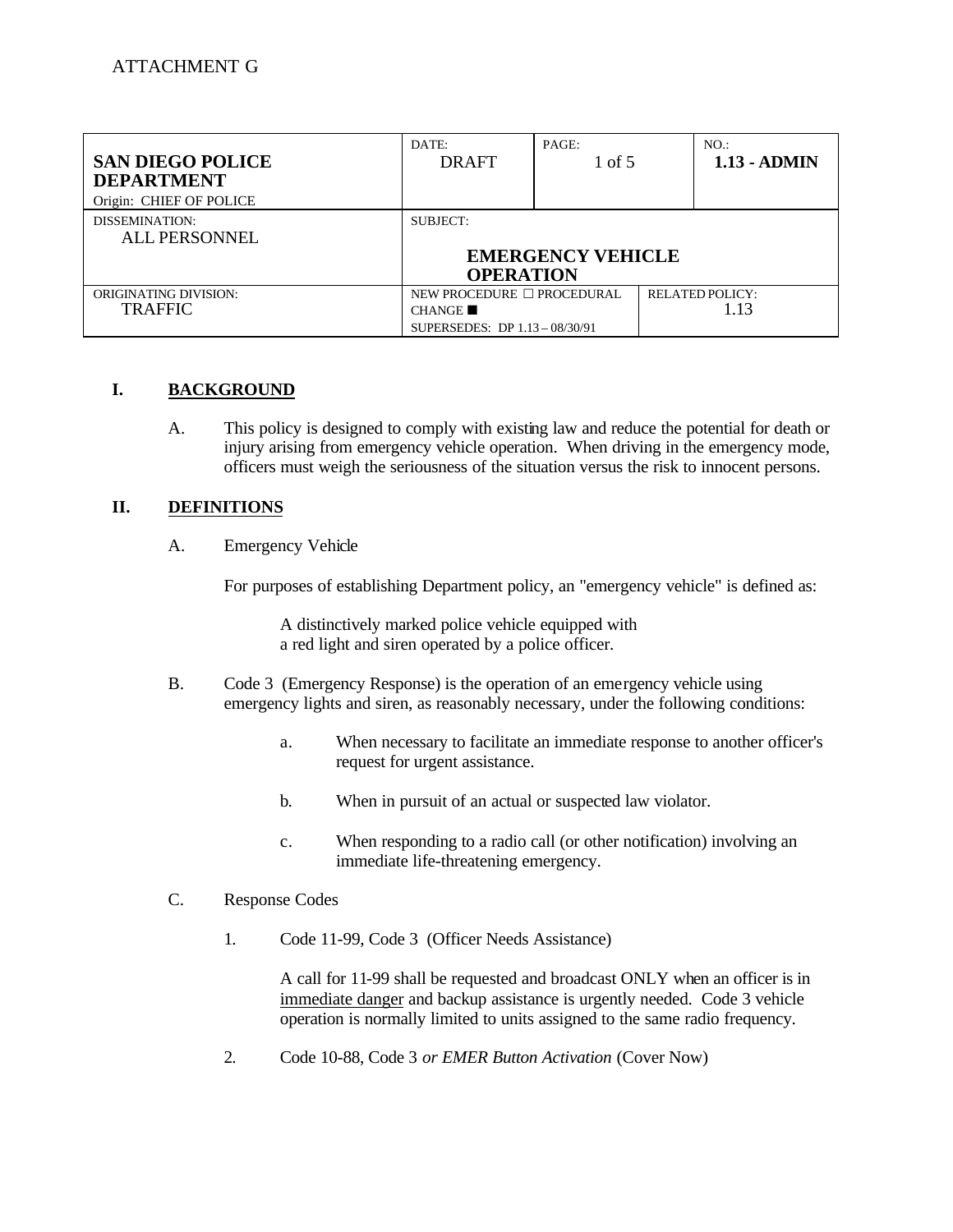- a. This type of coverage is authorized only under controlled circumstances. "Cover now" is police officer terminology/ request for Code-3 cover and is generally short of being an 11-99. Only two (2) units will be permitted to respond Code 3, unless specifically authorized by a supervisor. The location of the responding unit(s) will be broadcast by the Radio Dispatcher.
- $\mathbf{b}$ . b.The Radio Dispatcher shall notify the Communications Division Supervisor and a Field Supervisor shall be assigned to the incident.
- $\overline{3}$ . Code 10-1088 (Request for Cover)

This is a NON-URGENT response to an officer's request for back-up or cover. Code 3 response is not authorized.

4. Code 10-87 (Informational Exchange)

> Code 10-87 is a routine response used when supervisors or officers wish to meet in the field for non-urgent matters.

#### III. **LEGAL CONSIDERATIONS**

 $A<sub>1</sub>$ 21052 CVC

> All employees, except as authorized by 21055 CVC, are required to operate their vehicles in accordance with all state laws.

 $B<sub>1</sub>$ 21055 CVC

> Provides that the driver of an authorized emergency vehicle is exempt from Division 11, Chapters 2 through 10, and Division 16.5, Chapter 5, Articles 3 and 4, of the Vehicle Code. This limited exemption is only in effect when the following conditions are met:

- $1.$ The vehicle is being driven in response to an emergency call, or while engaged in rescue operations, or is being used in the immediate pursuit of an actual or suspected violator of the law.
- $C_{\cdot}$ Drivers of emergency vehicles shall continually sound the siren AND utilize the emergency lights when disregarding traffic control devices or other vehicle code regulations.
	- $1_{-}$ Driver/officers while in Code 3 mode, *shall*should exercise caution when proceeding through red lights and stop signs. In certain situations, such as congested intersections, it may be necessary to come to a complete stop before proceeding.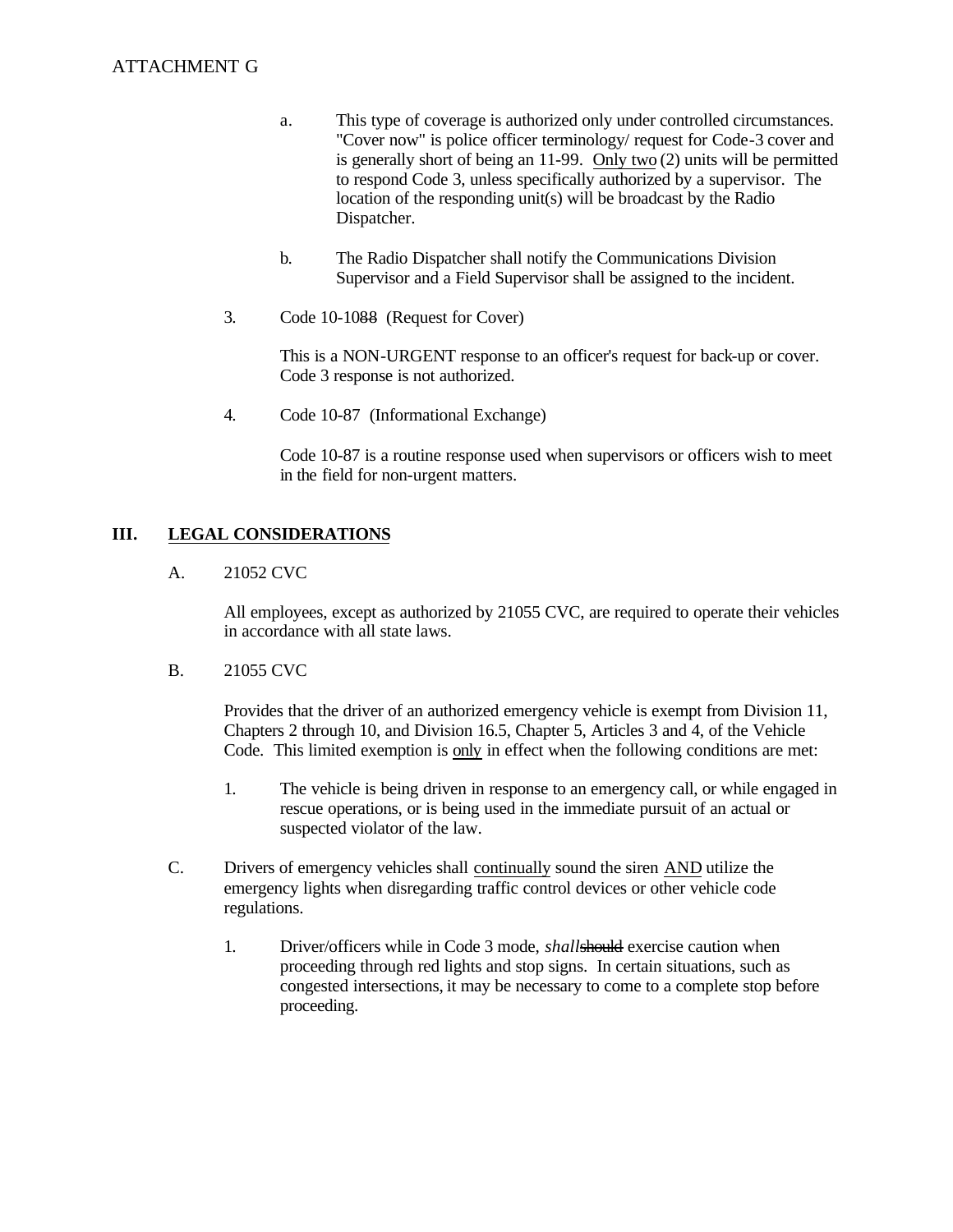# ATTACHMENT G

#### D. 21056 CVC

States that the exemption of Section 21055 CVC does not relieve the driver of an emergency vehicle from the duty to DRIVE WITH DUE REGARD FOR THE SAFETY OF ALL PERSONS using the highway.

- $1.$ The effect of 21056 CVC is to establish that emergency vehicle operators are NOT protected when their unreasonable or negligent acts of driving imperil others.
- $2.$ Officers may be held liable in criminal or civil actions for deaths, injuries, or damages caused by negligent emergency vehicle operation.

#### IV. **IV.OFFICER'S RESPONSIBILITIES**

Officers responding to an emergency call (Code 3) shall comply with the following:

- A. Code 3 Responses
	- $1.$ Drive defensively in anticipation of traffic hazards.
	- $2.$ Maintain self-control, exercise good judgment, and drive with due regard for the safety of others.
	- 3. Advise the dispatcher of the location from which they are responding. Monitor the radio closely.
- $B<sub>1</sub>$ Code 11-99, Code 3 (Officer Needs Assistance) Response
	- $1.$ Upon receiving an 11-99 call, field units shall use sound discretion in responding. An officer must consider:
		- a. The distance to the 11-99 location;
		- $\mathbf{b}$ . Traffic and pedestrian congestion;
		- $\mathbf{c}$ . Time of day and weather conditions; and
		- $d_{\cdot}$ The number of units already responding.
	- $2.$ Only units within a reasonable distance, considering the above factors, shall respond to an 11-99 location in the Code 3 mode. Units that are an excessive distance from the 11-99 shall respond only while obeying all the traffic laws.
- $C_{\cdot}$ Code 10-88, Code 3 (Cover Now) Response
	- $1.$ Only two units are authorized to respond Code 3 unless a field supervisor assigns additional units. The assigned unit's location will be broadcast by the radio dispatcher.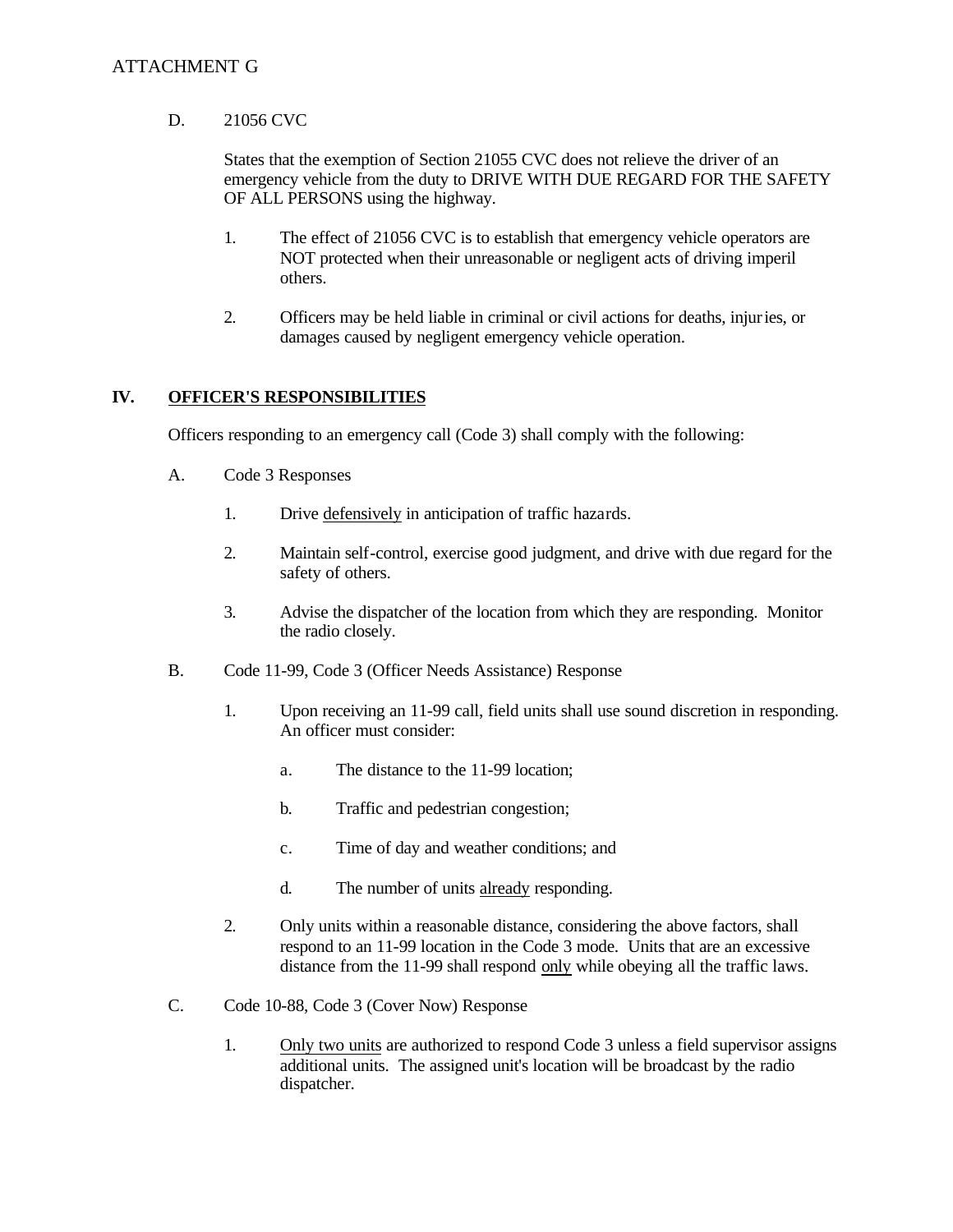- 2. Other responding officers shall advise Communications of their location and approximate time of arrival.
- D. Code 10-88 (Request for Cover)
	- $1.$ Responding units will discontinue routine activity and proceed to the location.
	- $2.$ The officers will obey ALL traffic laws and NOT use emergency lights, siren, or flashing lights.
- E. 10-87 (Informational Exchange)
	- $1.$ Responding officers will advise their approximate time of arrival.
	- 2. They will obey ALL driving rules and perform their normal functions en route to the meet (F.I.'s, arrests, citations, etc.).

#### V. **V.SUPERVISOR'S RESPONSIBILITIES**

- A. A.Sworn supervisors may AUTHORIZE Code 3 response to incidents they are responding to or monitoring. Supervisors **shall exercise control** in their evaluation and limit the number of field units responding Code 3 to those actually required at the scene.
- **B.** All sworn supervisors have the responsibility to TERMINATE Code 3 vehicle operation, (particularly in pursuits), when safety risks or lack of urgency warrant it. This is a requirement of Public Agency Immunity, which protects the Department and individual officers from civil liability (17004.7 CVC).
- $C<sub>1</sub>$ Upon being assigned to a pursuit, sworn supervisors shall go to the general vicinity of *the pursuit so that supervision of the pursuit can be better accomplished. Supervisors should not become actively involved in pursuits. Supervisors should to the termination site of the pursuit immediately upon the pursuits termination.*

#### VI. **VI.COMMUNICATIONS DIVISION RESPONSIBILITIES**

- A. The Communications Dispatch Supervisor has the responsibility for authorizing field units to use Code 3 operation when responding to emergency radio calls initiated by the Communications Division.
- **B.** When an 11-99 is broadcast, it may be simulcast to additional frequencies ONLY if deemed appropriate by the Communications Dispatch Supervisor.
- $C_{\cdot}$ The radio dispatcher will notify the Communications Division Supervisor, a field supervisor and the Watch Commander, of any Code 3 incidents.
- D. The radio dispatcher will repeat the location and the fact that the unit is responding Code 3 to minimize conflict with other responding units.
- E.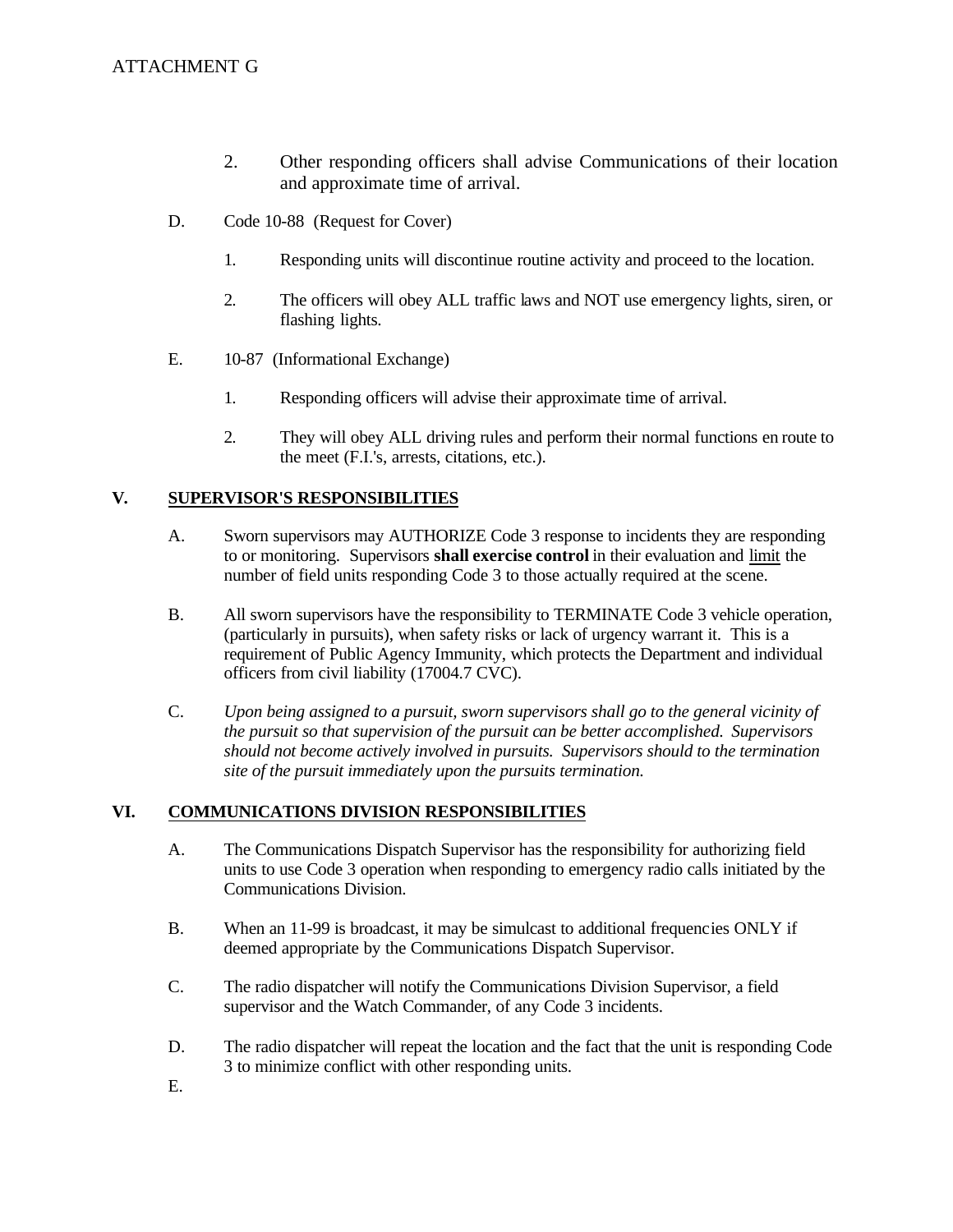# ATTACHMENT G

- $F.$ F.*Communications shall assign a sworn supervisor to a pursuit upon its initiation. The sergeant of record of the primary pursing unit should be the supervisor assigned. If the pursuing officer is out of his/her service area, the supervisor assigned should be the particular service area supervisor.*
- G. If the sworn supervisor is assigned to a pursuit and he/she does not acknowledge the *radio call, Communications shall issue a "missed call chit" and forward it to the appropriate commanding officer.*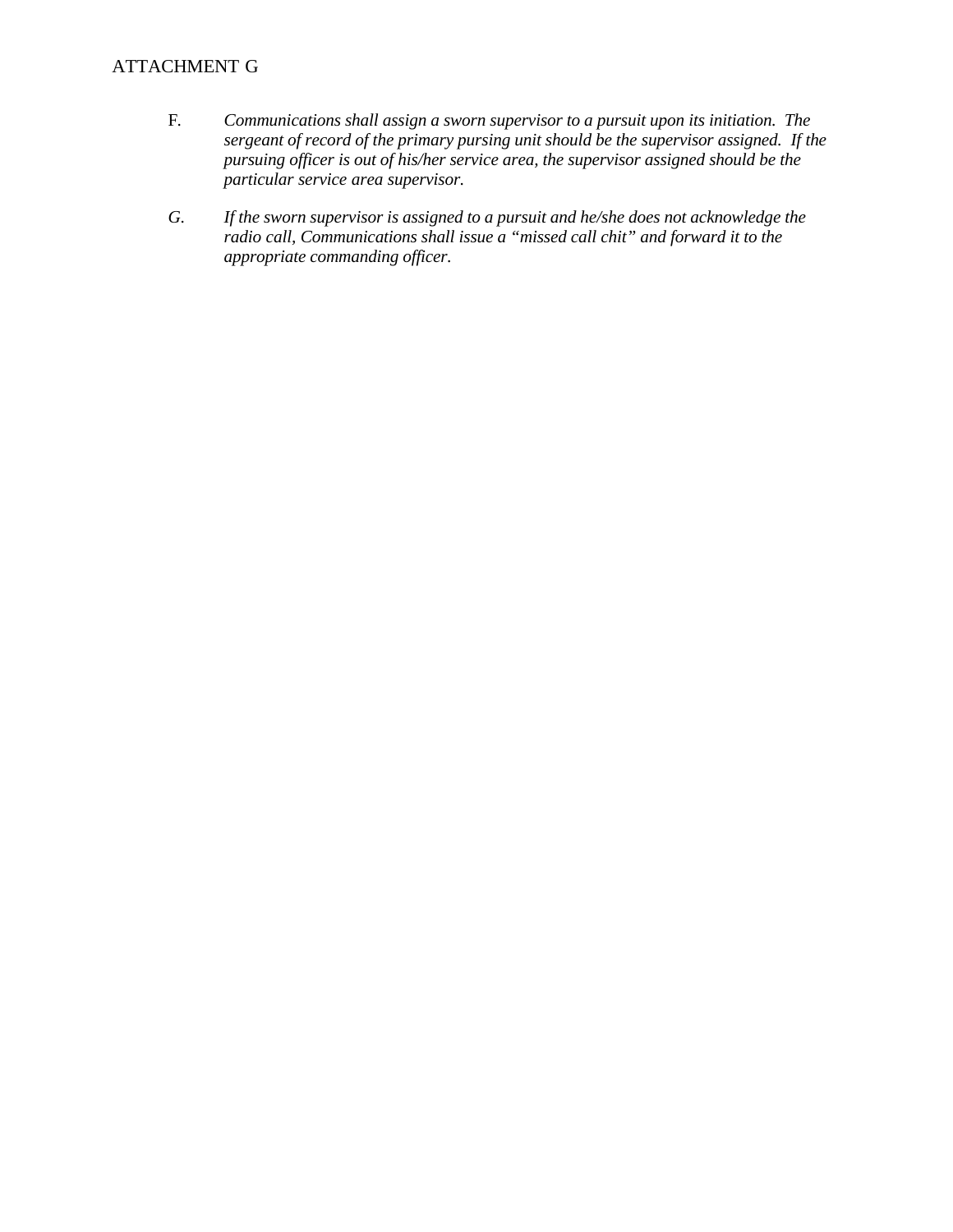| <b>SAN DIEGO POLICE DEPARTMENT</b> |  |  |  |  |  |
|------------------------------------|--|--|--|--|--|
| <b>PURSUIT REVIEW REPORT</b>       |  |  |  |  |  |

|                                                                                                                                                                                                                                                                                              |                                                                                                                       |                            | <b>SAN DIEGO POLICE DEPARTMENT</b>                 |                     |     |                                          |
|----------------------------------------------------------------------------------------------------------------------------------------------------------------------------------------------------------------------------------------------------------------------------------------------|-----------------------------------------------------------------------------------------------------------------------|----------------------------|----------------------------------------------------|---------------------|-----|------------------------------------------|
|                                                                                                                                                                                                                                                                                              |                                                                                                                       |                            | PURSUIT REVIEW REPORT                              |                     |     |                                          |
|                                                                                                                                                                                                                                                                                              |                                                                                                                       |                            |                                                    |                     |     |                                          |
|                                                                                                                                                                                                                                                                                              |                                                                                                                       |                            |                                                    |                     |     |                                          |
|                                                                                                                                                                                                                                                                                              | Time of Pursuit: _______________ Time Pursuit Lasted: _______ Min. ________ Sec. Distance Pursuit Covered: __________ |                            |                                                    |                     |     |                                          |
|                                                                                                                                                                                                                                                                                              |                                                                                                                       |                            |                                                    |                     |     |                                          |
|                                                                                                                                                                                                                                                                                              |                                                                                                                       |                            |                                                    |                     |     |                                          |
|                                                                                                                                                                                                                                                                                              |                                                                                                                       |                            |                                                    |                     |     |                                          |
|                                                                                                                                                                                                                                                                                              | <b>Officers Involved:</b>                                                                                             |                            | Radio Designator:                                  | <b>Equipment #:</b> | Yes | Damaged:<br>No                           |
|                                                                                                                                                                                                                                                                                              |                                                                                                                       |                            |                                                    |                     |     | <b>Total Number</b>                      |
| 2. $\frac{1}{2}$ . The set of $\frac{1}{2}$ is $\frac{1}{2}$ is $\frac{1}{2}$ is $\frac{1}{2}$ is $\frac{1}{2}$ is $\frac{1}{2}$ is $\frac{1}{2}$ is $\frac{1}{2}$ is $\frac{1}{2}$ is $\frac{1}{2}$ is $\frac{1}{2}$ is $\frac{1}{2}$ is $\frac{1}{2}$ is $\frac{1}{2}$ is $\frac{1}{2}$ is |                                                                                                                       |                            |                                                    |                     |     | of Ground<br><b>Units Involved</b>       |
|                                                                                                                                                                                                                                                                                              |                                                                                                                       |                            |                                                    |                     |     |                                          |
|                                                                                                                                                                                                                                                                                              |                                                                                                                       |                            |                                                    |                     |     |                                          |
|                                                                                                                                                                                                                                                                                              |                                                                                                                       |                            |                                                    |                     |     |                                          |
| AIRCRAFT UTILIZED:                                                                                                                                                                                                                                                                           | Type                                                                                                                  |                            | <b>Department</b>                                  |                     |     | Participation                            |
| Yes $\_\_\_\_\$                                                                                                                                                                                                                                                                              | Fixed Wing: _____                                                                                                     |                            |                                                    |                     |     | Took Over Pursuit: ______                |
| No ______                                                                                                                                                                                                                                                                                    | Helicopter: ______                                                                                                    |                            |                                                    |                     |     | Assisted With Direction: ______          |
|                                                                                                                                                                                                                                                                                              | <b>EVENT TERMINATING PURSUIT:</b>                                                                                     |                            |                                                    |                     |     |                                          |
| Police Unit Dropped Pursuit                                                                                                                                                                                                                                                                  |                                                                                                                       |                            | - Pursuit Continued by Another Agency              |                     |     | Forceable Stop                           |
| Pursued Driver Stopped                                                                                                                                                                                                                                                                       |                                                                                                                       |                            | Pursued Vehicle Outran Police Vehicle              |                     |     | Other                                    |
| Police Unit in Collision                                                                                                                                                                                                                                                                     |                                                                                                                       | - Pursued Vehicle Disabled |                                                    |                     |     |                                          |
| Pursued Vehicle in Collision                                                                                                                                                                                                                                                                 |                                                                                                                       |                            | Police Vehicle Disabled - Equipment # ____________ |                     |     |                                          |
| <b>ACCIDENT:</b>                                                                                                                                                                                                                                                                             | Type                                                                                                                  |                            | Injuries                                           |                     |     |                                          |
|                                                                                                                                                                                                                                                                                              | $\frac{1}{2}$ 11-80                                                                                                   |                            | Officer _____ Passenger Pol. Veh.                  |                     |     | City Claims Notified: Yes _____ No _____ |
| No                                                                                                                                                                                                                                                                                           | $11-81$                                                                                                               |                            | Suspect ______ Passenger Susp. Veh.                |                     |     |                                          |
|                                                                                                                                                                                                                                                                                              | $-$ 11-82                                                                                                             | <u>Cother</u>              |                                                    |                     |     |                                          |
|                                                                                                                                                                                                                                                                                              |                                                                                                                       |                            |                                                    |                     |     | Claims Representative at Scene           |
| <b>DISPOSITION OF SUSPECT:</b>                                                                                                                                                                                                                                                               |                                                                                                                       |                            |                                                    |                     |     |                                          |
| <sub>—</sub> Arrested                                                                                                                                                                                                                                                                        | Cited ________ Released                                                                                               |                            |                                                    |                     |     |                                          |
| List all charges: _________                                                                                                                                                                                                                                                                  |                                                                                                                       |                            |                                                    |                     |     |                                          |
|                                                                                                                                                                                                                                                                                              | Summary of Pursuit: (Use ARJIS 9 for additional information.)                                                         |                            |                                                    |                     |     |                                          |
|                                                                                                                                                                                                                                                                                              |                                                                                                                       |                            |                                                    |                     |     |                                          |
|                                                                                                                                                                                                                                                                                              |                                                                                                                       |                            |                                                    |                     |     |                                          |
|                                                                                                                                                                                                                                                                                              |                                                                                                                       |                            |                                                    |                     |     |                                          |
|                                                                                                                                                                                                                                                                                              |                                                                                                                       |                            |                                                    |                     |     |                                          |
|                                                                                                                                                                                                                                                                                              |                                                                                                                       |                            |                                                    |                     |     |                                          |
|                                                                                                                                                                                                                                                                                              |                                                                                                                       |                            |                                                    |                     |     |                                          |

 $\mathcal{L}^{\mathcal{L}}(\mathcal{L}^{\mathcal{L}}(\mathcal{L}^{\mathcal{L}}(\mathcal{L}^{\mathcal{L}}(\mathcal{L}^{\mathcal{L}}(\mathcal{L}^{\mathcal{L}}(\mathcal{L}^{\mathcal{L}}(\mathcal{L}^{\mathcal{L}}(\mathcal{L}^{\mathcal{L}}(\mathcal{L}^{\mathcal{L}}(\mathcal{L}^{\mathcal{L}}(\mathcal{L}^{\mathcal{L}}(\mathcal{L}^{\mathcal{L}}(\mathcal{L}^{\mathcal{L}}(\mathcal{L}^{\mathcal{L}}(\mathcal{L}^{\mathcal{L}}(\mathcal{L}^{\mathcal{L$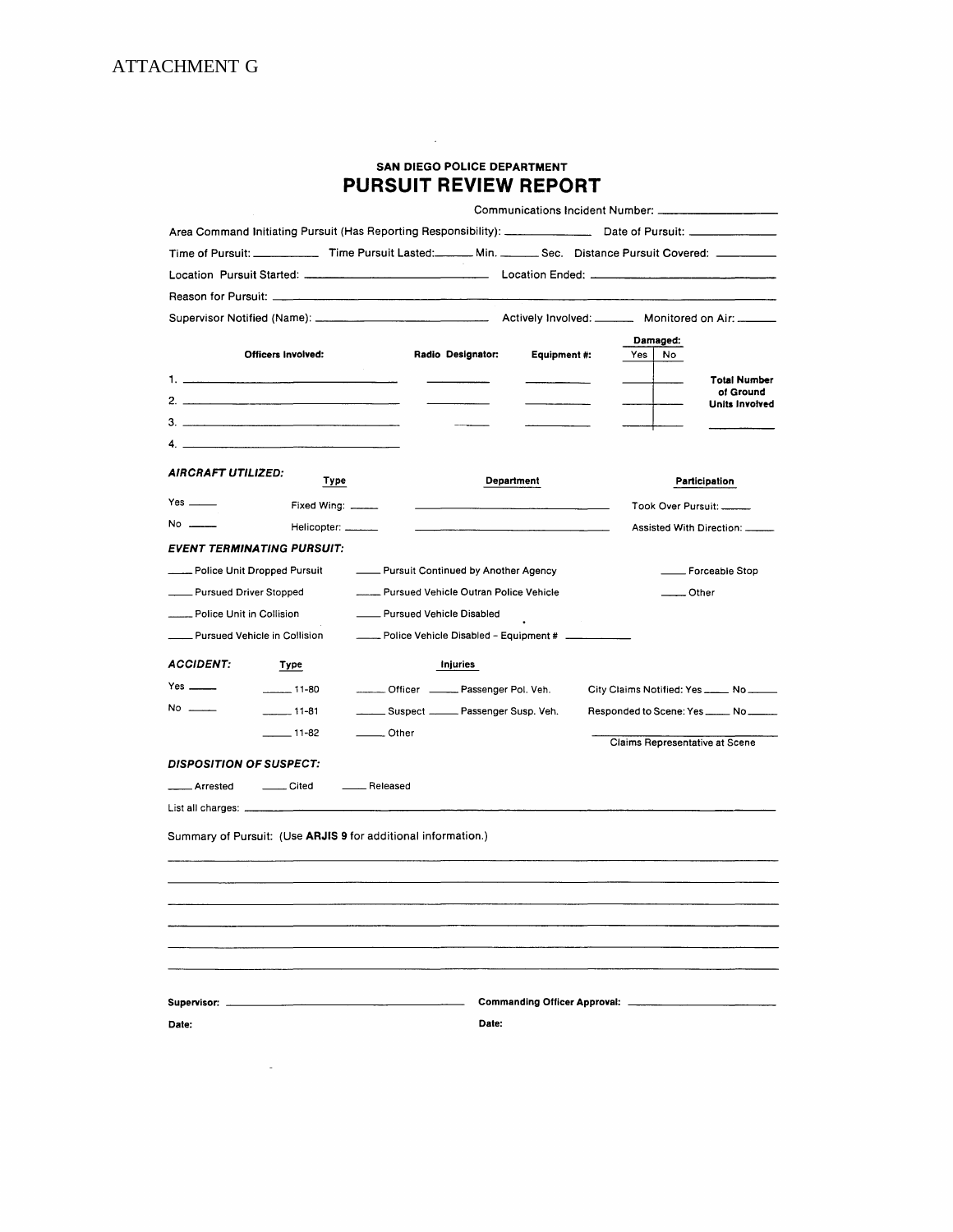| <b>SAN DIEGO POLICE</b><br>П.<br><b>DEPARTMENT</b><br>Origin: CHIEF OF POLICE | DATE:<br><b>DRAFT</b>                                                       | PAGE:<br>1 of 7                    | $NO.$ :<br><b>6.20 - PATROL</b> |
|-------------------------------------------------------------------------------|-----------------------------------------------------------------------------|------------------------------------|---------------------------------|
| DISSEMINATION:<br>ALL PERSONNEL                                               | SUBJECT:<br>А.                                                              | <b>MENTAL</b><br><b>PROCEDURES</b> | <b>HEALTH</b>                   |
| <b>ORIGINATING DIVISION:</b><br><b>OPERATIONAL SUPPORT</b>                    | NEW PROCEDURE $\Box$<br>PROCEDURAL CHANGE<br>SUPERSEDES: DP 6.20 - 12/20/87 | ■                                  | <b>RELATED POLICY:</b>          |

#### I. **I.BACKGROUND**

This procedure is designed to provide all personnel with guidelines for handling persons with mental illness and to acquaint officers with how to file applications for 72-hour detentions for evaluation and treatment.

#### II. **DEFINITION**

- A. Persons subject to involuntary commitment are persons who, as a result of mental illness, are a danger to others or to themselves, or gravely disabled.
- $B<sub>1</sub>$ Procedurally, there are four types of mentally ill persons: voluntary cases, uncooperative non-emergency cases, uncooperative emergency cases, and public conservatees.
	- $1.$ Voluntary Cases – In voluntary cases, individuals are exhibiting behaviors that make them potential candidates for psychiatric treatment, and are cooperative and willing to accept evaluation and treatment.
	- 2. 2.Uncooperative Non-emergency Cases – In uncooperative non-emergency cases, officers may inform concerned relatives of civil action that may be taken. This action is referred to as a Mental Petition or a "Petition for Court Order for Psychiatric Evaluation."
	- $\overline{3}$ . 3.Uncooperative Emergency Cases – Uncooperative mental health emergency cases, although not necessarily criminal, on occasion may require police intervention.
	- 4. Public Conservatee – Occasionally police assistance will be requested by a public conservator to assist in controlling a legally designated public conservatee.

#### III. **III.PROCEDURES**

 $A<sub>1</sub>$ Filing a Petition for Court Order for Psychiatric Evaluation (Not of an Emergency Nature).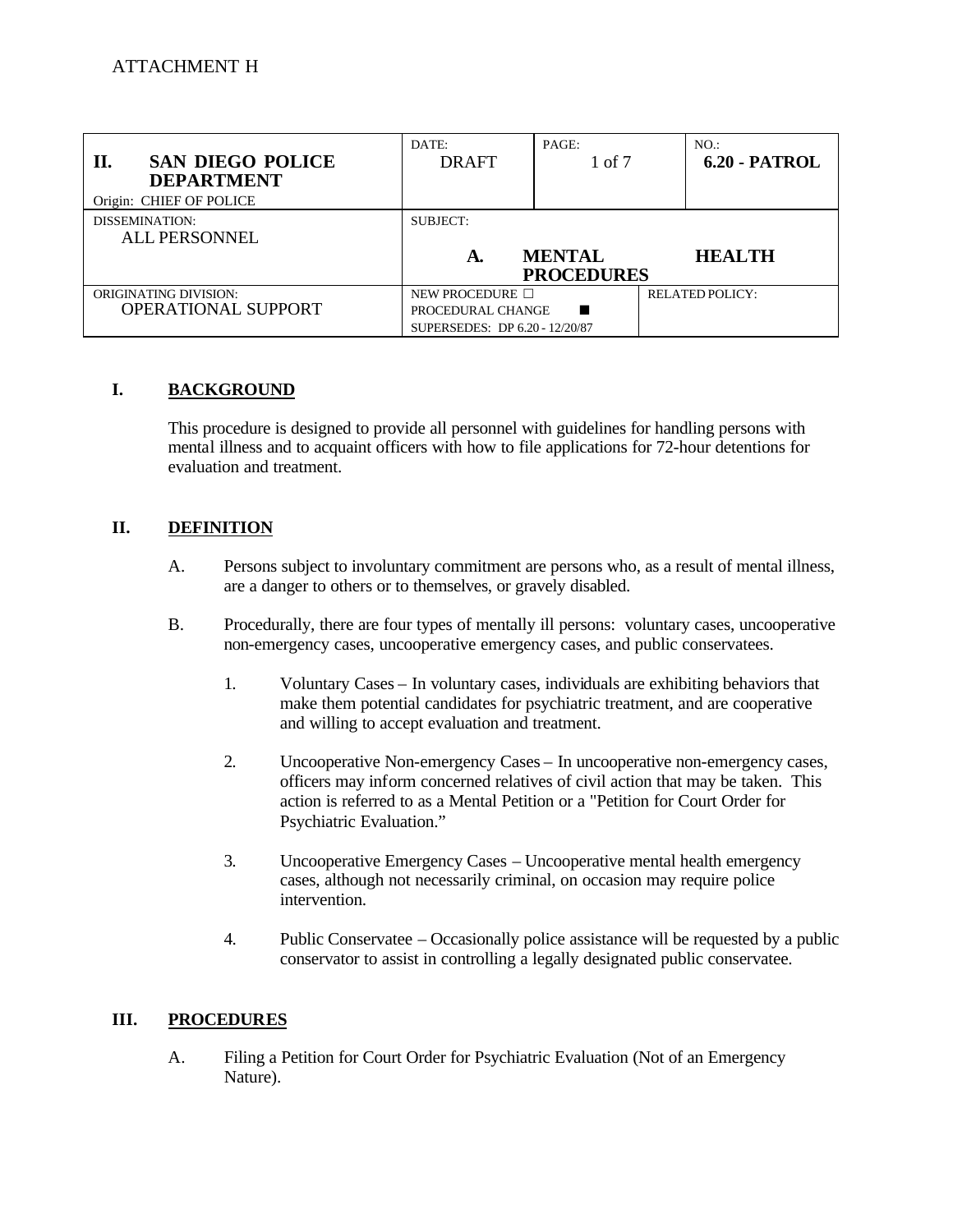## ATTACHMENT H

Welfare and Institutions Code, Section 5201, provides that ANYONE may apply for a petition alleging there is a person with a mental illness in need of evaluation.

- $B<sub>1</sub>$ **Emergency Detentions** 
	- $1.$ Welfare and Institutions Code, Section 5150, provides that a peace officer may take people into custody and transport them to a designated facility for evaluation if the officer has cause to believe that as a result of a mental disorder:
		- a. such persons are demonstrating behaviors which are causing them to be potentially dangerous to self and/or others, or
		- $\mathbf{b}$ . such persons appear gravely disabled due to an inability to provide for their basic needs of food, clothing, or shelter.
	- $2.$ Each person detained for psychiatric evaluation must be given the following verbal advisement prior to transportation to the San Diego County Psychiatric Hospital (SDCPH).

"My name is \_\_\_\_\_\_\_\_\_\_\_\_\_\_\_\_\_\_\_. I am a police officer with San Diego Police Department. You are not under criminal arrest. I am taking you to a County Psychiatric Hospital for an examination by mental health professionals. You will be told by the mental health staff of your rights while at the facility.

If taken into custody at their residence, the person shall also be told the following information in substantially the following form:

"You may bring a few personal items with you, which I will have to approve. You can make a phone call and/or leave a note to tell your friends and/or family where you have been taken."

- $3.$ If advisement is incomplete, a "good cause" reason must be listed on the application for 72 hour evaluation.
- 4. 4.The Welfare and Institutions Code requires that persons taken to the Psychiatric Unit for 72 hour evaluation be evaluated by a member of the hospital staff. On occasion, there may be a delay when the staff member is working with other cases. If it is apparent the delay will be excessive, officers will:
	- a. Complete the Application for 72 hour evaluation.
	- $\mathbf{b}$ . b.Return to service unless the patient's condition necessitates the officer's presence.
- 5. If the patient is a prisoner, the officer shall stand by for the decision of the admitting psychiatrist, which will be rendered promptly. If not admitted, the prisoner shall be returned to custody.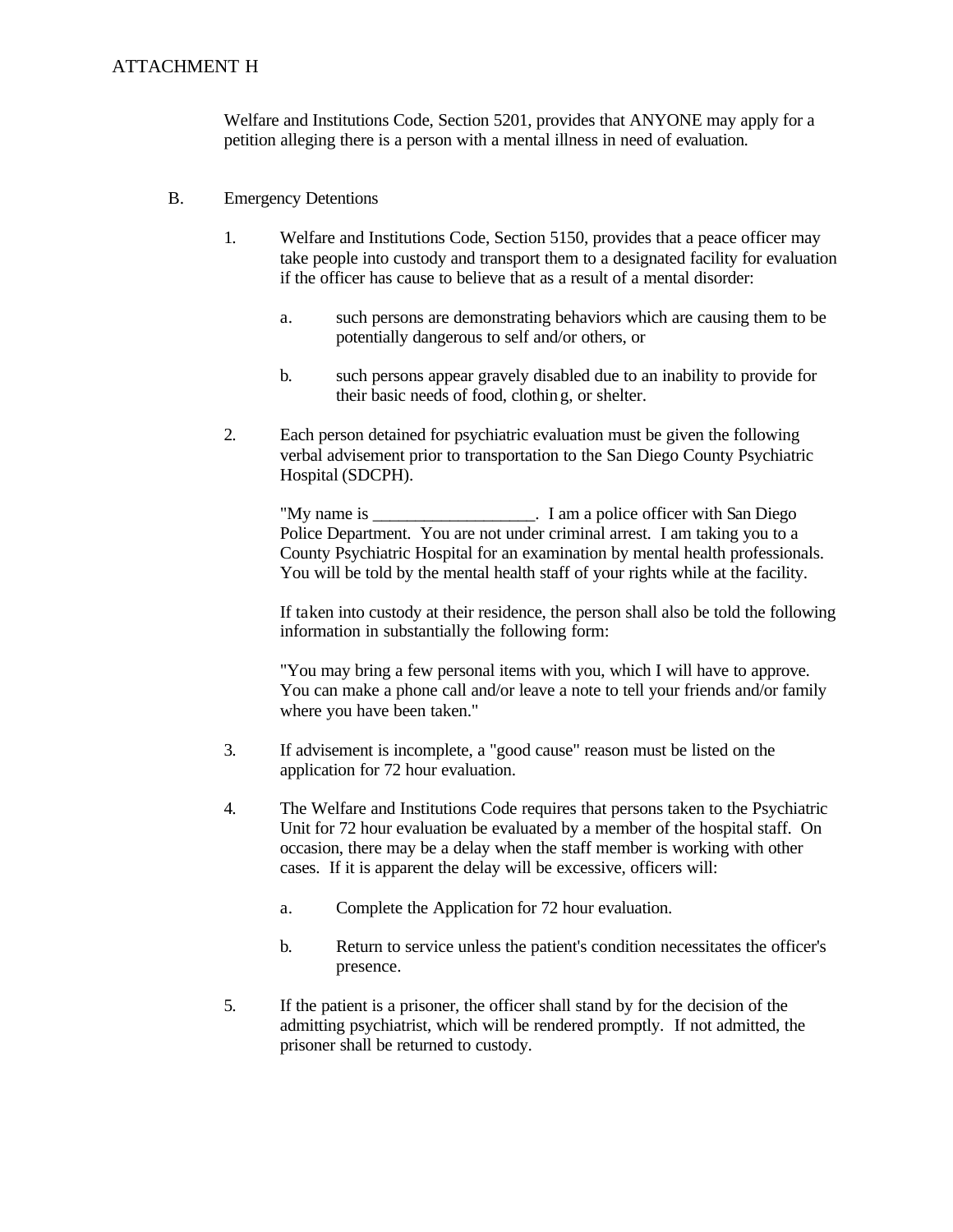### **ATTACHMENT H**

- 6. **JUVENILES** will be transported to the Childrens Mental Health Services -Emergency Screening Unit at 730 Medical Center Court, Chula Vista, California. The screening physicians telephone number is (619) 421-6900.
- 7. 7.**ADULTS** will be transported to the San Diego County Psychiatric Hospital at 3851 Rosecrans Street, San Diego, California.
- $C_{\cdot}$ Admittance of Patient to SDCPH
	- $1.$ Officers shall not bring any weapons into the hospital.
	- $2<sup>1</sup>$ 2.Officers shall prepare and sign 72 hour evaluation papers, including a short statement as to how attention was directed to the patient or what they were told by others. "Holds" should NOT be placed on persons with a mental illness unless ordered by the Watch Commander.
	- $\overline{3}$ . The patient should be registered by the hospital clerk and all property received will be inventoried by the hospital. For their own protection, officers should verify that the inventory is correct.
	- 4. 4.According to Section 5156, Welfare and Institutions Code, the City is liable for such person's property until the Sheriff has been notified that the individual is in custody at the SDCPH. The following procedures shall be used:
		- a.The officer shall fill out an application for 72 hour evaluation.
		- $\mathbf{b}$ . b.The officer shall sign the Admittance Request to notify the Sheriff's Department of the detention.
	- 5. 5.Officers shall prepare a San Diego Police "Detention Only" arrest report on all emergency detentions, as this is the only permanent record of the handling of the patient. This report shall include:
		- a. A statement as to how the officer's attention was directed to the patient, and/or
		- $\mathbf{b}$ . What was told to the officer by others.
	- 6. All reports concerning persons with a mental illness shall be forwarded to the Records Division.
- D. Professional Referrals
	- $1.$ 1.Officers who receive a call from a medical/mental health professional to transport a person, who is not a public conservatee, to SDCPH or another designated facility should insure that at least ONE of the following criteria is met before assuming custody:
		- a. The committing medical professional has telephoned the intake screening physician at SDCPH, 619 692-8200, has obtained approval for the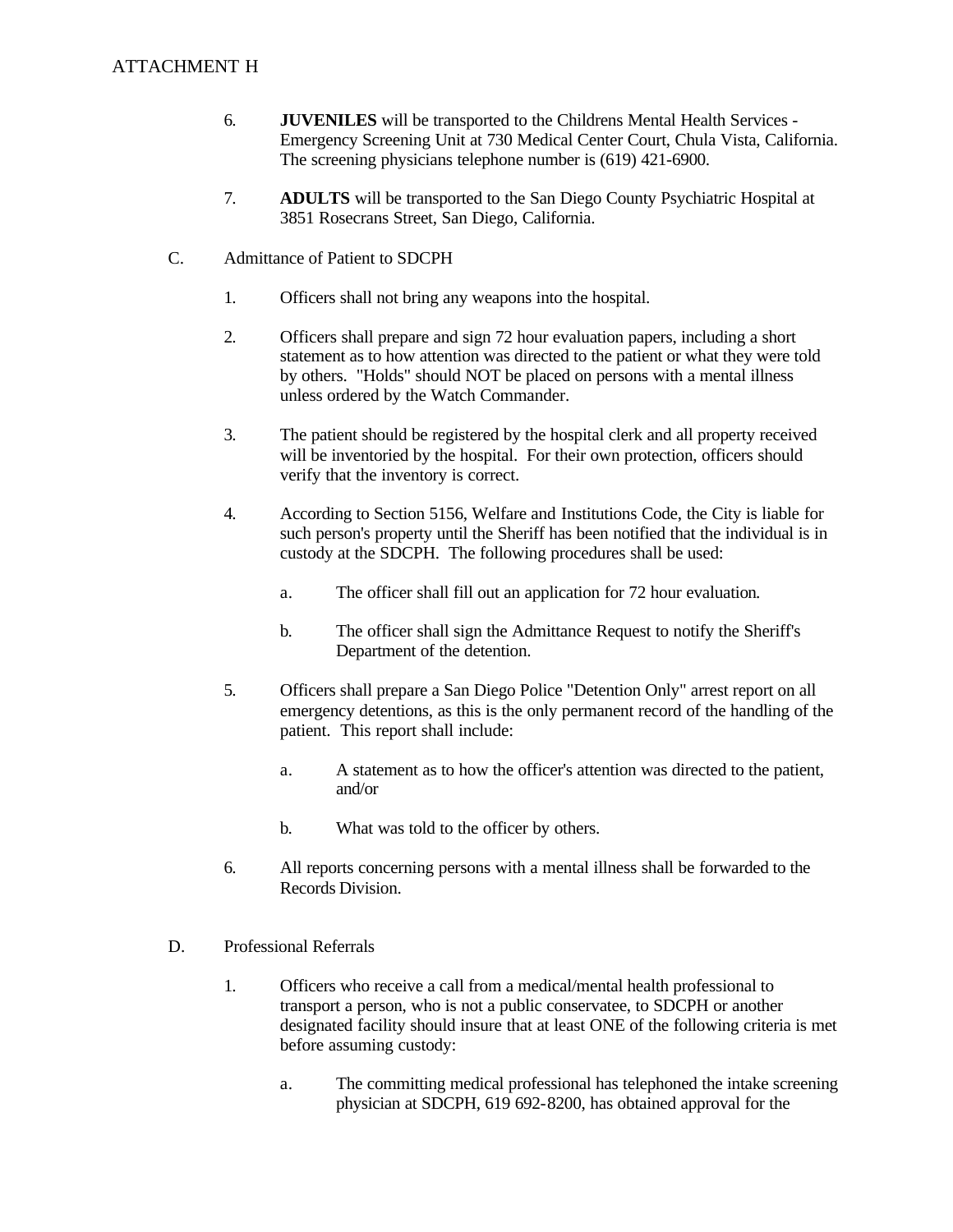- evaluation, and can provide supportive, written documentation to accompany the patient at the time of evaluation.
- $<sub>b</sub>$ .</sub> The officer observes sufficient conduct on the part of the patient to meet commitment criteria established by SDCPH.

c. "Probable cause" can be established jointly between the professional and the officer. This can be based on joint observations, case history, and other supportive information and should be part of the written SDCPH 72 hour evaluation report.

- $2.$ 2.Officers are not required to complete SDCPH mental health reports when SDCPH is receiving the patient from a medical professional and prior arrangements have been made.
- $\overline{3}$ . 3.Officers shall, however, complete a San Diego Police "Detention Only" arrest report, which should include the name and address of the professional making the commitment.
- $E_{\cdot}$ E.Public Conservatees
	- $1.$ 1.A public conservator is an individual who has been appointed by the court to manage the affairs of a person, designated a conservatee, who is gravely disabled as a result of mental disorder or impairment by chronic alcoholism.
	- $2.$ The conservator is responsible for assuring the conservatee receives adequate mental health care.
		- a. A public conservator has authority to hospitalize a public conservatee based upon Welfare and Institutions Code Section 5358, but does not have the authority of a peace officer to physically restrain a conservatee.
		- $\mathbf{b}$ . b.A public conservator has the authority to request police assistance to detain, return or transfer a conservatee per Welfare and Institutions Code Section 5358.5. Such request shall be in writing.
		- $\mathbf{c}$ . Law enforcement assistance may be requested when a conservatee is uncooperative, volatile, and/or threatening. When a request is made for police assistance, a public conservator shall provide:
			- $(1)$ Written request for police assistance.
			- $(2)$ Certified copy of the letters and order of conservatorship.
			- $(3)$ Official picture identification.
		- $\mathbf{d}$ . d.Officer will assist in taking the conservatee into custody and seeing that they are properly restrained.
		- e. Normally, transportation will be provided by ambulance service, but, occasionally, officers may be requested to physically transport public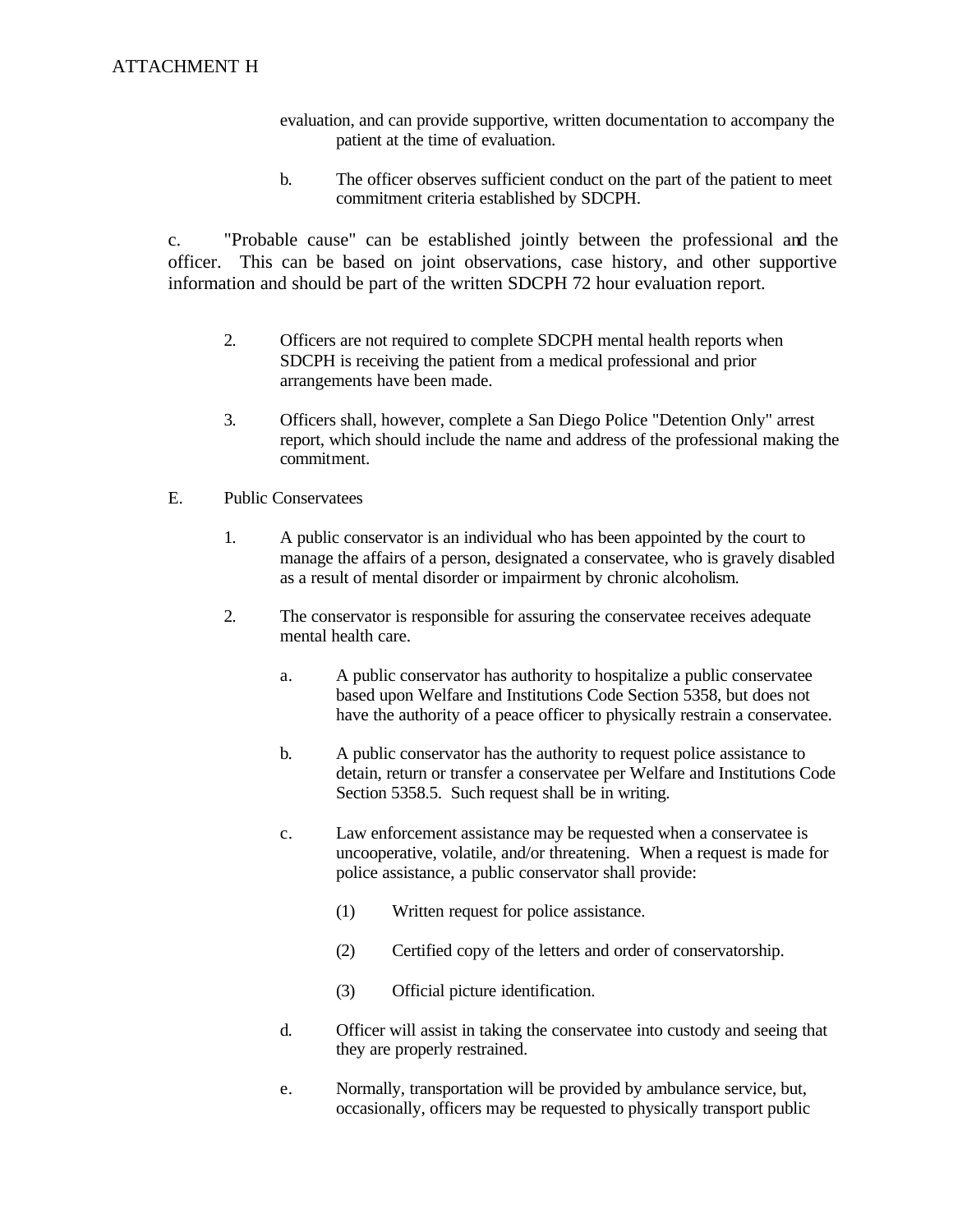# ATTACHMENT H

conservatees. Officers will do so in accordance with accepted transportation practices.

- $F_{\cdot}$ Subjects who request evaluation or treatment for a mental illness from officers in the field shall be transported to S.D.C.P.H. by the officer or, if eligible, to another mental health facility. In these "voluntary" cases the officers shall:
	- $1.$ Secure all weapons and escort the person into the facility through the Law Enforcement entrance.
	- $2.$ 2.Notify the hospital staff that the person is a voluntary mental health patient.
	- $\overline{3}$ . Provide information regarding the initial contact to the On-Duty Doctor.
	- 4.Document the voluntary transport on the Officer's Daily Journal.  $\overline{4}$ .
- $G<sub>r</sub>$ Requests for Assistance from Private Institutions.
	- $1.$ 1.Officers will be dispatched on walkaways from private institutions, but unless the person requires an emergency detention under Section 5150 of the Welfare and Institutions Code they will not transport the person involuntarily.
	- $2.$ 2.Officers will not assist private ambulance companies with taking a person into physical custody unless the person requires an emergency detention under Section 5150 of the Welfare and Institutions Code.
		- a. If an emergency 72 hour evaluation is warranted, officers will take the person into custody and transport to a designated facility.
		- $h_{-}$ If an emergency 72 hour evaluation is not warranted, the officer should advise the ambulance company that no police intervention is required and then clear the scene.

#### H. Private Property

- $1.$ 1.In answering a call on private property regarding an alleged person with a mental illness, an officer may enter if invited to do so by the occupants of the house or by relatives of the person.
- $2.$ 2.An officer is justified in forcing entry to take a person with a mental illness into custody in the following instances:
	- a. If the officer observes or is aware a misdemeanor is being committed inside.
	- $\mathbf{b}$ . For any felony.
	- $\mathbf{c}$ . If the officer reasonably believes the person is demonstrating behavior(s) meeting 5150 W&I criteria as indicated in section III, B,1.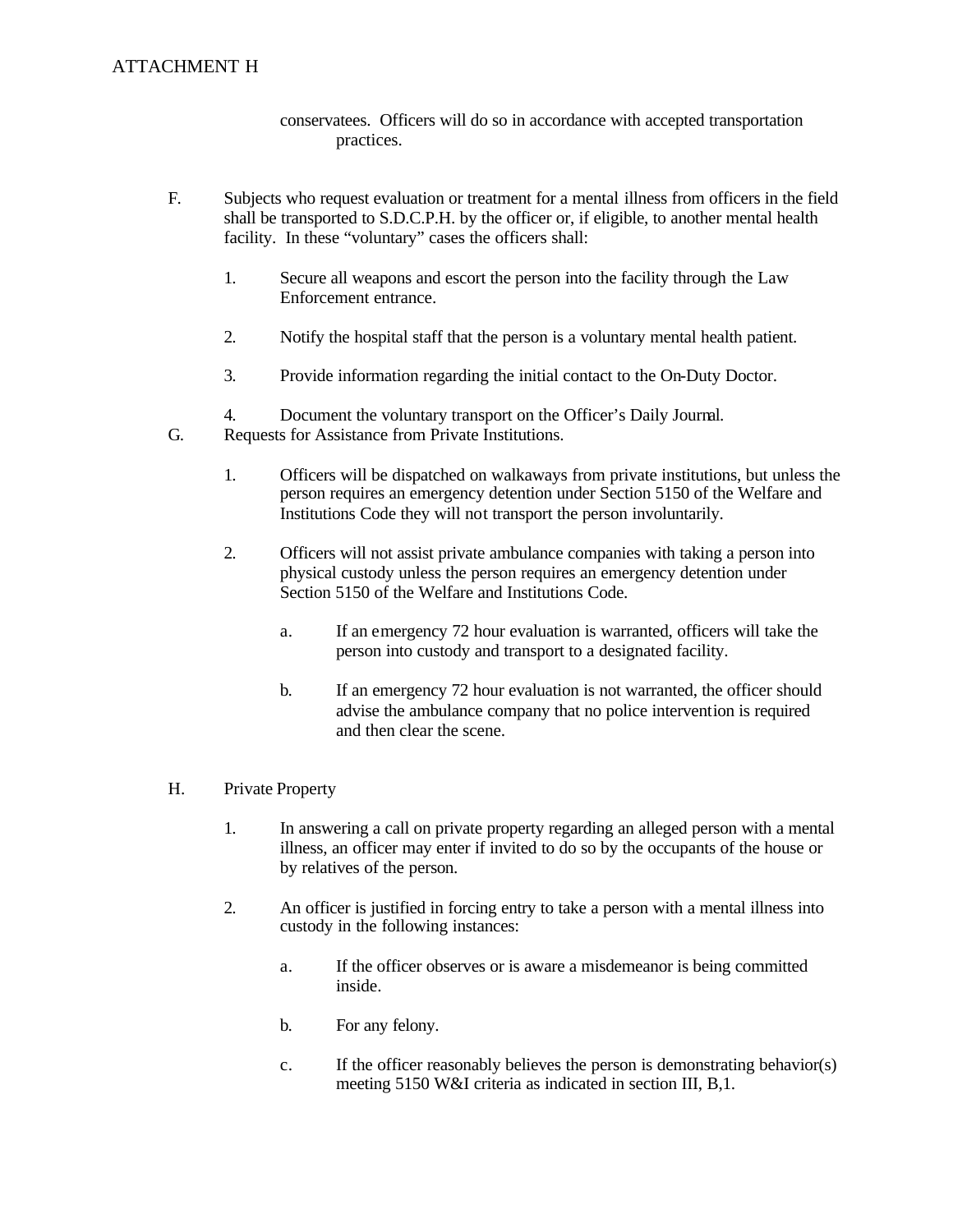- $d_{-}$ Exigent circumstances- an emergency situation requiring swift action to prevent imminent danger to life or serious danger to property, or to forestall the imminent escape of a suspect or the destruction of evidence or property. (Ramey 1976)
- $I_{\cdot}$ *I.Public Places and Streets*

 *taken into custody and handled as outlined previously for 72 hour evaluation. If the person is dangerous to self or others and a police problem, the person should be* 

- $\mathbf{L}$ **Restraint** 
	- $1.$ In handling persons with a mental illness, if restraint is necessary, officers *should use proper police holds. Physical restraint should be applied only when disturbance is evident or anticipated.*
	- $2.$ 2.When transporting in a police vehicle, handcuffs should be used and double locked to prevent injury to the person.
- a. Officers must always search the patient for weapons, drugs, and alcohol.
	- $\mathbf{b}$ . When transporting, the patient should always be placed on the left side of the back seat, with a second officer in the vehicle.
		- c. If a relative is accompanying the patient, the relative should ride in the front seat of the vehicle.
		- d. On occasion, it may be more practical for a second officer to follow the transporting officer. In this instance, the subject should be placed on the right side of the back seat.
	- $3.$ *3.Officers will transport persons with a mental illness to the San Diego County Psychiatric Hospital located at 3851 Rosecrans Street.*
- K. Non Admissions
	- $1.$ All psychiatric patients evaluated and determined not to meet the admission criteria should be provided transportation within a reasonable distance. (i.e. location from which they were apprehended, bus depot, airport, train station, etc.).
	- 2. *2.A detention report (ARJIS-8) must be filed by the officer who last contacted the patient. A copy of this report should be directed to the Operational Support Administration Office, MS 776, and should contain the following:* 
		- $\mathfrak{a}.$ *Reasons why the officer felt the patient should have been admitted. This can usually be obtained from forms the committing officer completed at the Psychiatric Unit.*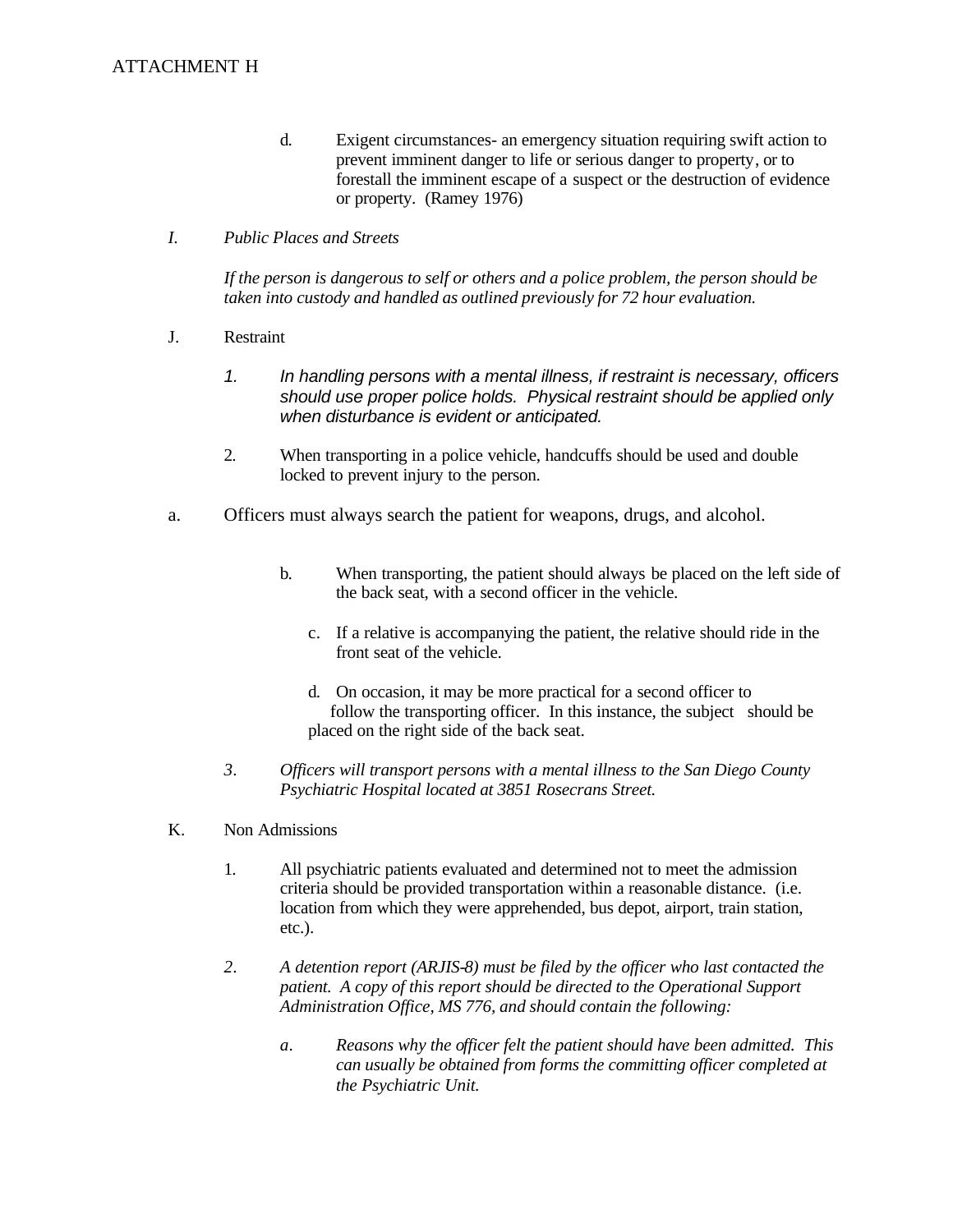- $b.$ *b.Name of doctor.*
- $\overline{c}$ . *c.The reason for non admission.*
- $d$ . *d.Final disposition of patient (i.e., home, halfway house, etc.).*
- L. Criminal Acts By Persons with a Mental Illness
	- $1.$ Every person who commits a felony shall be booked for appropriate violation(s). If the nature of the offense or the prisoner's demeanor indicates the possibility of a mental illness, transporting officers shall duly inform jail officers of the circumstances so adequate guard arrangements can be established.
	- 2. If jail personnel refuse to take custody of the suspect due to a mental illness, the person shall be transported to SDCPH for evaluation. If the custody of the suspect requires a request for relief from an SDSO Intake Deputy, follow the procedures established in Department Procedure 6.02.
	- $3.$ If a prisoner is obviously mentally ill, and the officer believes that jail detention cannot be humanely effected, the officer shall transport the suspect directly to the Screening Unit at SDCPH.
	- $4.$ If a suspect is arrested for a misdemeanor offense, and subsequently admitted to SDCPH, the officer shall submit the proper paper work to initiate a notify warrant.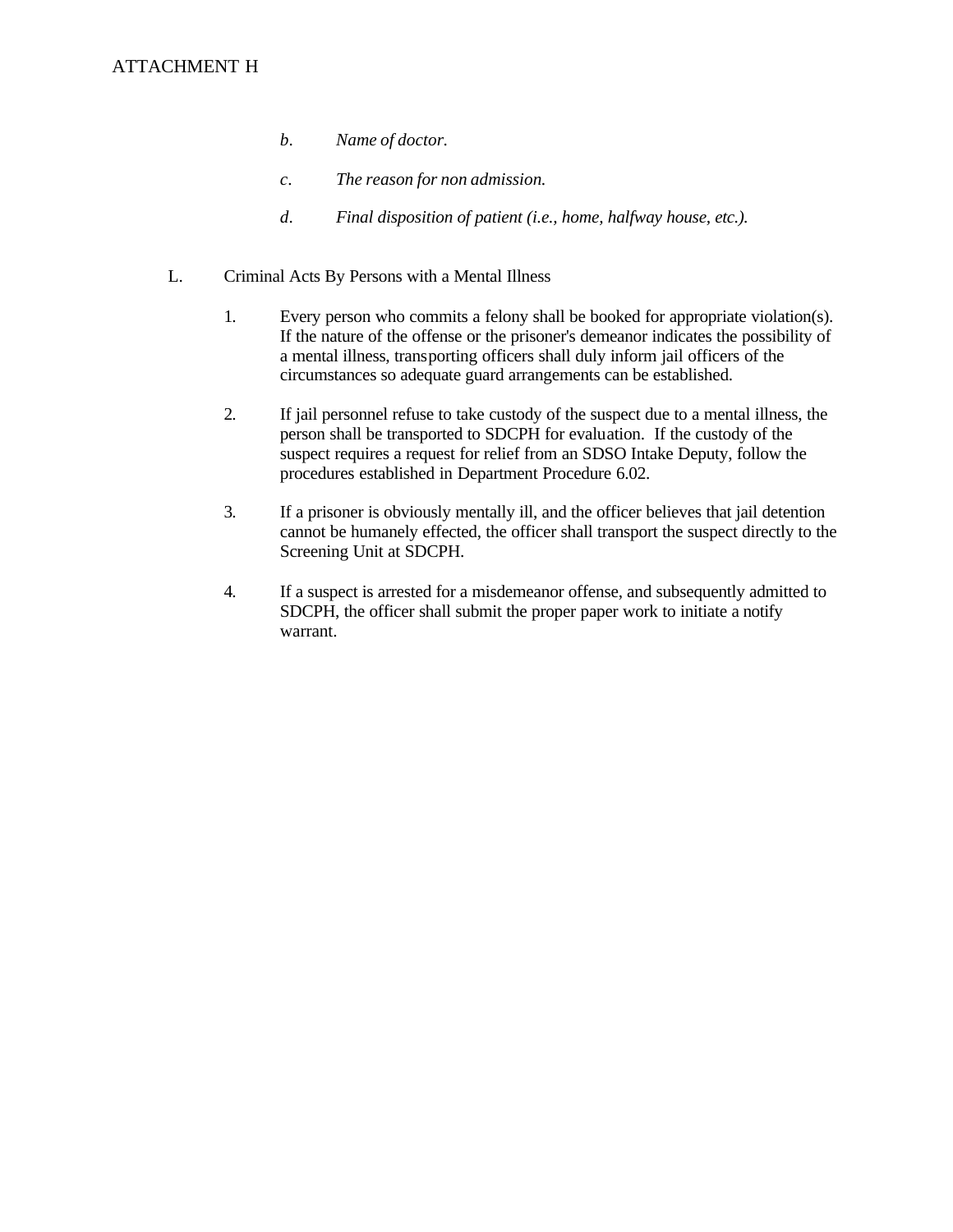| <b>SAN DIEGO POLICE</b><br>Ш.<br><b>DEPARTMENT</b><br>Origin: CHIEF OF POLICE | DATE:<br><b>DRAFT</b>                                           | PAGE:<br>1 of 6                                       | NO.<br>$6.28 - PATROL$ |
|-------------------------------------------------------------------------------|-----------------------------------------------------------------|-------------------------------------------------------|------------------------|
| <b>DISSEMINATION:</b><br><b>ALL PERSONNEL</b>                                 | <b>SUBJECT:</b><br>A.                                           | <b>PSYCHIATRIC</b><br><b>EMERGENCY</b><br><b>TEAM</b> | <b>RESPONSE</b>        |
| <b>ORIGINATING DIVISION:</b><br>OPERATIONAL SUPPORT                           | NEW PROCEDURE<br>PROCEDURAL CHANGE $\Box$<br><b>SUPERSEDES:</b> |                                                       | <b>RELATED POLICY:</b> |

#### I. **I.BACKGROUND:**

A. A.This procedure is to be used as a general guideline related to the San Diego Police Department's Psychiatric Emergency Response Team (PERT). For additional procedural information related to persons with mental illness and 5150 W & I, refer to Department Procedure 6.20.

B. PERT combines the resources of a uniformed police officer with a licensed clinician in responding to persons with mental illness. PERT advises patrol officers on psychiatric issues and assists in the transportation and processing of individuals in need of psychiatric treatment.

- $C_{\cdot}$ PERT is intended to provide humane and beneficial outcomes for persons with mental illness who have come to the attention of law enforcement. PERT provides rapid response to field officers' requests for assistance with persons in apparent mental health crisis. The PERT program is designed to return uniformed officers to patrol duties as quickly as possible. PERT will complete an initial evaluation and assessment of subjects, and if appropriate, make a referral and/or transport to a community based resource or treatment facility.
- D. D.PERT operations are implemented under a pro-active philosophy throughout the San Diego region. The San Diego Police Department has PERT teams within each division to provide citywide coverage. PERT units may, upon request, cross division lines to assist patrol officers on incidents involving the mentally ill. Under some circumstances, PERT may be called to assist other county jurisdictions. In these cases, the PERT officer's supervisor and Communications must be advised of the request from the other agency. Field supervisors shall use good judgement and discretion when evaluating requests. Deciding factors may include the current number of officers available, radio calls pending, and anticipated calls for service. When practical, the field supervisor should approve of these requests.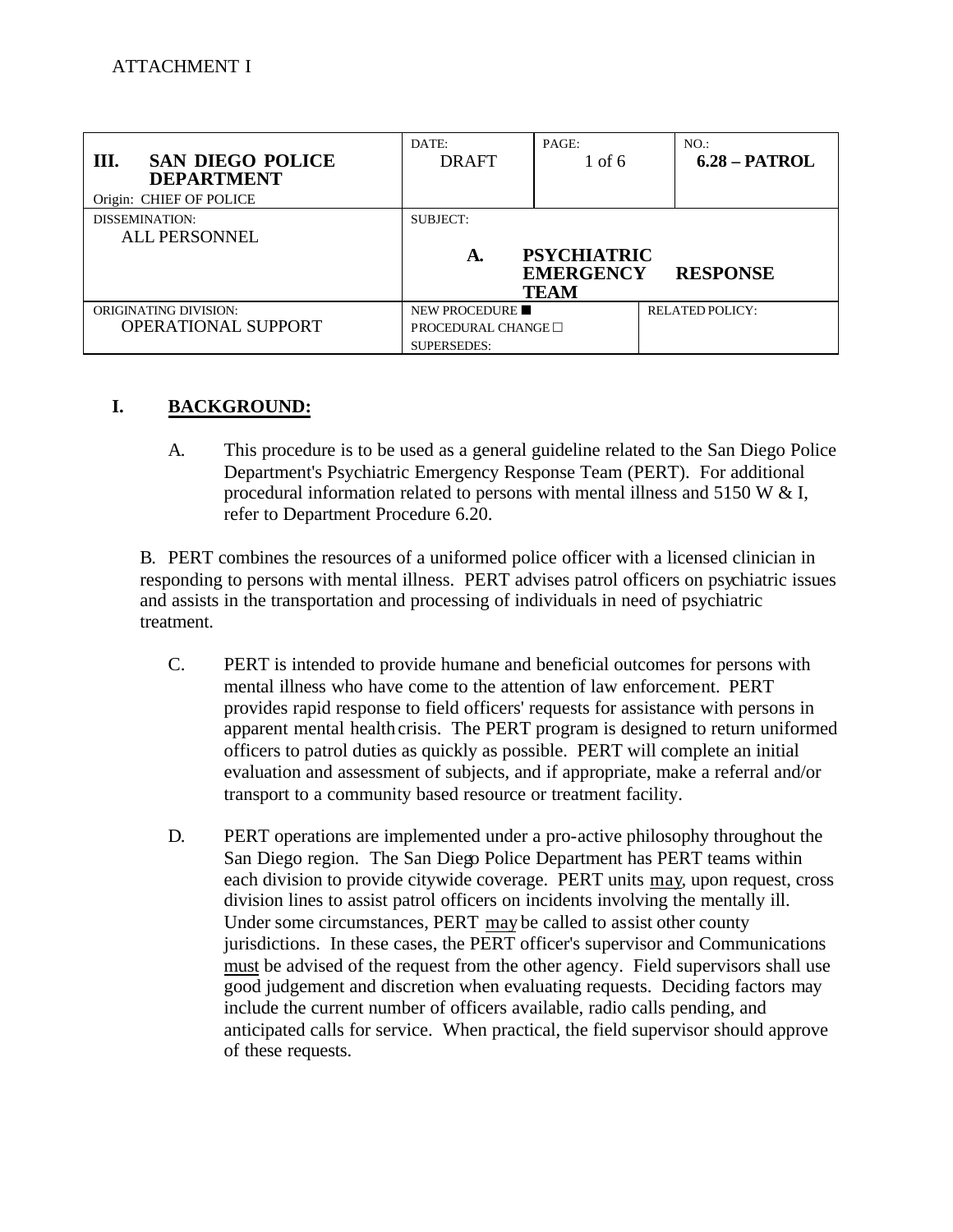#### II. **II.PROCEDURES:**

A. The criteria related to emergency detentions for PERT units are identical to those outlined in Department Procedure 6.20, Emergency Detention. However, PERT units have additional resources available which may assist in determining the proper medical care for the subject.

B. Safety Issues related to Eme rgency Detentions

1. PERT units should be aware of the possibility of unpredictable behavior by subjects being contacted. Consequently, the team will handle all situations with tact, professionalism persuasiveness, with constant vigilance toward the possibility of unpredictable behavior.

- $2.$ PERT officers shall make the initial contact. The Clinicians will remain a safe distance from the scene. Once the officer determines that the contact is safe and under control, the officer will allow the clinician to approach the subject for evaluation. Clinicians will avoid physical confrontation with the subject.
- 3. If restraint is necessary, officers shall use proper department approved police holds and/or equipment.

4. Safety of the subject and the team is of primary concern. Therefore, the subject will be placed in handcuffs (double locked) prior to transport. Whenever possible, the subject will be advised that the handcuffing is a department procedure and is necessary to ensure the safety of the subject and the officer.

 $C_{\cdot}$ PERT may be used under the following circumstances:

> 1. 1.To provide assistance to field units on calls or contacts dealing with people in need of mental health assessment or intervention;

2. To provide appropriate follow-up for previous PERT contacts and/or officer referrals;

3. 3.To allow non-PERT officers to remain in service by providing transport, when necessary, to the appropriate agency/facility. These officers should use judgment and discretion when making such requests;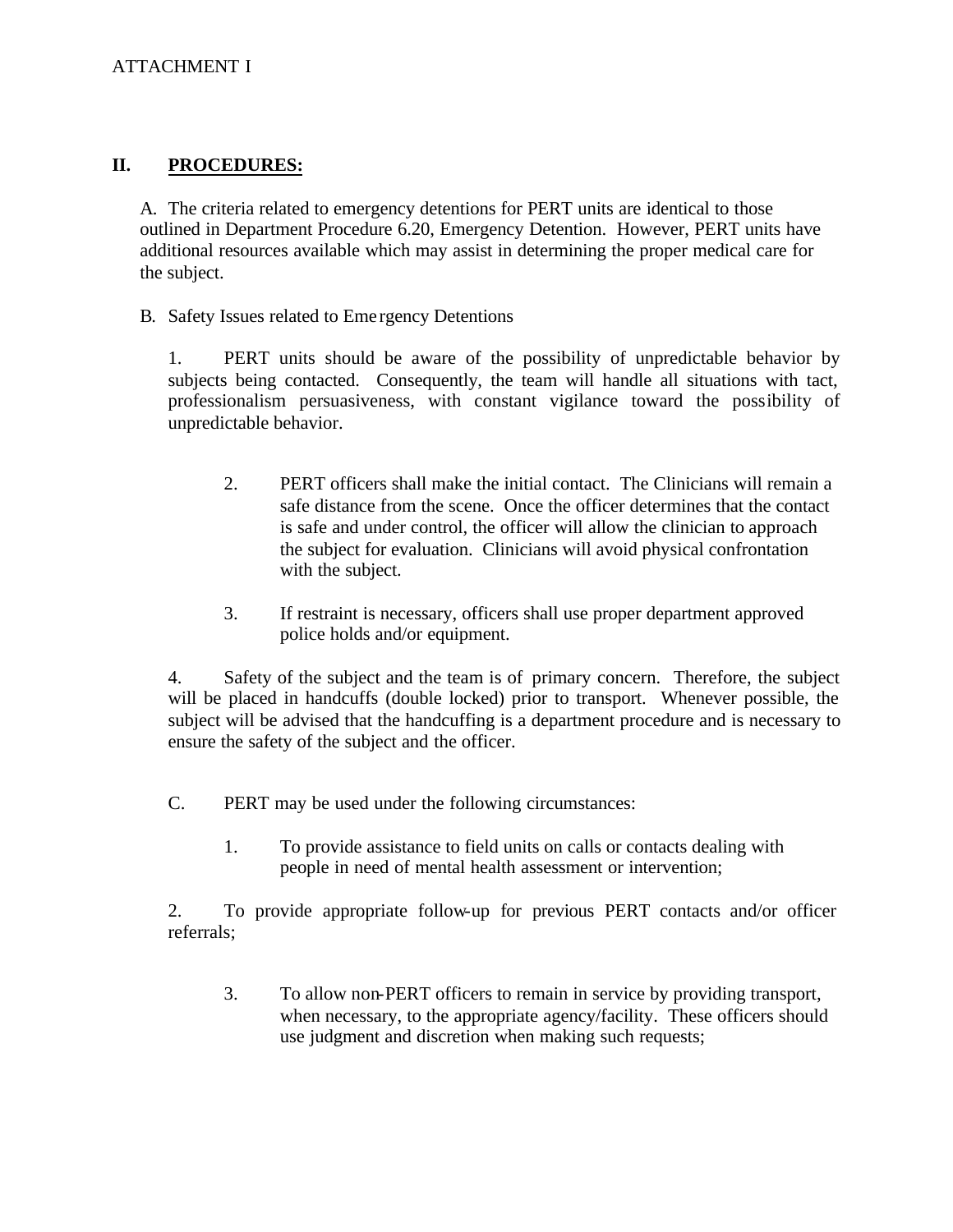## **ATTACHMENT I**

- $\overline{4}$ . To respond to requests for service from the San Diego Police Department Special Weapons and Tactics Team (SWAT) or San Diego Police Department Emergency Negotiations Team; or,
- 5. 5.To provide collaboration and consultation for appropriate Problem Oriented Policing (POP) projects.
- $D<sub>1</sub>$ The following are responsibilities of PERT officers:
	- $1<sup>1</sup>$ To provide safety for the community, subject, and clinician;
	- $2.$ 2.To handle all prisoner control/safety issues;
	- $\overline{3}$ . 3.To remain informed of current legal and ethical issues related to mental illness and law enforcement;

4. To ensure the department's requirements for detention and transportation pursuant to W&I 5150 are met, including completion of the "Application for 72-Hour Detention for Evaluation and Treatment" Form (A72DET);

- 5. 5.To perform the typical duties of a patrol officer when not performing PERT related duties; and,
- 6. To participate in various PERT training sessions and meetings as staffing permits.
- E. The following are responsibilities of PERT clinicians:
	- 1. To conduct mental health evaluations and assessments of subjects;
	- $2.$ 2.To assist in determining the appropriate disposition supporting subjects needs and safety;

3. To consult with PERT officers regarding disposition of subjects and law enforcement issues;

- $4.$ 4.To maintain knowledge of the criteria for psychiatric disorders according to the Diagnostic Statistic Manual IV;
- 5. 5.To maintain knowledge of current legal and ethical issues as they relate to mental illness;
- 6. To maintain requirements related to the licensing of PERT clinicians;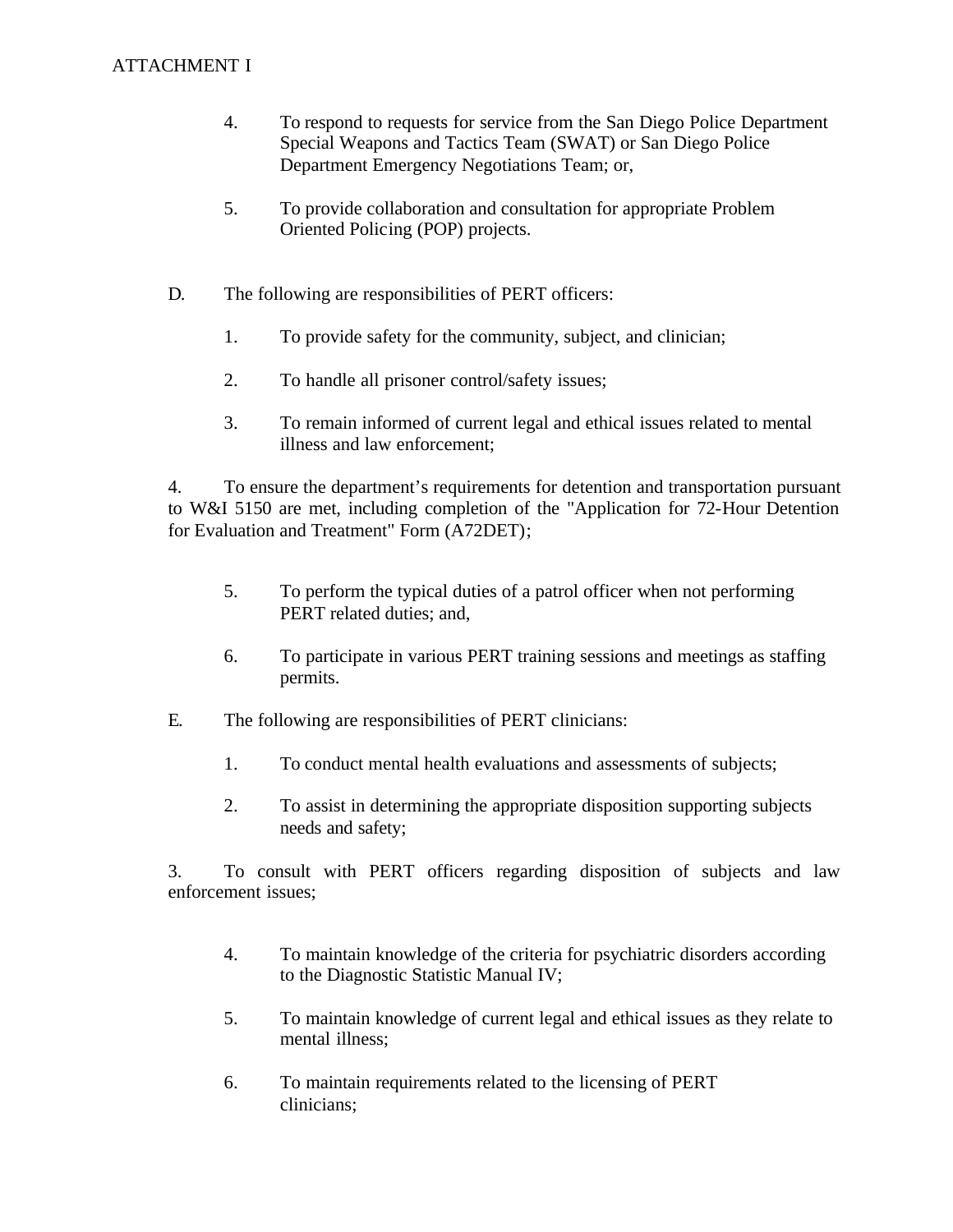7. To ensure requirements for detention and transportation pursuant to 5150 W & I are met; and,

8. To provide documentation to the PERT officer supporting the decision to detain and transport the subject pursuant to W & I 5150.

 $F_{\cdot}$ Admittance to San Diego County Psychiatric Hospital (SDCPH) or other facility

1. Admittance procedures remain the same as outlined in Department Procedure 6.20, Admittance of Patient To SDCPH.

- $2.$ If the subject has insurance, PERT will make the necessary contacts and ensure that the subject is properly transported to the appropriate hospital for admittance.
- $3.$ 3.PERT generally shall not utilize the services of any mental health facility other than S.D.C.P.H., unless there has been verification of insurance and bed space with another hospital via insurance card, subject's verbal acknowledgment and/or verification via telephone with hospital personnel.
- $\overline{4}$ . If PERT transports the subject, the team will be responsible for completing the appropriate law enforcement detention paperwork.

#### IV. **IV.**G. PERT FOLLOW-UP CONTACTS

- 1. As part of the proactive philosophy of PERT, the team may provide follow-up on certain individuals that require additional help and resources. These circumstances may include, but are not limited to:
	- a. A subject who does not meet criteria for a 72 hour evaluation. However, patrol officers believe that the subject would benefit from contact with a clinician. Officers will submit a PERT referral form (See section II, H, 1.).
	- $\mathbf{b}$ . When a subject has been hospitalized in a psychiatric facility a number of times without PERT, and patrolofficers familiar with the subject feel that PERT may be a viable, pro-active option to stop future incidents of unnecessary hospitalization.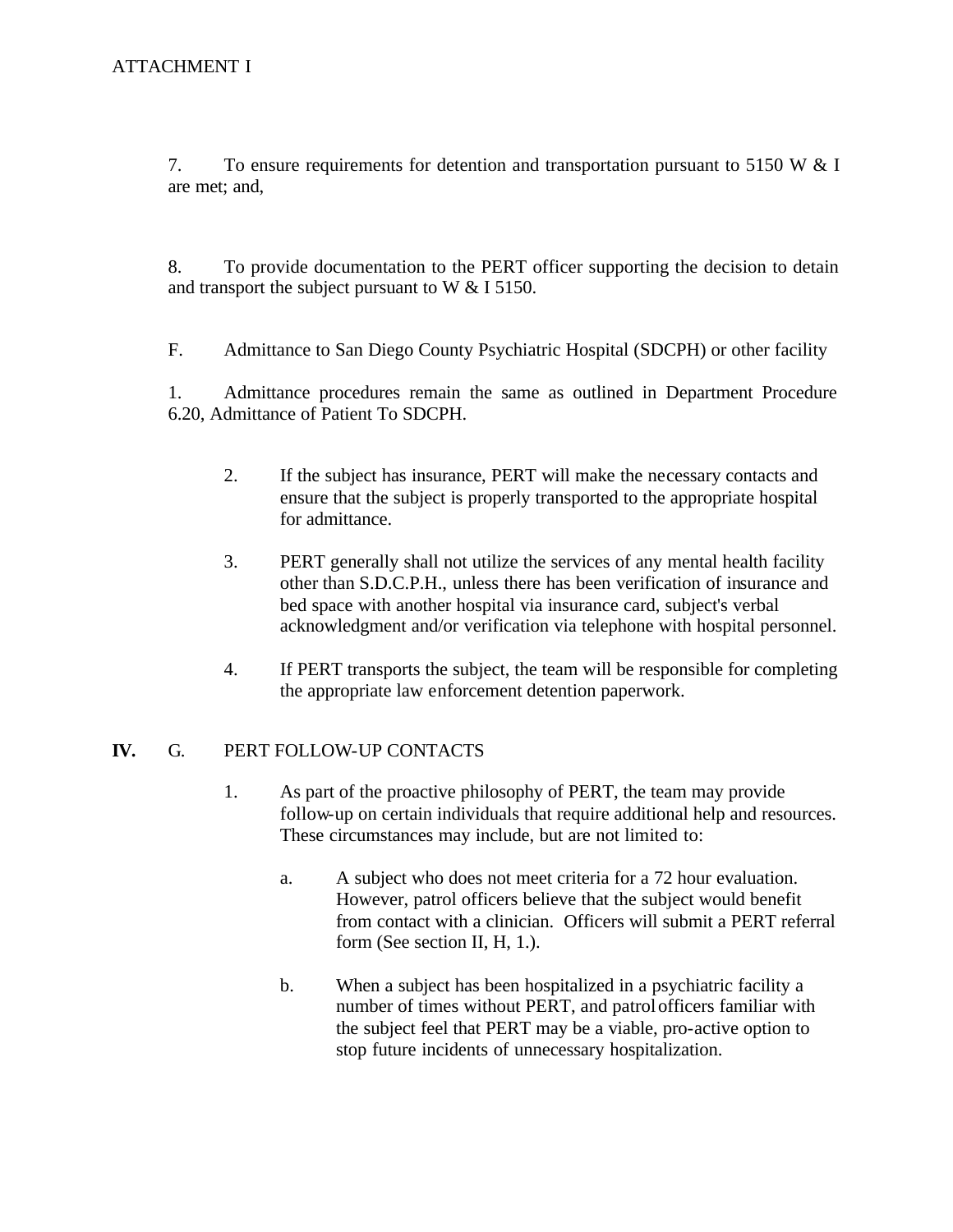- $\mathbf{c}$ . A subject who has requested information on psychiatric issues that PERT may be able to provide.
- $2.$ Prior to a follow-up, PERT will complete a thorough background check of the subject to identify safety concerns. The check will include ARJIS and County/SUN searches. PERT will request additional resources if needed for safety reasons before contacting the subject.
- $3.$ 3.Communications will be advised of the follow-up via an "out-of-service" request.
- H. Referral Forms

1. Non-PERT officers should complete a "PERT Referral Form" to request a PERT follow-up. This information on this form is confidential and will only be disseminated to team members and those specifically assigned to the incident. The forms are available from PERT officers and clinicians. Upon completion, the referral form should be placed in the appropriately marked "bin" at each area command.

- $2.$ 2.Once PERT completes the follow-up, the activity will be documented on the referral form and, whenever possible, the referring party will be informed that the follo w-up has taken place.
- $\mathbf{I}$ . Confidentiality

1. PERT clinicians are responsible for maintaining clinical records. Accordingly, all information and records created in the course of providing services, to either voluntary or involuntary recipients of services, shall be kept confidential in accordance with W&I 5328. The records will be kept in the office space assigned to PERT clinicians at each area command.

 $2.$ Independent observations of the subject made by the PERT officer are not included in clinical files and are not confidential. As a general rule, information on a detention report or on a Mental Health Supplemental is also not considered confidential.

3. Observations by the PERT clinician specific to the decision to take the subject into protective custody and to transport to a mental health facility, which are specific and limited to the requirements of 5150 W  $&$  I are not confidential and mental health facility, which are specific and limited to may be included with the officer's detention reports.

#### $J<sub>r</sub>$ **Transportation**